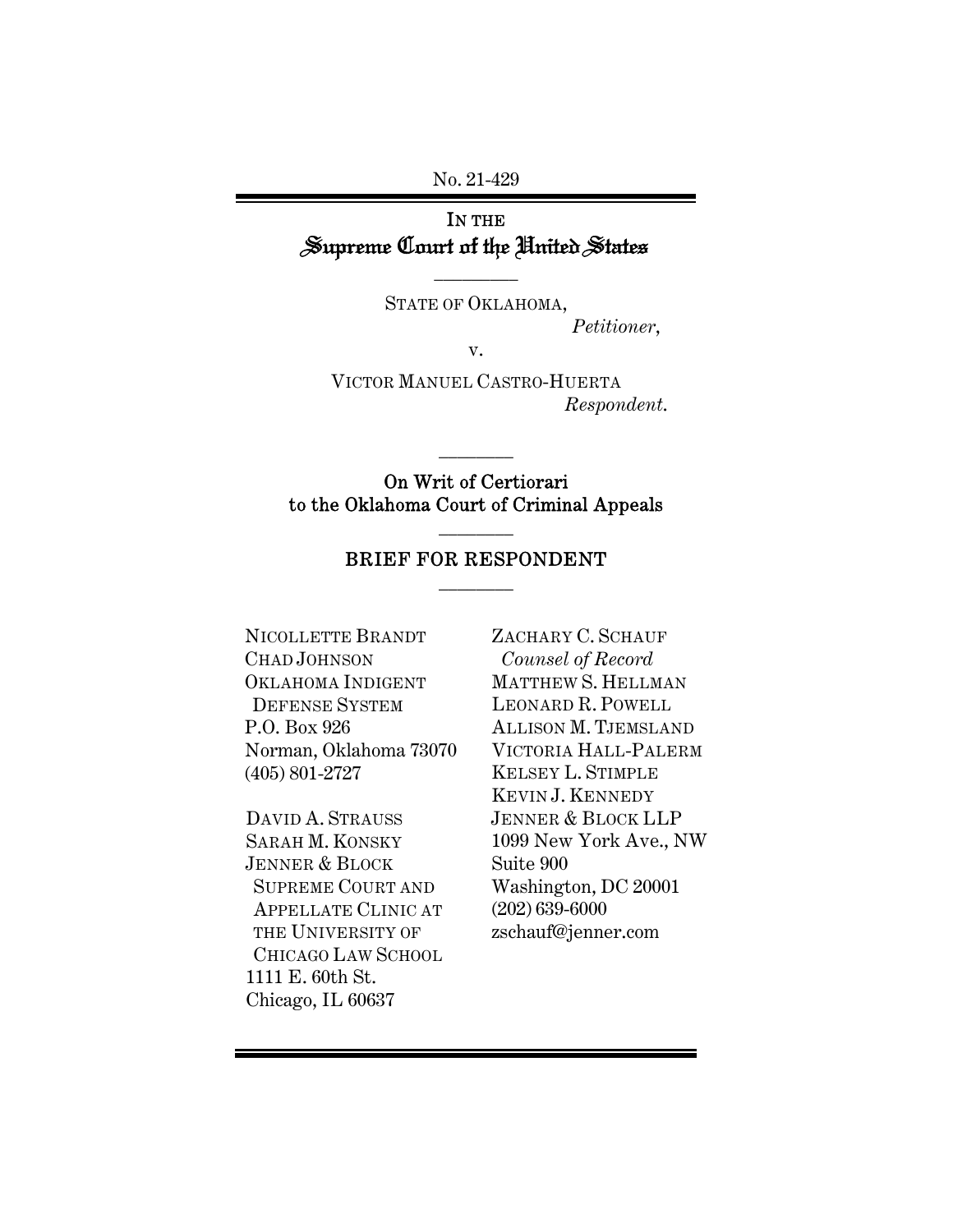# TABLE OF CONTENTS

|    | A.        | Early Statutes Establish Exclusive<br>Federal Jurisdiction Over Crimes                 |
|----|-----------|----------------------------------------------------------------------------------------|
|    | <b>B.</b> | Post-1940 Statutes Identify When<br>States May Prosecute Crimes                        |
|    | C.        | Criminal Jurisdiction Today<br>Reflects Sovereign Choices By                           |
|    | D.        | Oklahoma Courts Reject<br>Petitioner's Unprecedented                                   |
|    |           |                                                                                        |
|    |           |                                                                                        |
| I. |           | Congress's Post-1940 Statutes Preempt<br><b>States From Prosecuting Crimes Against</b> |
|    | A.        | The 1948 GCA Preempts State                                                            |
|    | B.        | Congress's Post-1940 Scheme<br>Confirms States Cannot Exercise                         |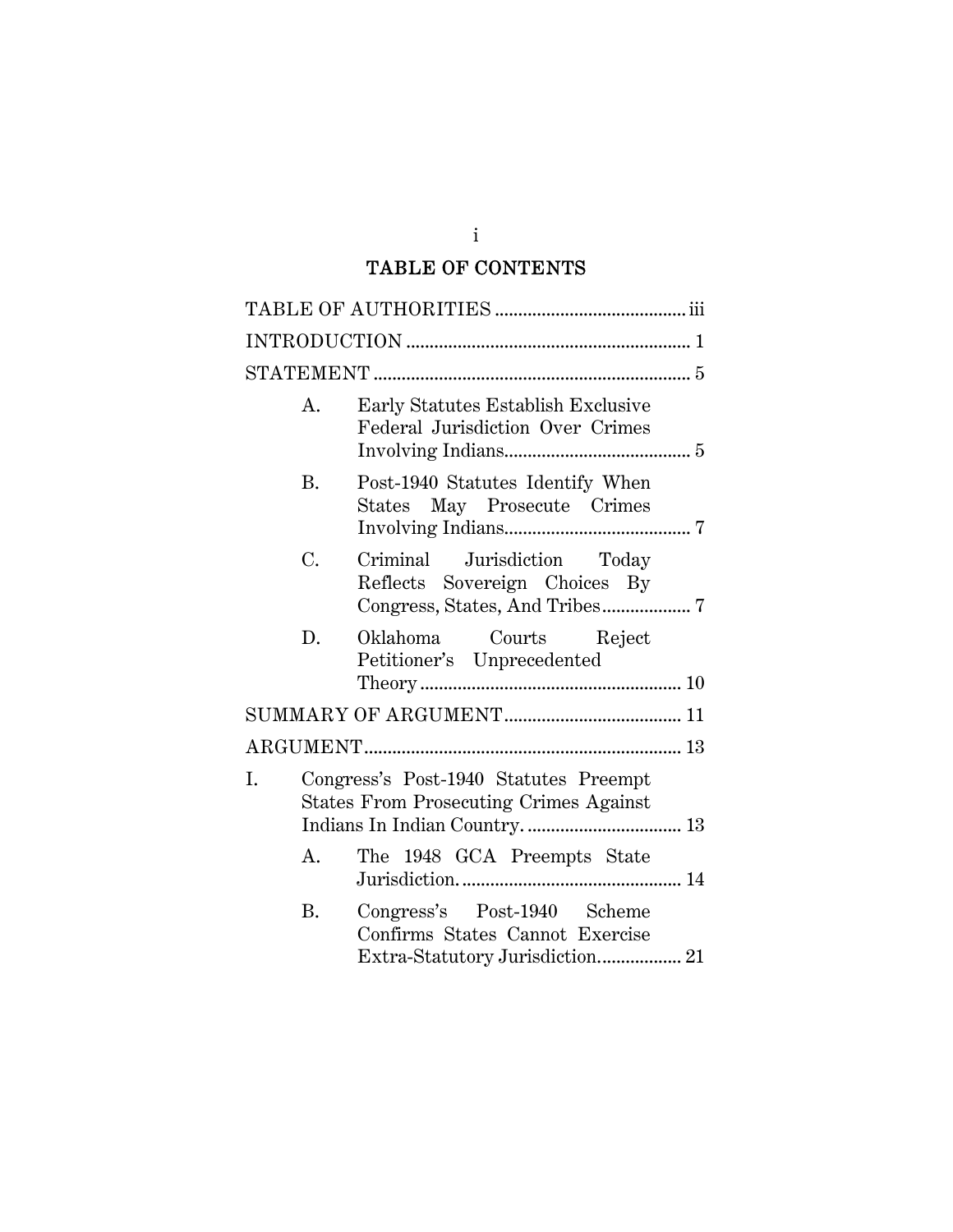|     | C.        |    | Petitioner's Arguments Lack                                         |  |
|-----|-----------|----|---------------------------------------------------------------------|--|
| II. |           |    | The Rule That Williams Affirmed Was                                 |  |
|     | A.        |    | States Never Had Jurisdiction To<br>Prosecute Crimes Covered By The |  |
|     |           | 1. | Congress Understood The<br>GCA To Leave No Room For                 |  |
|     |           | 2. | Modern Preemption<br>Principles Confirm The GCA                     |  |
|     | <b>B.</b> |    | Petitioner's Arguments Lack                                         |  |
|     |           | 1. | McBratney And Draper<br>Confirm Petitioner Is                       |  |
|     |           | 2. | Petitioner's Civil Cases Are                                        |  |
|     |           |    | III. Bracker Does Not Apply But Confirms                            |  |
|     |           |    |                                                                     |  |

ii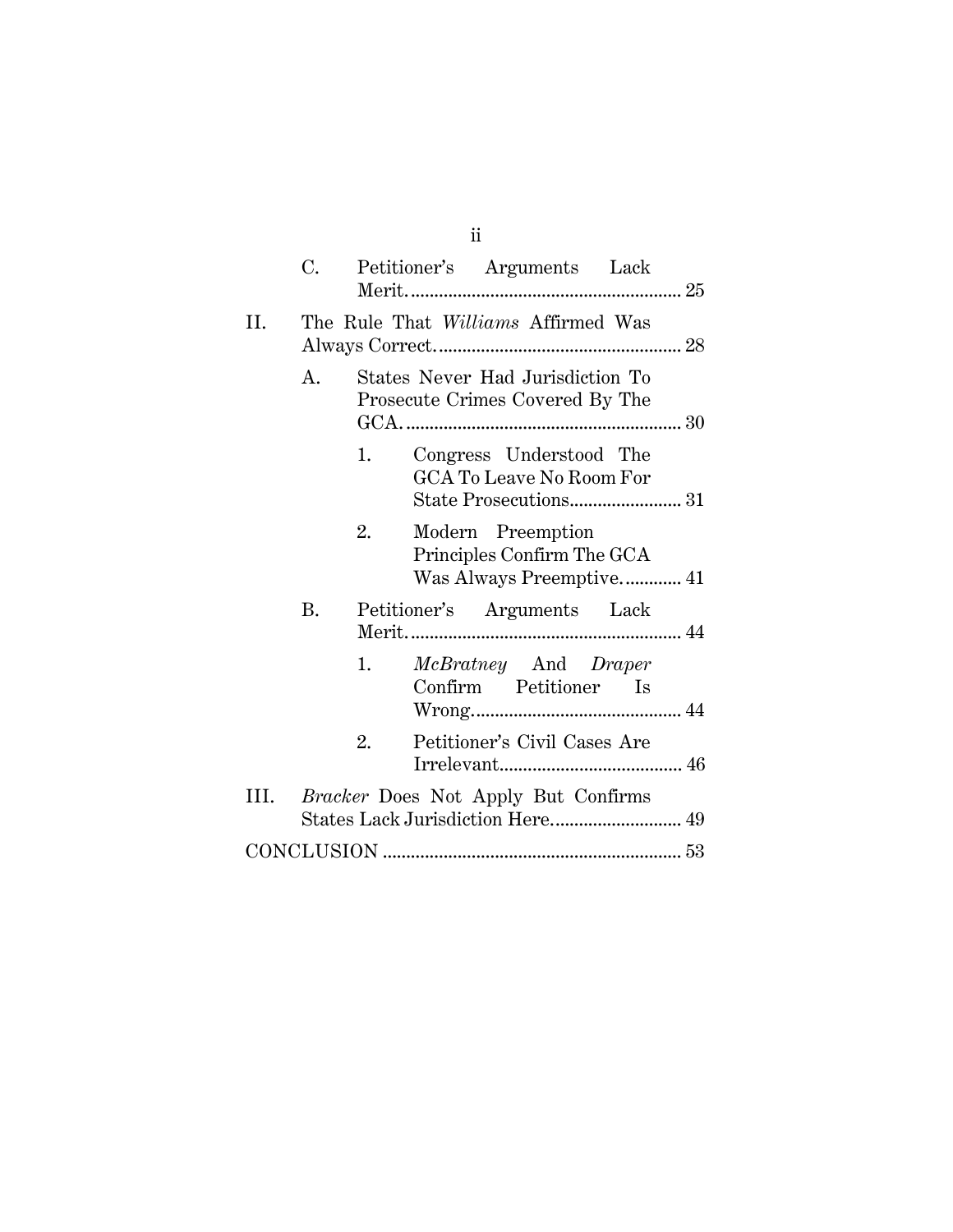# TABLE OF AUTHORITIES

### **CASES**

| Advocate Health Care Network v.                                                 |
|---------------------------------------------------------------------------------|
|                                                                                 |
|                                                                                 |
| Arizona v. United States, 567 U.S. 387                                          |
| Askew v. American Waterways Operators,                                          |
| Bond v. United States, 572 U.S. 844 (2014)30                                    |
| Bryan v. Itasca County, 426 U.S. 373                                            |
| Caldwell v. State, 1 Stew. & P. 327 (Ala.                                       |
| Chamber of Commerce of United States v.                                         |
| Clark v. Martinez, 543 U.S. 371 (2005) 16                                       |
| Cotton Petroleum Corp. v. New Mexico, 490                                       |
| County of Yakima v. Confederated Tribes &<br>Bands of the Yakima Indian Nation, |
| Coventry Health Care of Missouri, Inc. v.                                       |
| Crosby v. National Foreign Trade Council,                                       |

# iii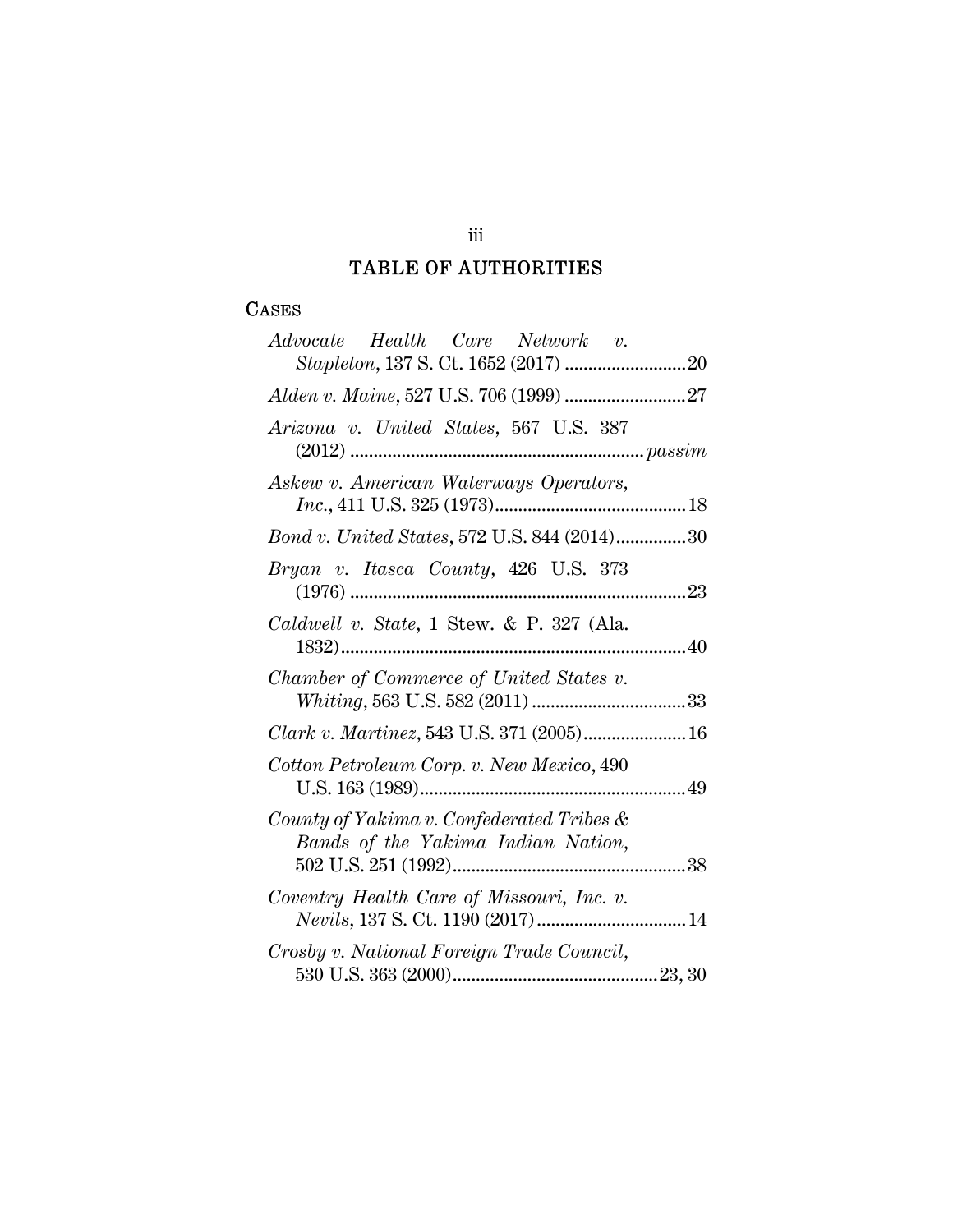| Custis v. United States, 511 U.S. 485 (1994)20                                                                                         |
|----------------------------------------------------------------------------------------------------------------------------------------|
| Department of Taxation & Finance of New<br>York v. Milhelm Attea & Brothers, Inc.,                                                     |
| Donnelly v. United States, 228 U.S. 243                                                                                                |
| Draper v. United States, 164 U.S. 240                                                                                                  |
| Duro v. Reina, 495 U.S. 676 (1990),<br>superseded by statute as stated in Strate<br>v. A-1 Contractors, 520 U.S. 438 (1997) 4, 46, 47  |
| Exxon Corp. v. Eagerton, 462 U.S. 176                                                                                                  |
| Finley v. United States, 490 U.S. 545 (1989),<br>superseded by statute as stated in Exxon<br>Mobil Corp. v. Allapattah Services, Inc., |
| Forest Grove School District v. T.A., 557                                                                                              |
| Gamble v. United States, 139 S. Ct. 1960                                                                                               |
| Georgia v. Public.Resource.Org, Inc., 140 S.                                                                                           |
| Goforth v. State, 1982 OK CR 48, 644 P.2d                                                                                              |
| Helsinn Healthcare S.A. v. Teva<br>Pharmaceuticals USA, Inc., 139 S. Ct.                                                               |

iv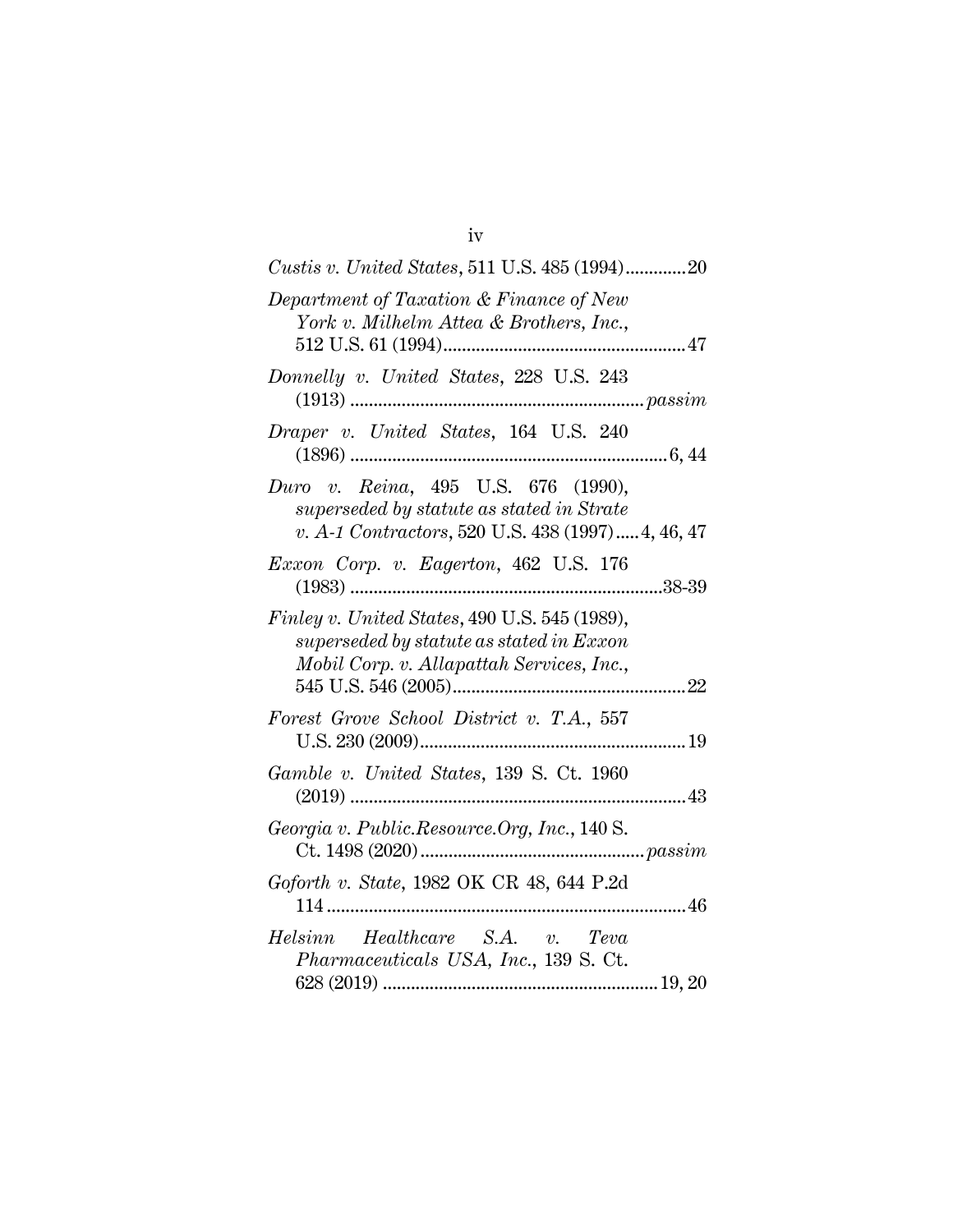| <i>Herrera v. Wyoming, 139 S. Ct. 1686 (2019)36</i> |
|-----------------------------------------------------|
| Hillman v. Maretta, 569 U.S. 483 (2013)16-17        |
|                                                     |
| EPA, 608 F.3d 1131 (10th Cir. 2010) 49              |
|                                                     |
|                                                     |
| Kansas v. Garcia, 140 S. Ct. 791 (2020) 14          |
|                                                     |
|                                                     |
|                                                     |
|                                                     |
| Lewis v. United States, 523 U.S. 155 (1998) 16      |
|                                                     |
|                                                     |
|                                                     |

v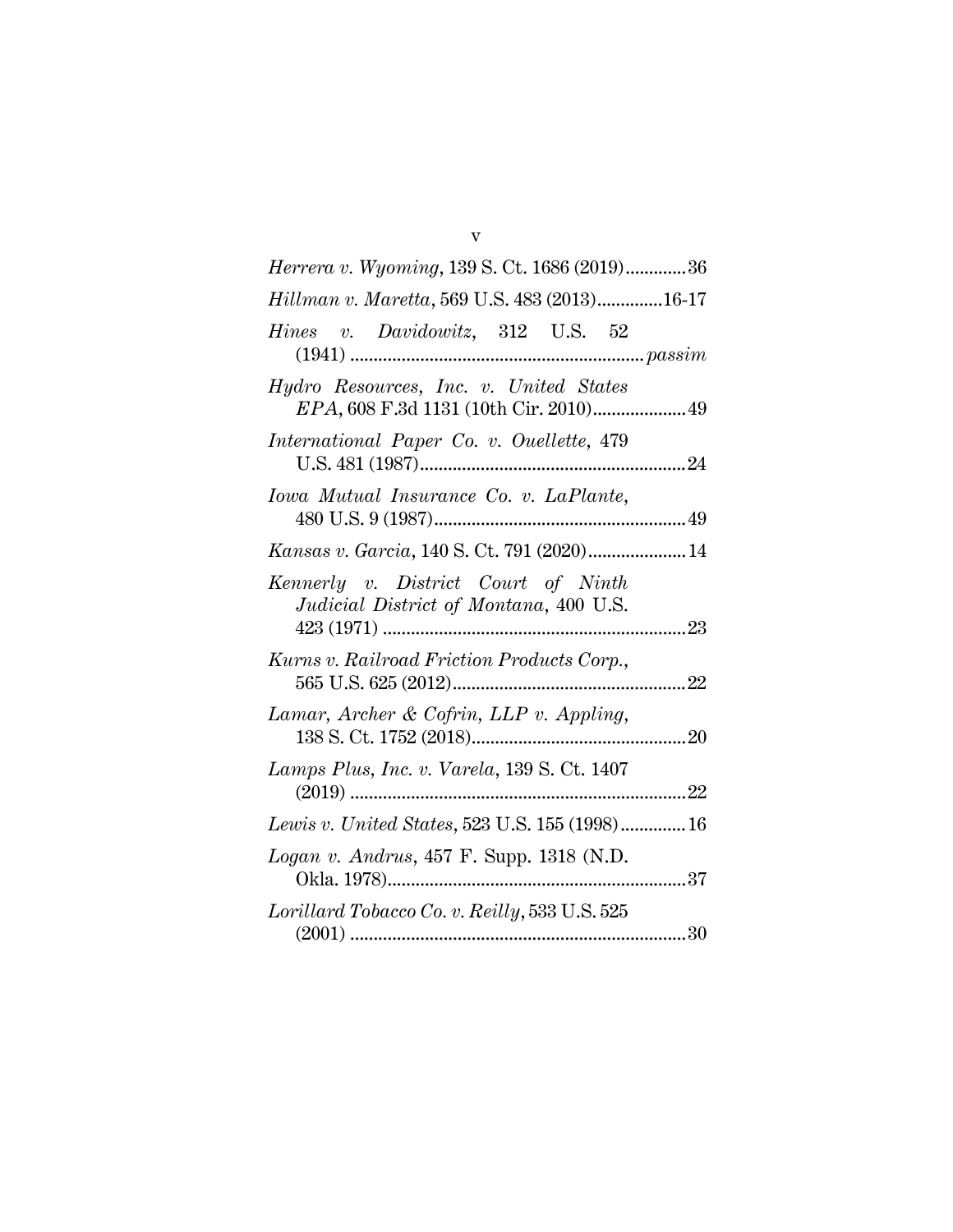| Los Coyotes Band of Cahuilla & Cupeno<br>Indians v. Jewell, 729 F.3d 1025 (9th Cir.         |
|---------------------------------------------------------------------------------------------|
|                                                                                             |
| McClanahan v. State Tax Commission of                                                       |
| McGirt v. Oklahoma, 140 S. Ct. 2452 (2020) 4, 6, 29                                         |
| Merrill Lynch, Pierce, Fenner & Smith,<br><i>Inc. v. Curran,</i> 456 U.S. 353 (1982) 30, 39 |
| Michigan v. Bay Mills Indian Community,                                                     |
| Minnesota v. Mille Lacs Band of Chippewa                                                    |
| National Farmers Union Insurance Cos. v.<br>Crow Tribe of Indians, 471 U.S. 845             |
| Negonsott v. Samuels, 507 U.S. 99 (1993) 3, 15, 28                                          |
|                                                                                             |
| New Mexico v. Mescalero Apache Tribe, 462                                                   |
| New York ex rel. Cutler v. Dibble, 62 U.S.                                                  |
| New York ex rel. Ray v. Martin, 326 U.S.                                                    |
| Oklahoma Tax Commission v. Citizen<br>Band Potawatomi Indian Tribe of                       |

# vi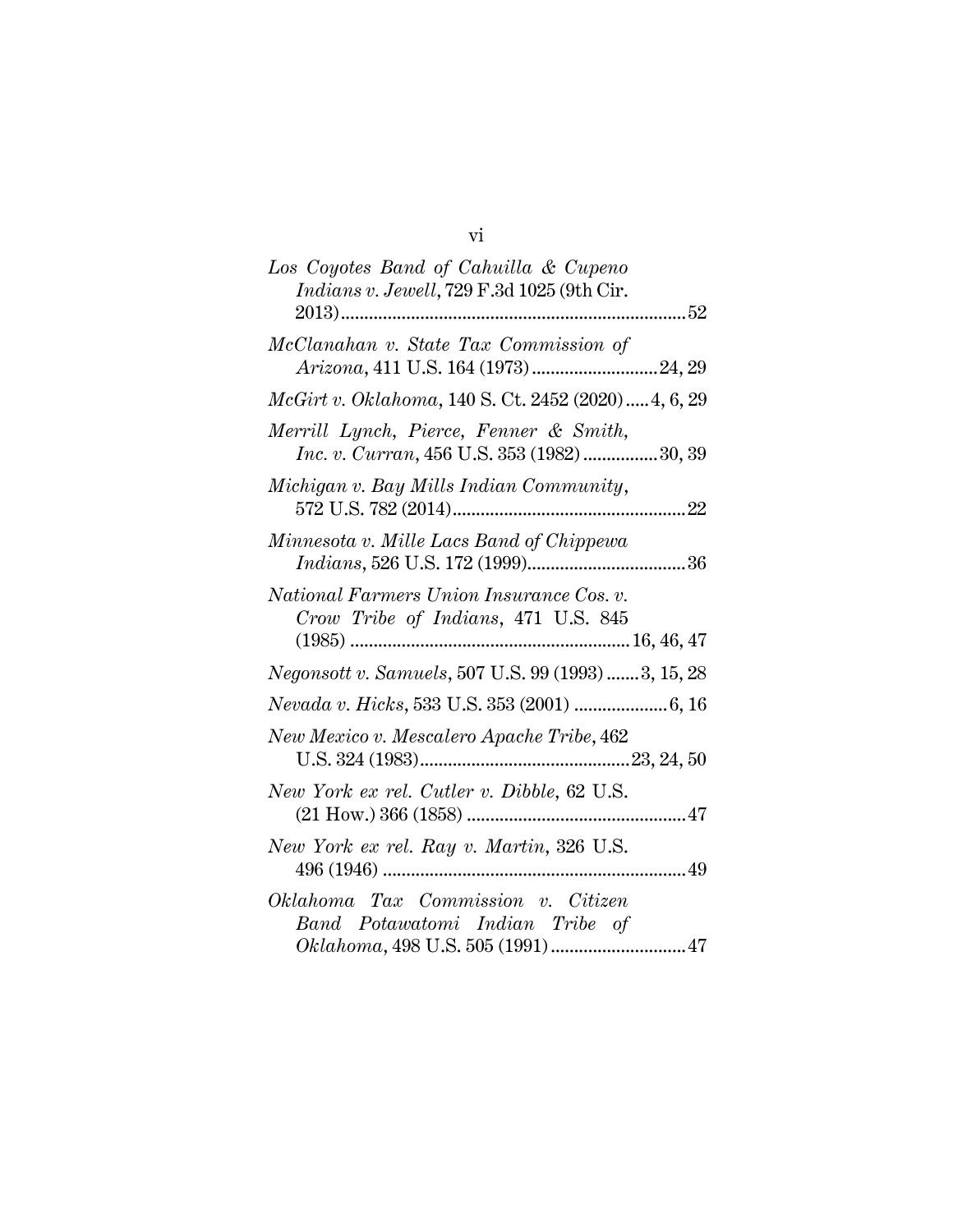# vii

| Oliphant v. Suquamish Indian Tribe, 435<br>U.S. 191 (1978), superseded by statute as<br>stated in United States v. Lara, 541 U.S. |
|-----------------------------------------------------------------------------------------------------------------------------------|
| Oneida County v. Oneida Indian Nation of                                                                                          |
| Parker Drilling Management Services, Ltd.<br>v. Newton, 139 S. Ct. 1881, 1890 (2019) 15, 18                                       |
| Paul v. United States, 371 U.S. 245 (1963)14, 17-18                                                                               |
| Plains Commerce Bank v. Long Family<br>Land & Cattle Co., 554 U.S. 316 (2008)  47                                                 |
| Powerex Corp. v. Reliant Energy Services,                                                                                         |
| RadLAX Gateway Hotel, LLC v.<br>Amalgamated Bank, 566 U.S. 639                                                                    |
| Sac & Fox Tribe of Mississippi in Iowa v.<br>Licklider, 576 F.2d 145 (8th Cir. 1978) 28                                           |
| Sac & Fox Tribe of Indians of Oklahoma v.<br>United States, 179 Ct. Cl. 8 (1967)37                                                |
| Sekhar v. United States, 570 U.S. 729                                                                                             |
|                                                                                                                                   |
| State v. Foreman, 16 Tenn. 256 (1835) 40                                                                                          |
| State v. McAlhaney, 17 S.E.2d 352 (N.C.                                                                                           |
| State v. Nobles, 818 S.E.2d 129 (N.C. Ct.                                                                                         |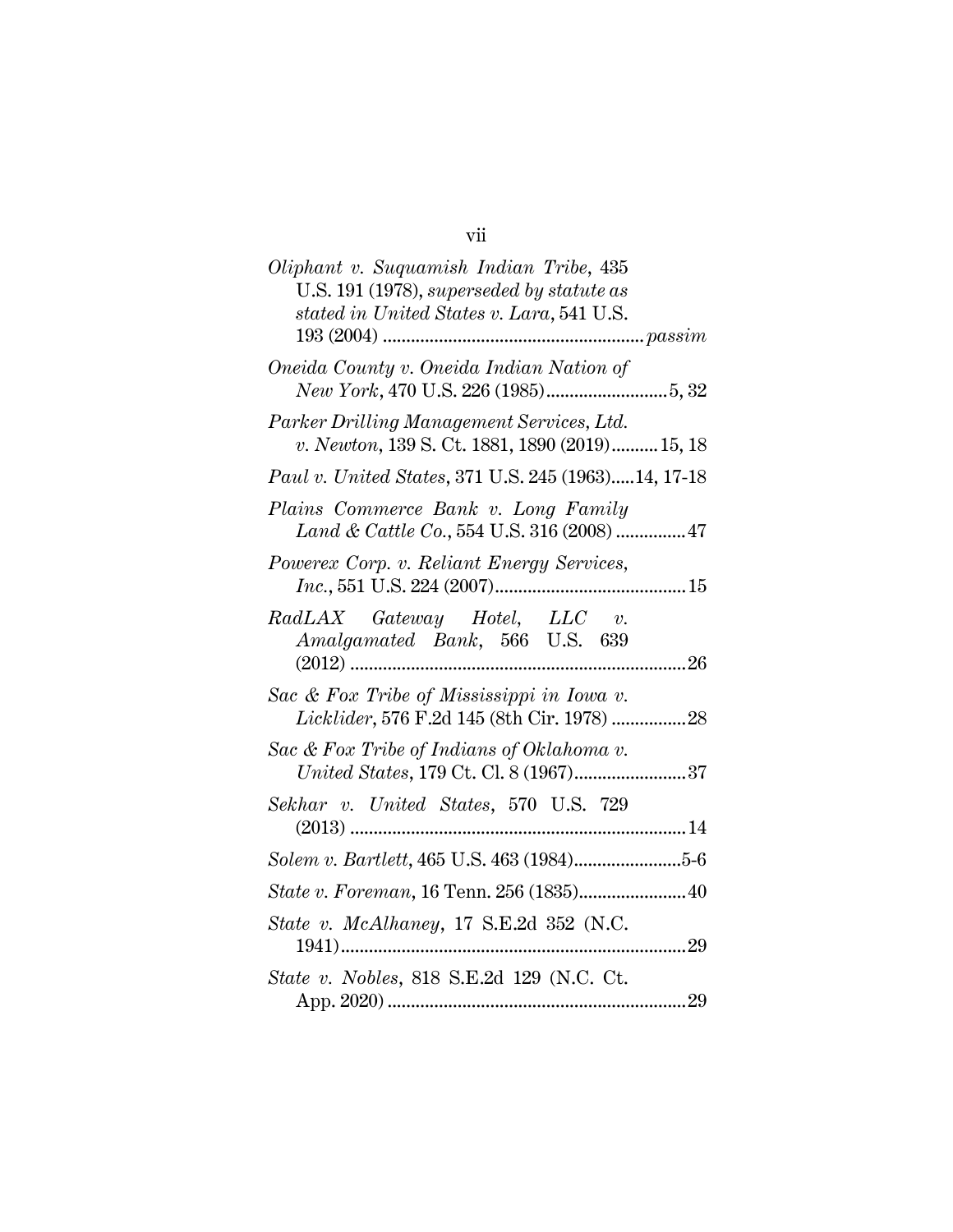| I |
|---|
|   |
|   |
|   |
|   |

| Three Affiliated Tribes of Fort Berthold                                         |
|----------------------------------------------------------------------------------|
| Reservation v. Wold Engineering, 476                                             |
| Three Affiliated Tribes of Fort Berthold<br>Reservation v. Wold Engineering, 467 |
|                                                                                  |
| United States v. Bailey, 24 F. Cas. 937                                          |
| United States v. Barnhart, 22 F. 285 (C.C.D.                                     |
| United States v. Bryant, 579 U.S. 140                                            |
| United States v. Cisna, 25 F. Cas. 422                                           |
| United States v. Cook, $922$ F.2d 1026 (2d Cir.                                  |
| United States v. Cooley, 141 S. Ct. 1638                                         |
| United States v. Davis, 139 S. Ct. 2319                                          |
| United States v. Jicarilla Apache Nation,                                        |
| United States v. John, 437 U.S. 634                                              |
| United States v. Kagama, 118 U.S. 375                                            |
| United States v. Lara, 541 U.S. 193 (2004)3, 35                                  |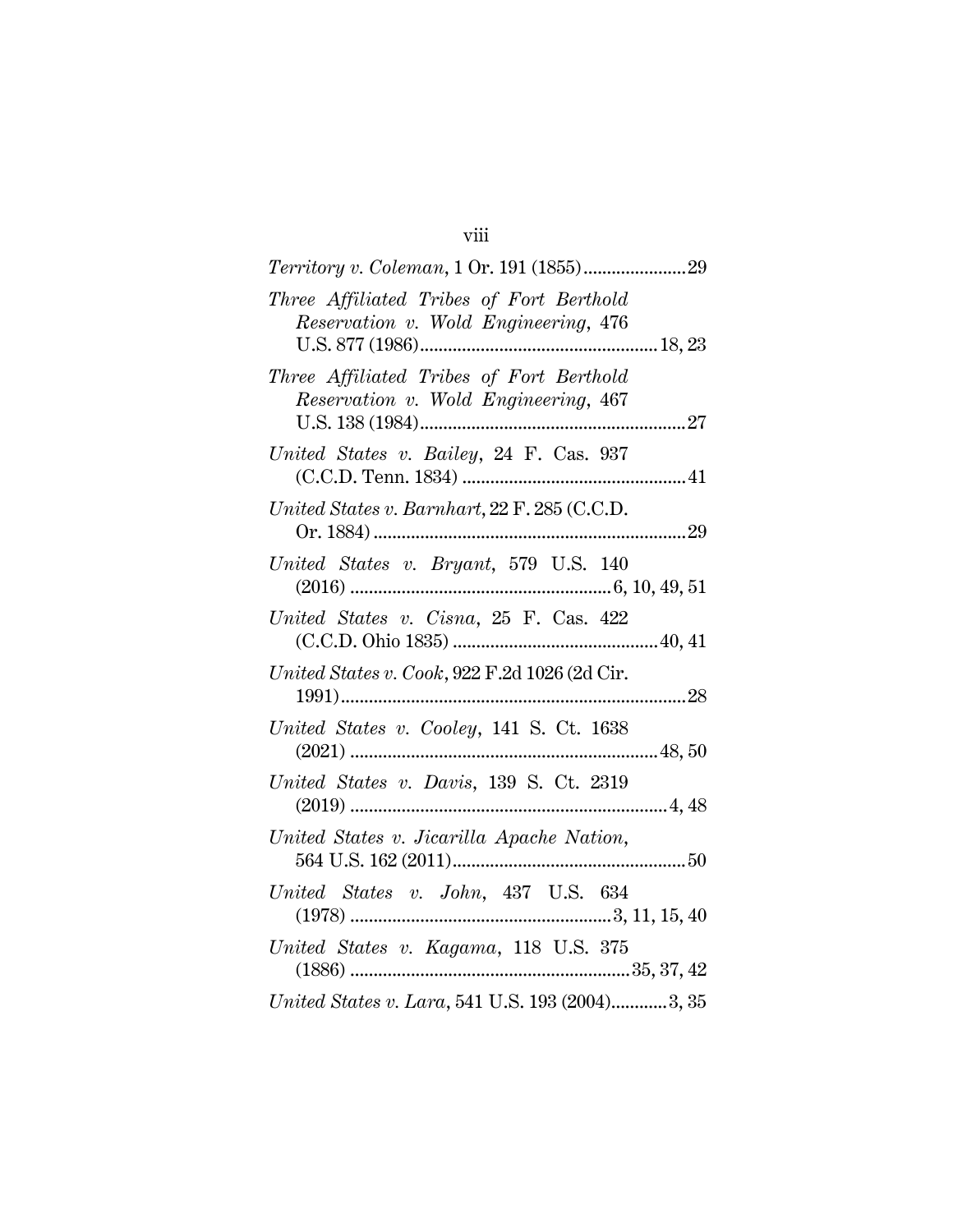| United States v. Locke, 529 U.S. 89 (2000)29, 30                                                                               |
|--------------------------------------------------------------------------------------------------------------------------------|
| United States v. Mazurie, 419 U.S. 544                                                                                         |
| United States v. McBratney, 104 U.S. 621                                                                                       |
| United States v. Mitchell, 463 U.S. 206                                                                                        |
| United States v. Pelican, 232 U.S. 442                                                                                         |
| United States v. Sutton, 215 U.S. 291, 295                                                                                     |
| United States v. Wheeler, 435 U.S. 313<br>$(1978)$ , superseded by statute as stated in<br>United States v. Lara, 541 U.S. 193 |
| Van Buren v. United States, 141 S. Ct. 1648                                                                                    |
| Virginia Uranium, Inc. v. Warren, 139 S.                                                                                       |
| Washington v. Confederated Bands &<br>Tribes of Yakima Indian Nation, 439                                                      |
| Williams v. Lee, 358 U.S. 217                                                                                                  |
| Williams v. United States, 327 U.S. 711                                                                                        |
| Ex parte Wilson, 140 U.S. 575 (1891)  17                                                                                       |

ix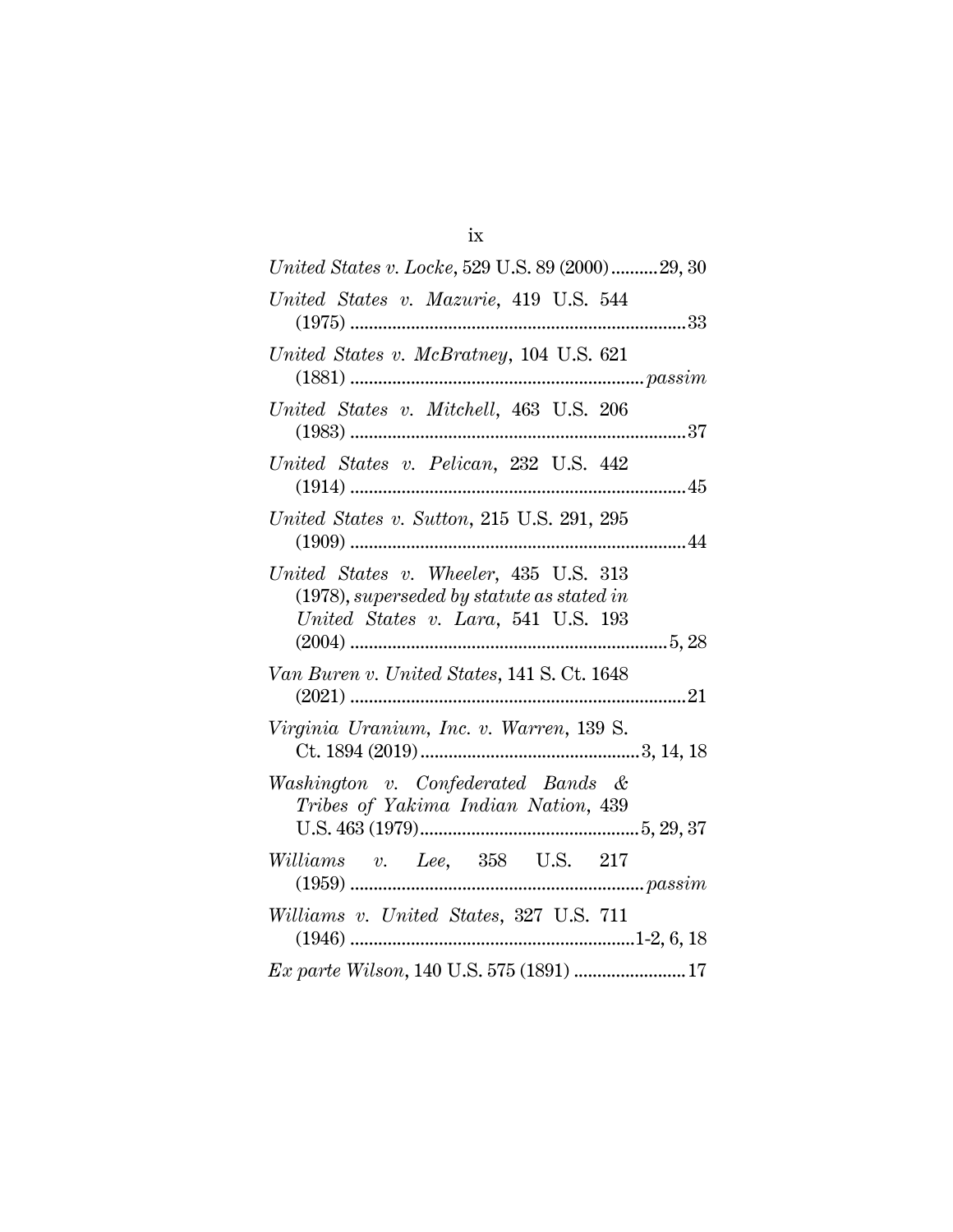| X                                          |
|--------------------------------------------|
| Wisconsin Central Ltd. v. United States,   |
|                                            |
| Worcester v. Georgia, 31 U.S. (6 Pet.) 515 |
|                                            |

# CONSTITUTIONAL PROVISIONS AND STATUTES

| 1835 Treaty of New Echota, Dec. 29, 1835, 7          |
|------------------------------------------------------|
| Act of July 22, 1790, ch. 33, 1 Stat. 137  5, 33, 34 |
|                                                      |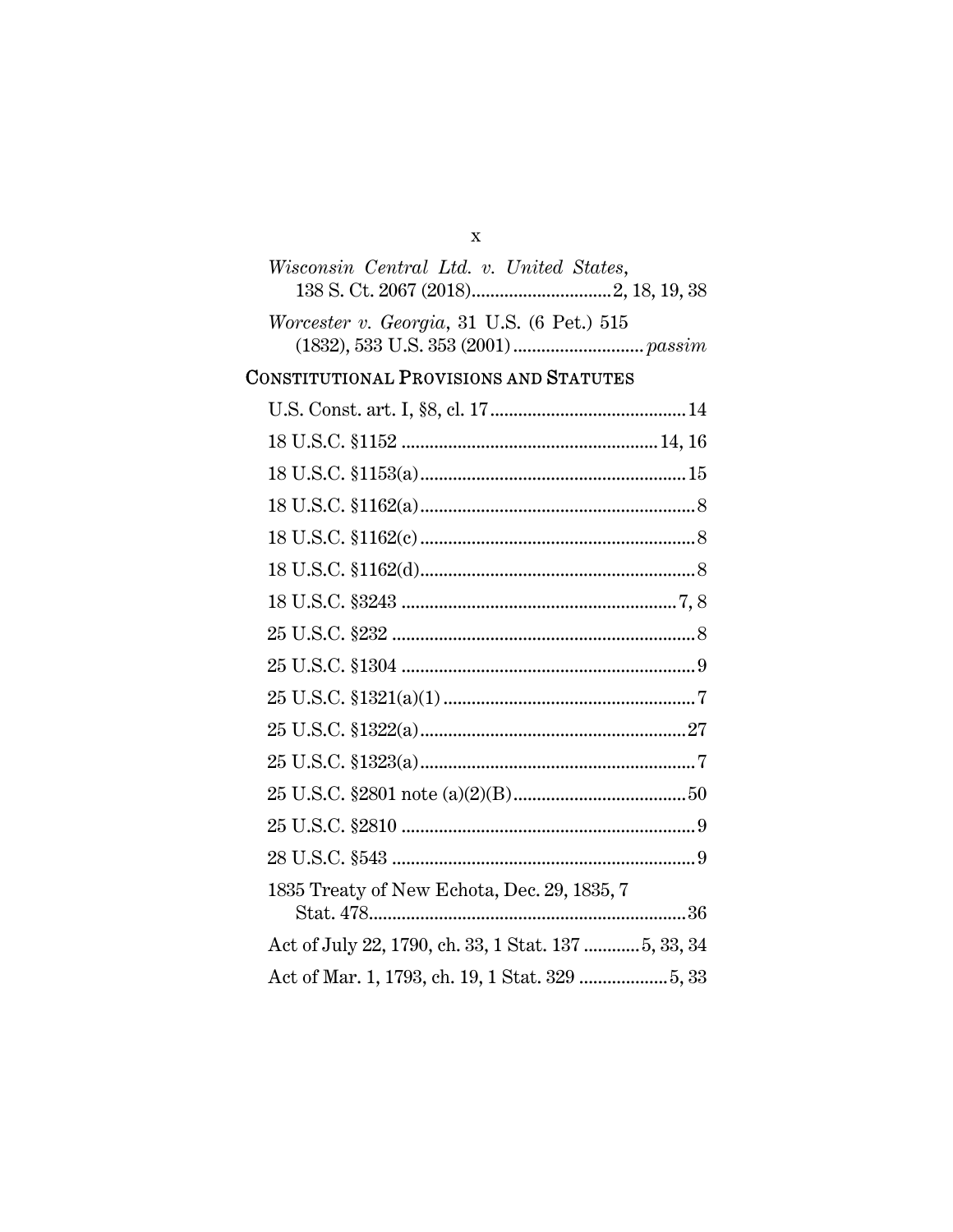| Act of May 19, 1796, ch. 30, 1 Stat. 469  5, 33, 34  |
|------------------------------------------------------|
| Act of Mar. 30, 1802, ch. 13, 2 Stat. 139  5, 33, 34 |
|                                                      |
| Act of Mar. 5, 1825, ch. 65, 4 Stat. 115 34          |
| Act of June 30, 1834, ch. 161, 4 Stat. 729  passim   |
| Act of May 31, 1946, ch. 279, Pub.L. No. 79-         |
| Act of June 25, 1948, ch. 645, Pub.L. No. 80-        |
| Act of June 30, 1948, ch. 759, Pub.L. No. 80-        |
| Act of July 2, 1948, ch. 809, Pub.L. No. 80-         |
| Act of Oct. 5, 1949, ch. 604, Pub.L. No. 81-         |
| Act of Aug. 15, 1953, ch. 505, Pub.L. No. 83-        |
| Act of Dec. 11, 2018, Pub.L. No. 115-301, 132        |
| Dawes Act of 1887, Pub.L. No. 49-105, 24             |
| Pub.L. No. 90-284, tit. VII, 82 Stat. 77             |
|                                                      |
|                                                      |
|                                                      |

xi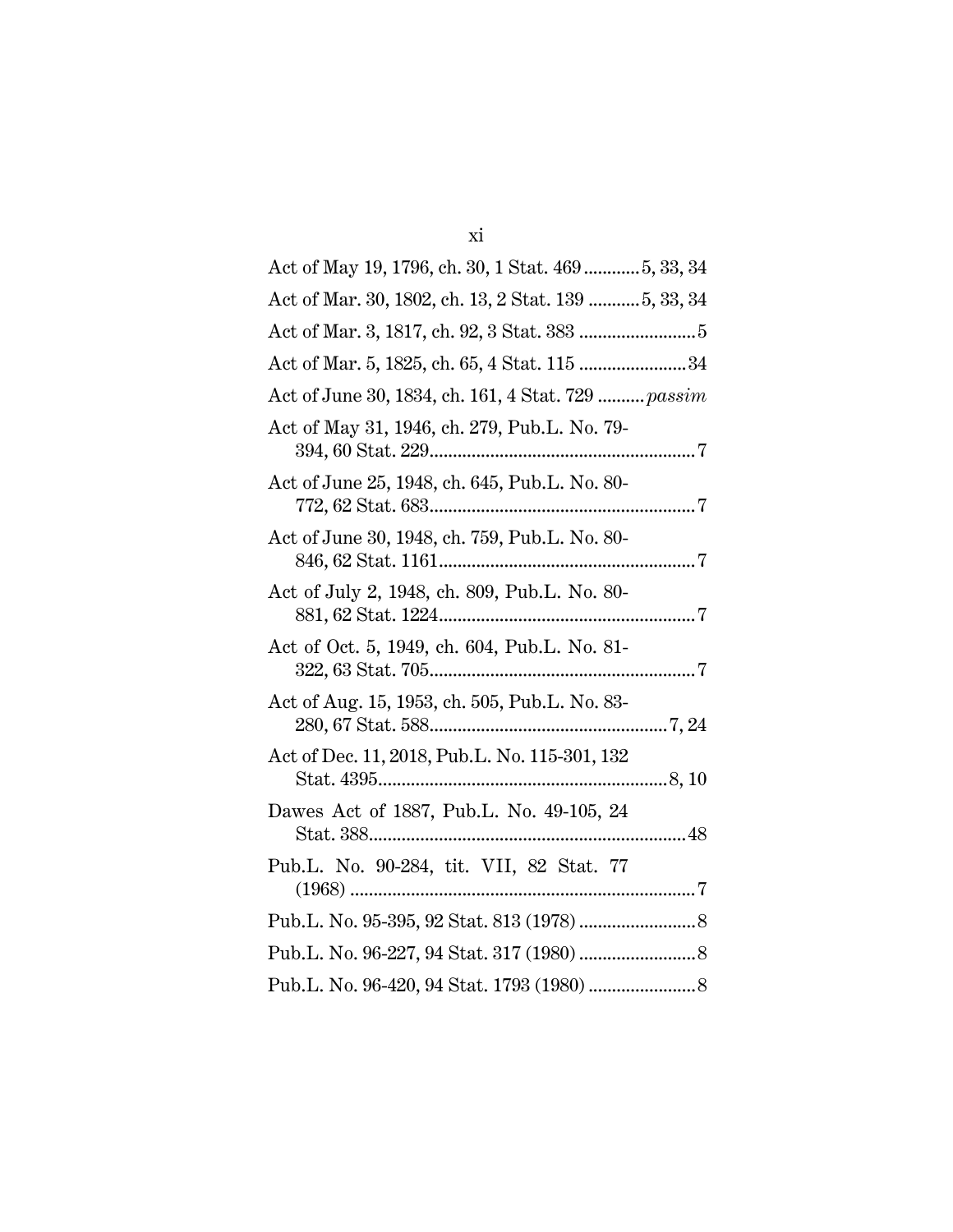| v. |  |
|----|--|
|    |  |

| Treaty with Apache, July 1, 1852, 10 Stat.   |
|----------------------------------------------|
| Treaty of Brownstone, Nov. 25, 1808, 7 Stat. |
| Treaty with Cherokee, Oct. 2, 1798, 7 Stat.  |
| Treaty with Cherokee, July 2, 1791, 7 Stat35 |
| Treaty with Cherokee, July 19, 1866, 14      |
| Treaty with the Chickasaws, Jan. 1, 1786, 7  |
| Treaty with Cow Creek Band, Sept. 19,        |
| Treaty with Crow Tribe, May 7, 1868, 15      |
| Treaty of Hopewell, Nov. 28, 1785, 7 Stat.   |
| Treaty with Mandan Tribe, July 30, 1825, 7   |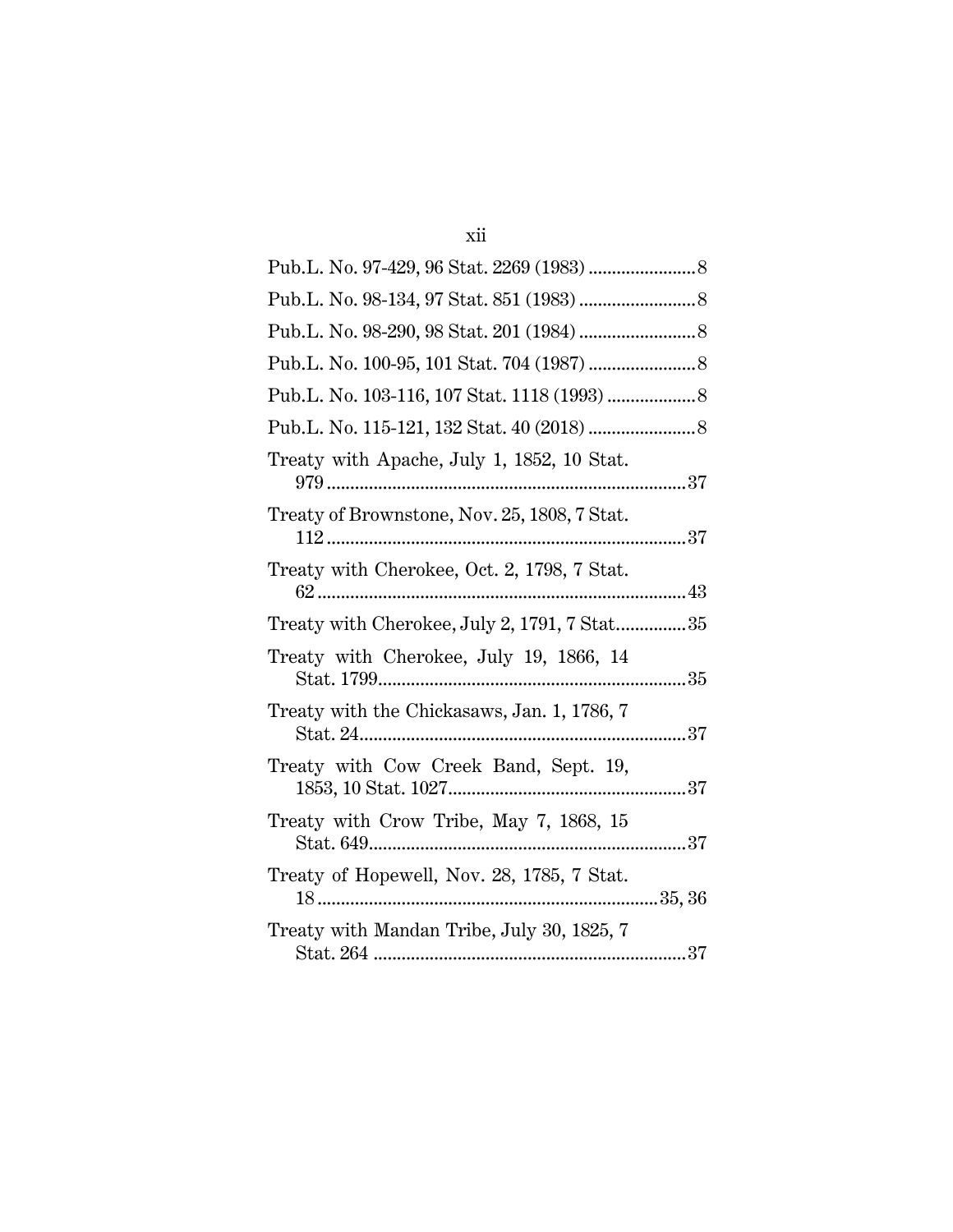# xiii

| Treaty with the Menominee, Mar. 30, 1817,                                            |  |
|--------------------------------------------------------------------------------------|--|
| Treaty with Navajo, June 1, 1868, 15 Stat.                                           |  |
| Treaty with Rogue River, Sept. 10, 1853, 10                                          |  |
| Treaty with Sioux Tribe, Apr. 29, 1868, 15                                           |  |
| Tribal Law and Order Act of 2010, Pub.L.                                             |  |
| Violence Against Women Reauthorization<br>Act of 2022, Pub.L. No. 117-103, 136 Stat. |  |
|                                                                                      |  |
|                                                                                      |  |
|                                                                                      |  |
|                                                                                      |  |
|                                                                                      |  |

# LEGISLATIVE MATERIALS

| H.R. 3091 $\S6(b)(1)$ , 117th Cong. (introduced |  |
|-------------------------------------------------|--|
|                                                 |  |
|                                                 |  |
|                                                 |  |
|                                                 |  |
|                                                 |  |
|                                                 |  |
|                                                 |  |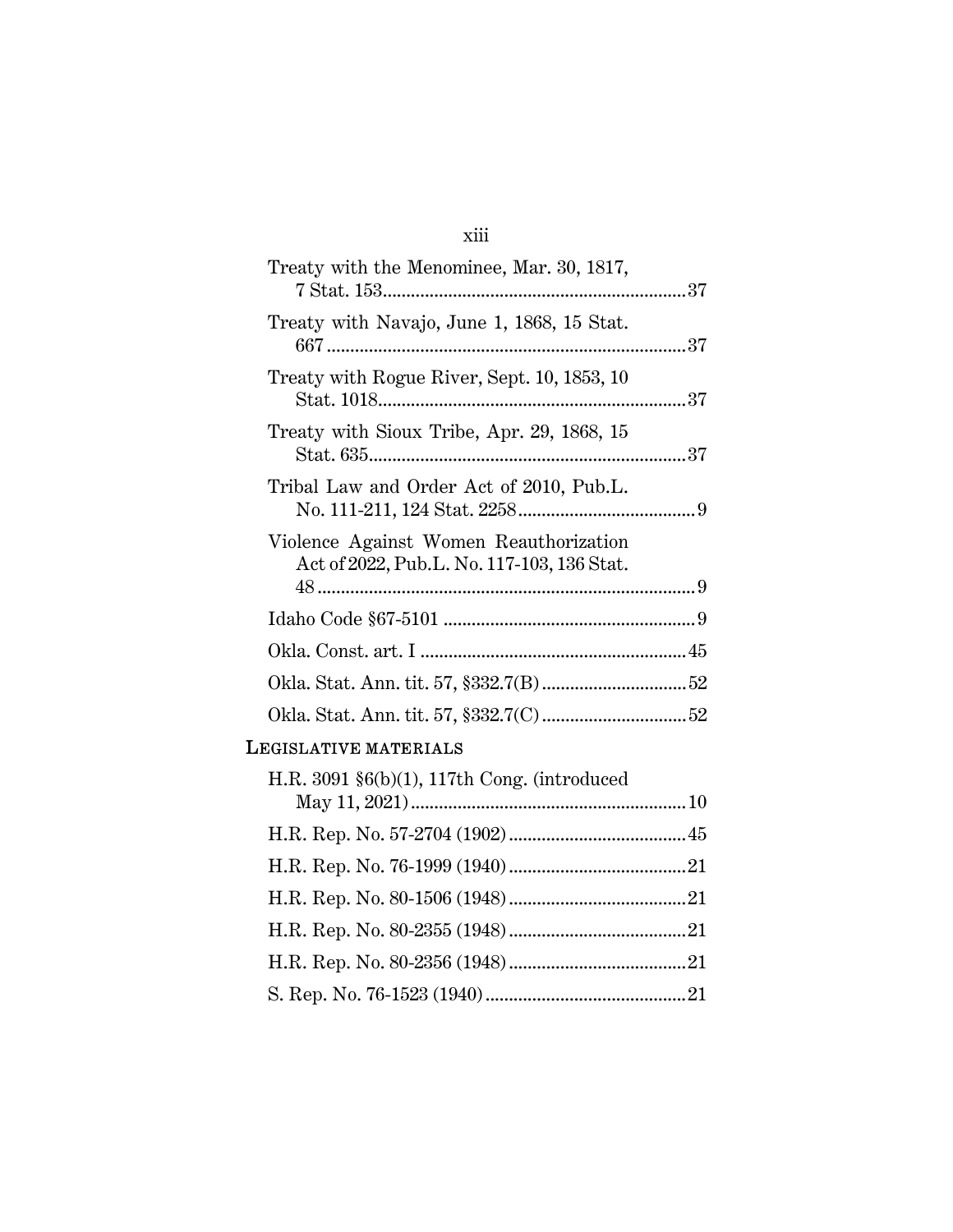| <b>OTHER AUTHORITIES</b>                                                               |  |
|----------------------------------------------------------------------------------------|--|
|                                                                                        |  |
|                                                                                        |  |
|                                                                                        |  |
|                                                                                        |  |
| Gregory Ablavsky, The Savage<br>Constitution, 63 Duke L.J. 999 (2014)  43              |  |
| Articles of Confederation of 1781, art. IX,                                            |  |
| Bureau of Justice Stats., Felony Sentences<br><i>in</i> State Courts, 2006—Statistical |  |
| Duane Champagne & Carole Goldberg,<br>Captured Justice: Native Nations and             |  |
| Cohen's Handbook of Federal Indian Law<br>(Nell Jessup Newton ed., 2012)  9, 46, 51    |  |
| Dep't of Justice, <i>Justice Manual</i> §9-                                            |  |
| The Federalist No. 3 (James Madison)                                                   |  |

xiv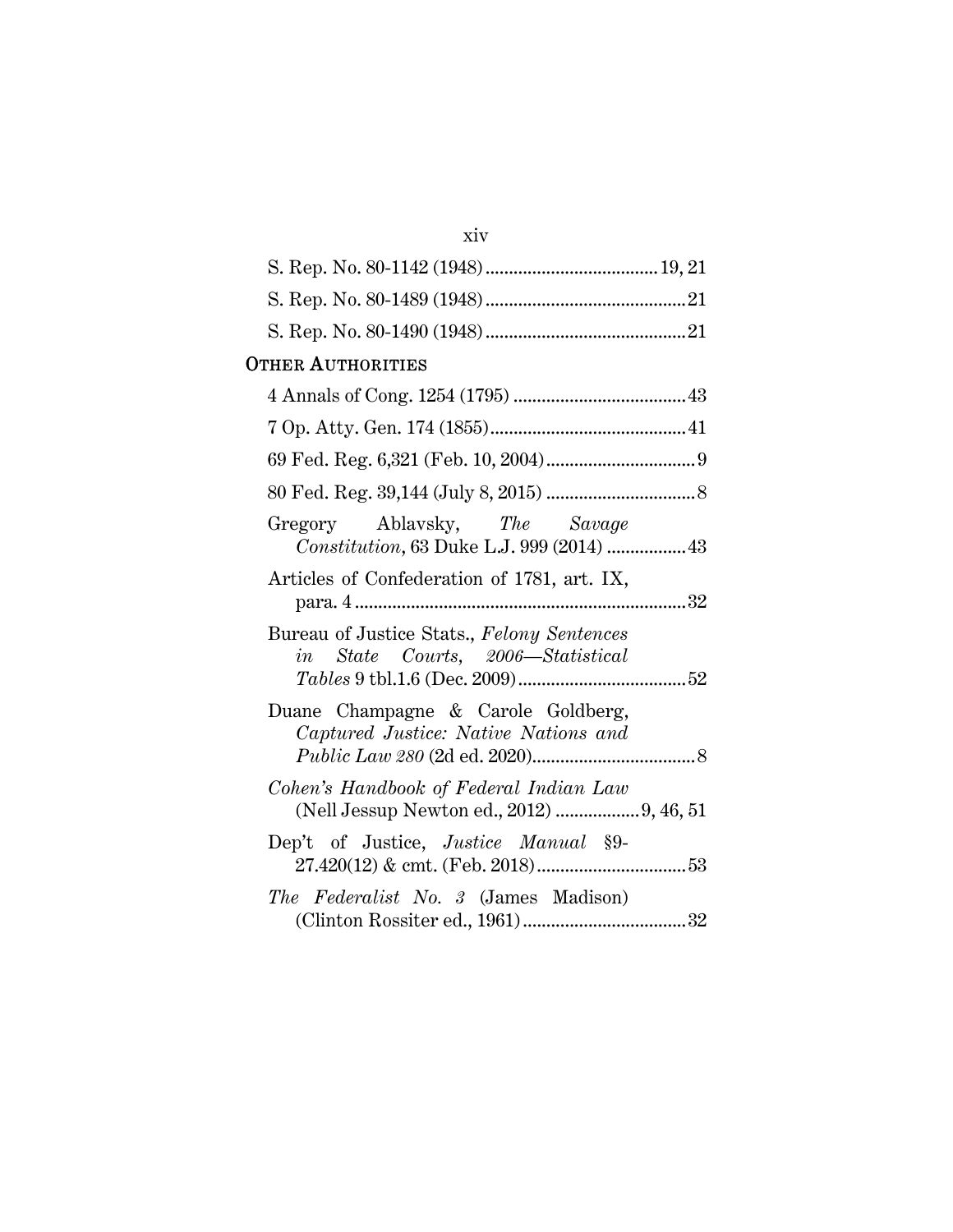| John J. Francis, et al., Reassessing<br>$\label{eq:concurrent} Concurrent \hspace{1cm} Tribal-State-Federal$<br>Criminal Jurisdiction in Kansas, 59 U. |
|--------------------------------------------------------------------------------------------------------------------------------------------------------|
| Carole Goldberg, Tribal Jurisdictional<br><i>Status Analysis</i> , Tribal Ct.<br>Clearinghouse, https://bit.ly/3iDcXyt                                 |
| Indian Law & Order Comm'n, A Roadmap<br>for Making Native America Safer (Nov.                                                                          |
| M. Brent Leonhard, Returning Washington<br>P.L. 280 Jurisdiction to Its Original<br>Consent-Based Grounds, 47 Gonz. L.                                 |
| Doris Meissner, Report of the Task Force on<br>Indian Matters, U.S. Dep't of Justice                                                                   |
| Petition for a Writ of Certiorari, Sharp v.<br><i>Murphy</i> , 140 S. Ct. 2412 (2020) (No. 17-                                                         |
| Antonin Scalia & Bryan A. Garner, Reading                                                                                                              |
| Transcript of Oral Argument, <i>McGirt v.</i><br>Oklahoma, 140 S. Ct. 2452 (2020) (No.                                                                 |
| James Thomas Tucker et al., Voting Rights<br>in Arizona: 1982-2006, 17 S. Cal. Rev. L.                                                                 |

### xv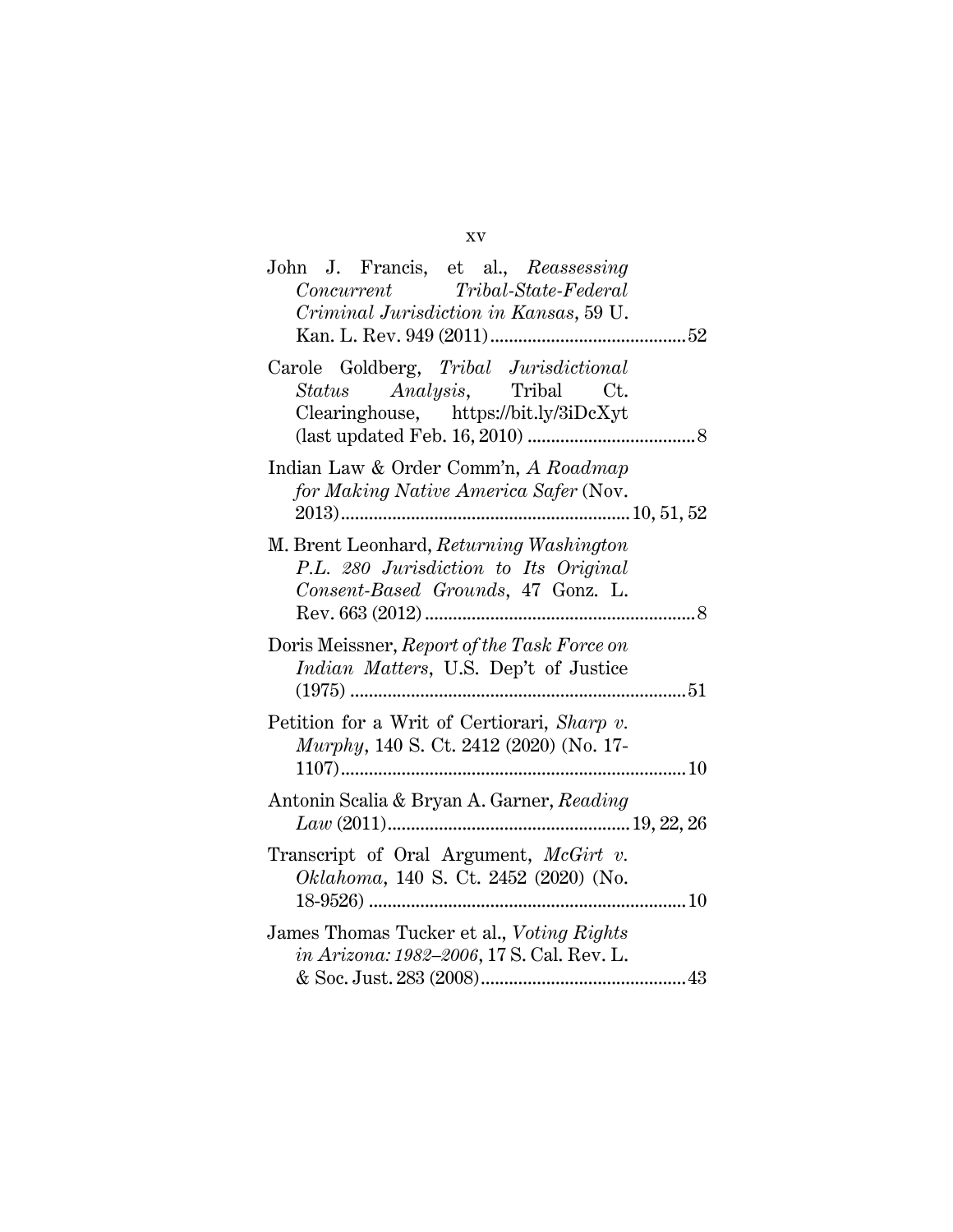xvi

Emily Tredeau, Tribal Control in Federal Sentencing, 99 Calif. L. Rev. 1409 (2011) ............ 52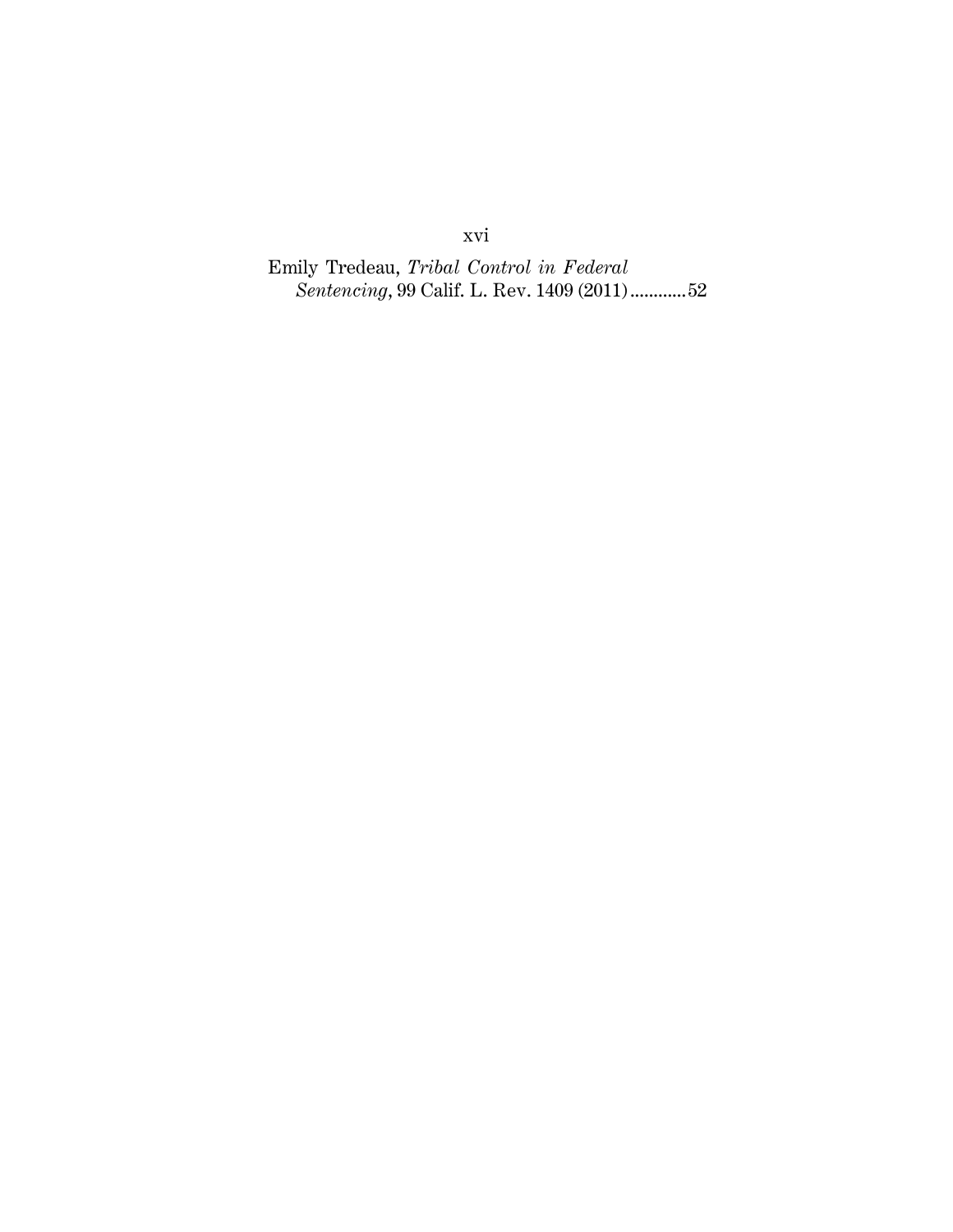#### **INTRODUCTION**

Everywhere today, a settled rule governs crimes by non-Indians against Indians in Indian country: Where Congress has authorized States to prosecute, States do. Where not, not. In 21 States, Congress has authorized prosecutions. So they proceed. In 26 States, authorization is absent. So federal jurisdiction is exclusive.

That result is no accident. It reflects a specific statute (the General Crimes Act, or "GCA") that Congress reenacted in 1948 and myriad other statutes allocating Indian-country criminal jurisdiction, all embedding the rule that States may exercise jurisdiction over cases like this one only with Congress's approval. The status quo, by congressional design, reflects choices by three sovereigns: If States lack jurisdiction today, it is because Congress did not confer jurisdiction, States declined to assume jurisdiction under Public Law 280, or Tribes exercised the veto Congress conferred.

Petitioner invites this Court to undo those choices, upend Congress's scheme, and jettison an understanding settled for 75 years or more—all to create by judicial fiat sweeping criminal liability without precedent since the Founding.

The Court should decline. And to do so, it need not excavate ancient history or explicate first principles. Congress's modern statutes settle it. The GCA applies to Indian country the federal enclave laws, under which federal jurisdiction is "sole and exclusive" and States may act only with Congress's approval. This Court's 1946 decision in Williams v. United States recognized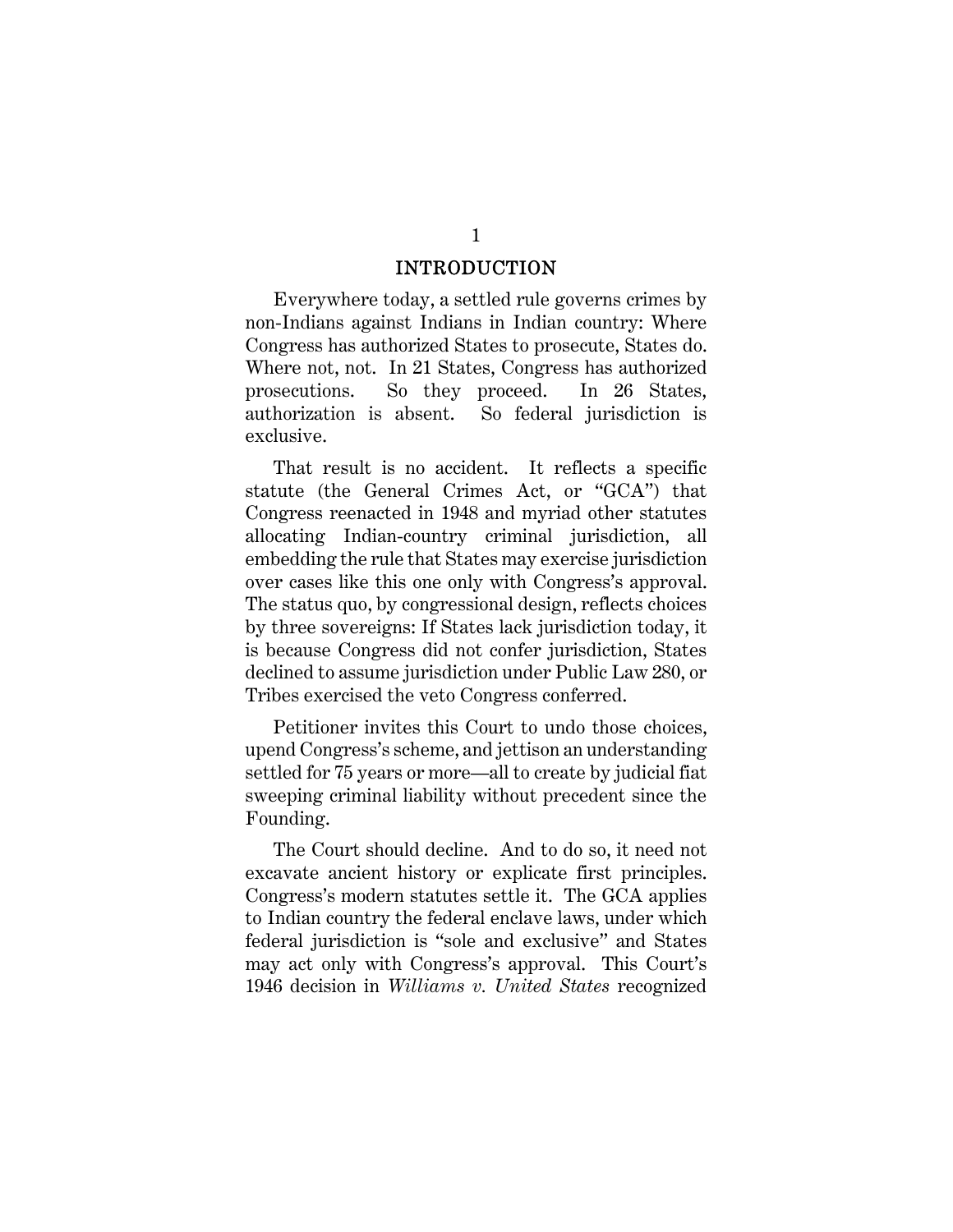that under the GCA, federal jurisdiction is indeed sole and exclusive and that federal "courts …, rather than those of [States], have jurisdiction over offenses … by one who is not an Indian against one who is." 327 U.S. 711, 714 (1946). Then, on the heels of Williams, Congress reenacted the GCA. And days later, Congress authorized some but not all States to exercise jurisdiction over crimes "by or against Indians"—via statutory text expressly based on the same rule as Williams, using language that otherwise would be superfluous. Shortly after, Public Law 280 created a mechanism for all States to acquire such jurisdiction. Along the way, Congress enacted many statutes finetuning jurisdiction, all premised on Williams' rule.

Those statutes decide this case. Petitioner does not dispute that the 1948 Congress "believed … States generally lacked prosecutorial authority over crimes committed by non-Indians against Indians in Indian country." Br. 29. Nor can Petitioner deny that nearsimultaneous statutes lodged that understanding in the U.S. Code. The GCA thus "carries th[e] settled meaning," Georgia v. Public.Resource.Org, Inc., 140 S. Ct. 1498, 1510 (2020), it was understood to bear "at the time." Wis. Cent. Ltd. v. United States, 138 S. Ct. 2067, 2074 (2018).

Petitioner asks this Court to pull out the rug. It says this Court was wrong in Williams and Congress was benighted to rely on the same rule. Thus, per Petitioner, this Court should discard Williams and interpret the 1948 GCA to mean the opposite of what the 1948 Congress understood. But that is not how this Court does statutory interpretation, which aims to identify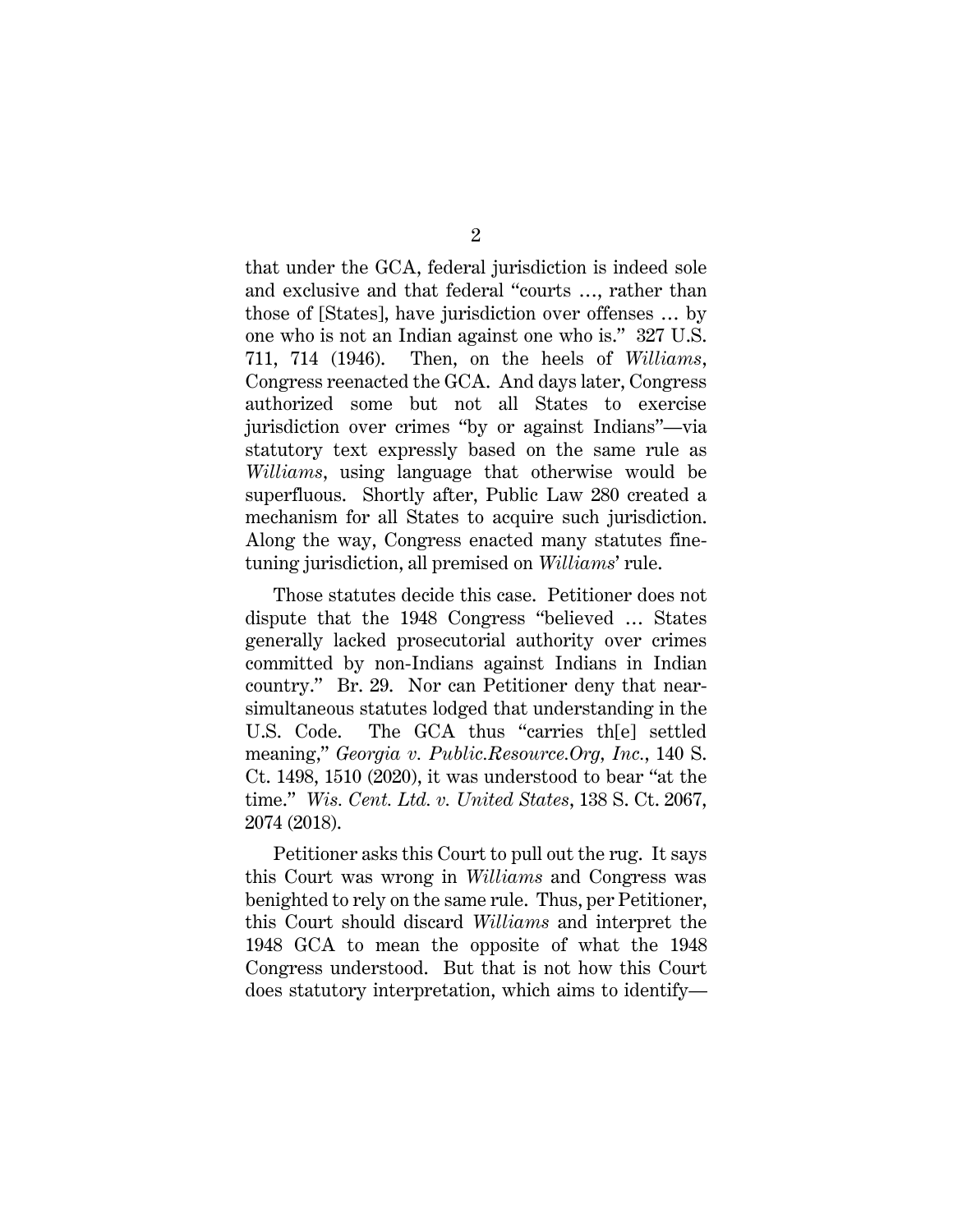not thwart—Congress's understanding discernable in statutory "text and context." Va. Uranium, Inc. v. Warren, 139 S. Ct. 1894, 1901 (2019) (plurality op.).

All that would be plenty to reject Petitioner's position. But there is two centuries more. From the start, Congress exercised its "plenary and exclusive" authority over Indian affairs, United States v. Lara, 541 U.S. 193, 200 (2004), to oust States from prosecuting crimes involving Indians. Congress immediately "assumed federal jurisdiction over offenses by non-Indians against Indians," Oliphant v. Suquamish Indian Tribe, 435 U.S. 191, 201 (1978), via statutes recognizing States lacked jurisdiction. Congress did so against the backdrop of treaties covenanting that the United States alone would protect Tribes from crime. And it acted with Worcester v. Georgia, 31 U.S. (6 Pet.) 515 (1832), as a guide. Congress's "actions and inactions" thus "demonstrated an intent to reserve jurisdiction over non-Indians for the federal courts." Oliphant, 435 U.S. at 204.

This Court thus got it exactly right in Williams. Indeed, the Court has already held that the GCA's sibling—the Major Crimes Act ("MCA")—"is preemptive," based on its "history," United States v. John, 437 U.S. 634, 651 & n.22 (1978), and "text," Negonsott v. Samuels, 507 U.S. 99, 103 (1993). The GCA's history and text are indistinguishable.

Petitioner builds its contrary position largely on three points. First, it invokes United States v. McBratney, 104 U.S. 621 (1881), which held that States have exclusive jurisdiction over non-Indian/non-Indian crimes. But Donnelly v. United States held that offenses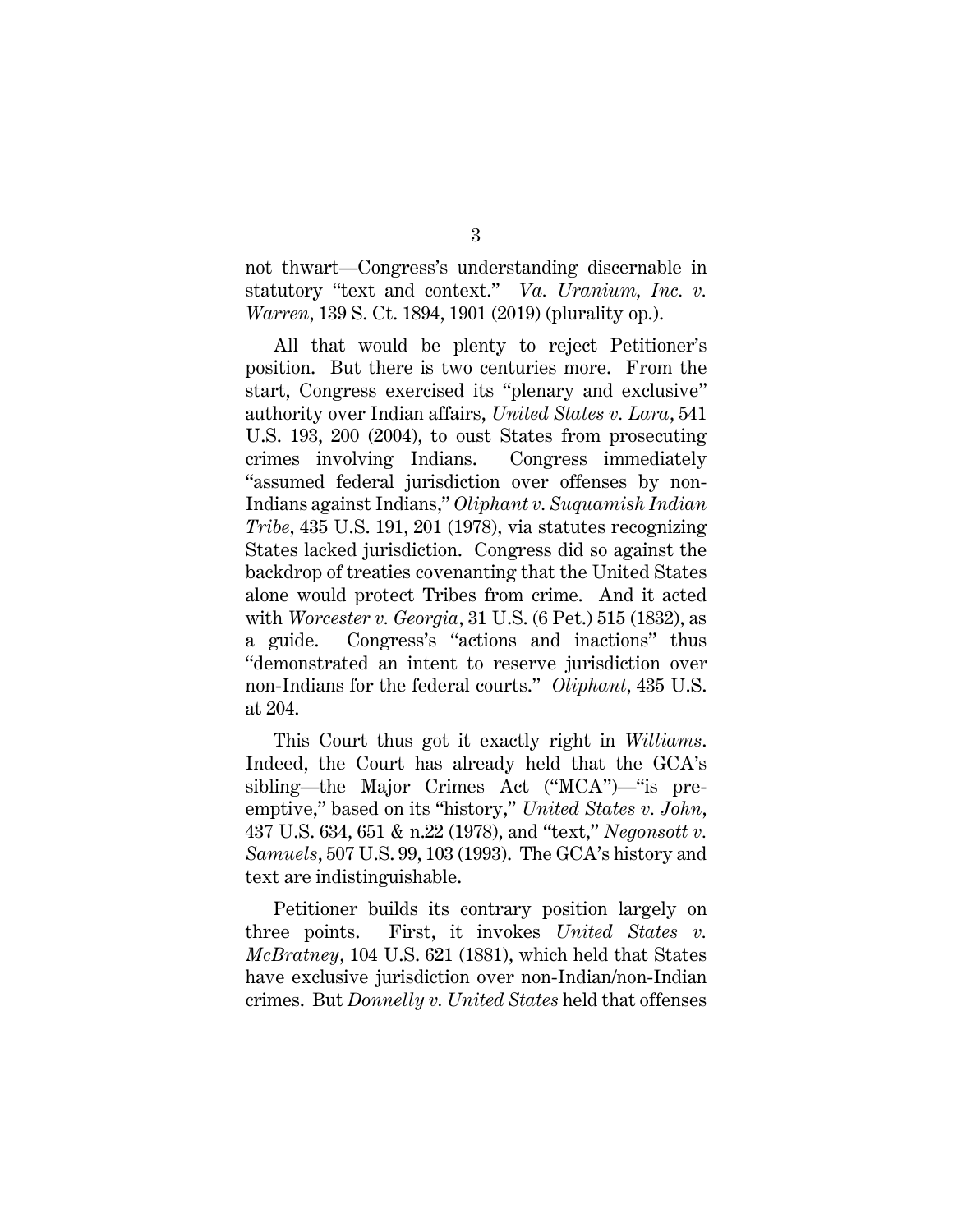"by or against Indians are not within the principle of … McBratney." 228 U.S. 243, 271 (1913). Indeed, McBratney recognized that States may exercise jurisdiction only if the GCA is "repeal[ed]." 104 U.S. at 623. So Donnelly's holding—that the GCA continues to apply here—decides this case too.

Second, Petitioner relies on civil decisions "depart[ing]" from Worcester. Br. 18. Civil jurisdiction, however, is different because Congress by statute treated it as different. That is why this Court rejected the same conflation when Tribes tried it. Duro v. Reina, 495 U.S. 676, 687 (1990).

Indeed, this Court cannot properly expand criminal liability in the manner Petitioner urges. "Only … the legislature" may "'make an act a crime.'" United States v. Davis, 139 S. Ct. 2319, 2325 (2019) (quoting United States v. Hudson, 11 U.S. (7 Cranch) 32, 34 (1812)). While the Court has some leeway to modify civil rules, it may not—common-law style—proliferate criminal liability.

Third, Petitioner invokes practical concerns based on McGirt v. Oklahoma, 140 S. Ct. 2452 (2020). But those concerns—which are overstated and based on citationfree figures, see Br. in Opp. 27-32; Cherokee Cert. Br. 3- 12—do not justify disregarding Congress's statutes and upending settled law even in Oklahoma, much less nationwide. Petitioner is not the first State to have unlawfully exercised jurisdiction. Kansas in 1940 was in the same boat. Like Petitioner, it wished to continue existing practices. Kansas and Congress, however, recognized a statute was required. In 82 years, much has changed. But not our separation of powers.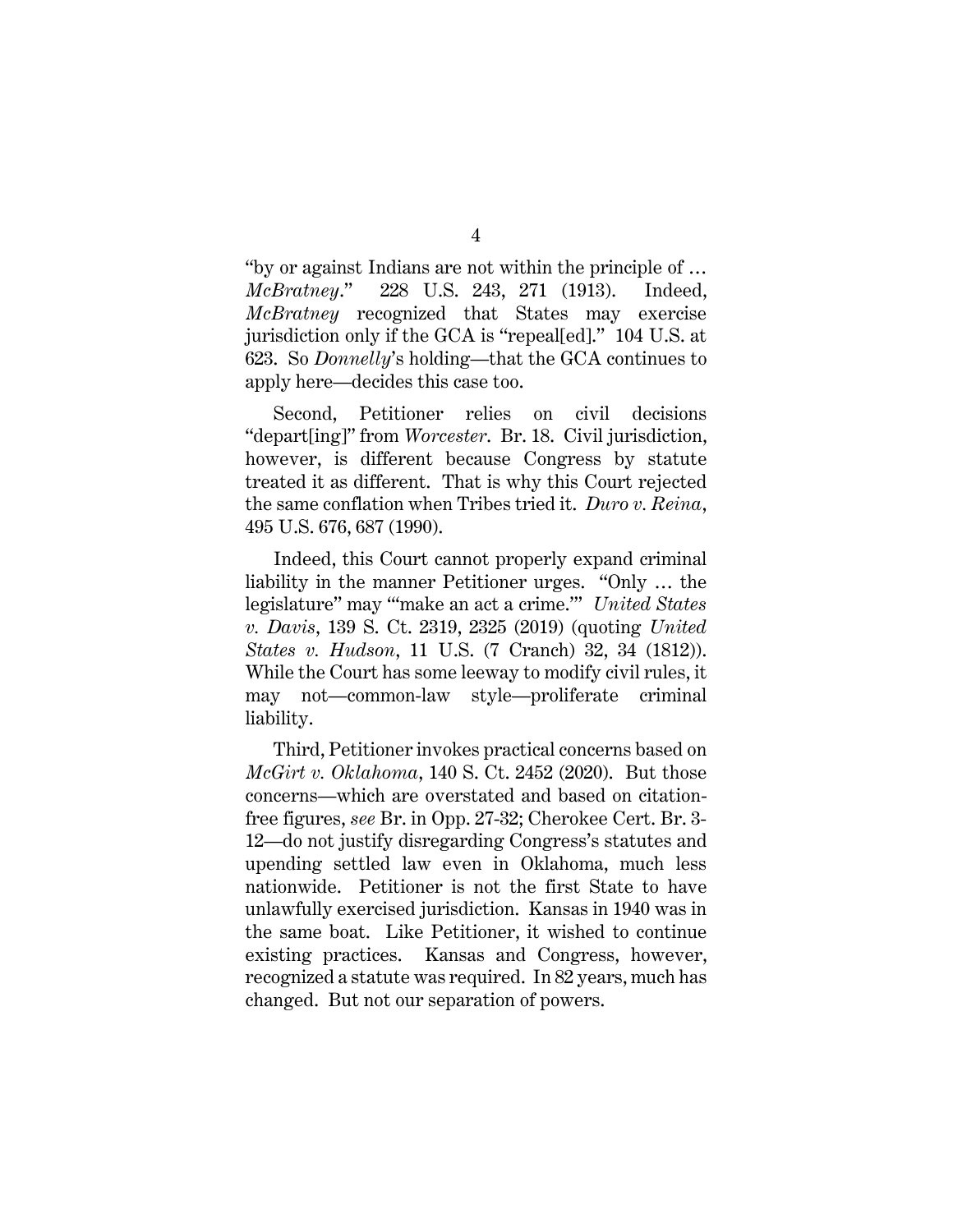#### **STATEMENT**

#### Early Statutes Establish Exclusive Federal A. Jurisdiction Over Crimes Involving Indians.

1. With "the adoption of the Constitution, Indian relations" became "the exclusive province of federal law." Oneida County v. Oneida Indian Nation of N.Y., 470 U.S. 226, 234 (1985). "Beginning with the Trade and Intercourse Act of 1790 … Congress assumed federal jurisdiction over offenses by non-Indians against Indians." Oliphant, 435 U.S. at 201. Early Congresses revised and reenacted the 1790 Act. Act of July 22, 1790, ch. 33, §5, 1 Stat. 137, ("1790 Act"); see Act of Mar. 1, 1793, ch. 19, §4, 1 Stat. 329 ("1793 Act"); Act of May 19, 1796, ch. 30, §4 1 Stat. 469 ("1796 Act"); Act of Mar. 30, 1802, ch. 13, §4, 2 Stat. 139 ("1802 Act"); Act of Mar. 3, 1817, ch. 92, §2, 3 Stat. 383 (''1817 Act'').

Even so, some States asserted criminal jurisdiction in Indian country. Worcester held that Georgia lacked jurisdiction to prosecute non-Indians for crimes in Cherokee territory. 31 U.S. at 561. Two years later in 1834, Congress enacted the GCA's "direct progenitor." United States v. Wheeler, 435 U.S. 313, 324 (1978).

2. Although the Court has since "modified the[] principles" of Worcester in some respects, its "basic policy … has remained." Williams v. Lee, 358 U.S. 217, 219 (1959). That includes the rule that, for crimes "by or against … Indian[s]," "tribal jurisdiction or that expressly conferred on other courts by Congress has remained exclusive." Id. at 220; see Washington v. Confederated Bands & Tribes of Yakima Indian Nation, 439 U.S. 463, 471 (1979); Solem v. Bartlett, 465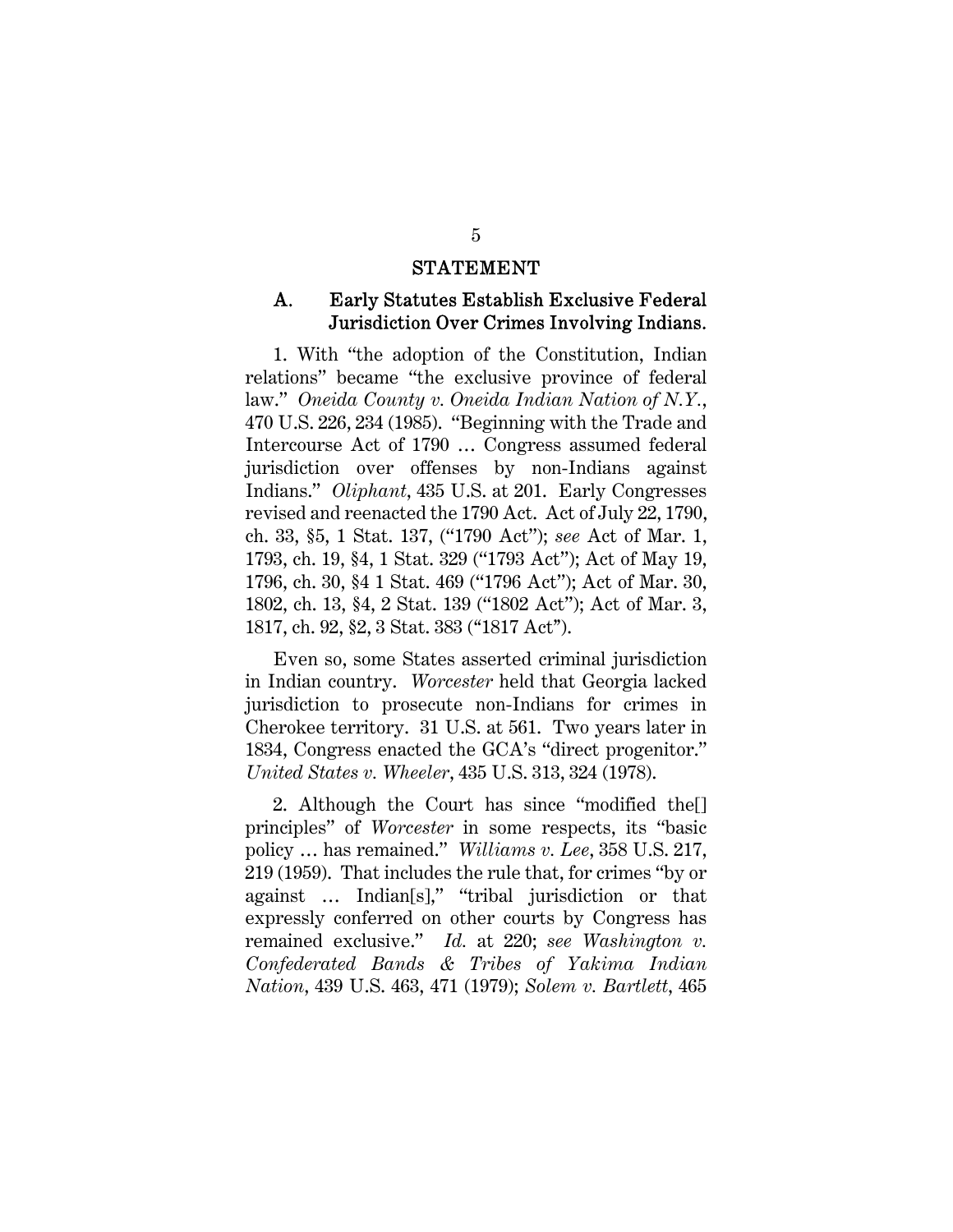U.S. 463, 467 & n.8 (1984); Nevada v. Hicks, 533 U.S. 353, 365 (2001); United States v. Bryant, 579 U.S. 140, 146 (2016); McGirt, 140 S. Ct. at 2479.

McBratney held that States have exclusive jurisdiction over non-Indian/non-Indian crimes. It read Colorado's enabling act to "repeal[]… prior statute[s]" vesting jurisdiction in the federal government, including the GCA (then codified at R.S. 2145). 104 U.S. at 621-22. Draper v. United States reached the same result. 164 U.S. 240 (1896). The Court reserved the question of crimes "by or against Indians." McBratney, 104 U.S. at 624.

Donnelly resolved that question. It explained that McBratney and Draper held that statehood simultaneously (1) "withdr[e]w[] from the United States … control of" non-Indian/non-Indian offenses; and (2) "conferr[ed] upon" States that jurisdiction. 228 U.S. at 271. But *Donnelly* concluded "[u]pon full consideration" that offenses "by or against Indians are not within the principle of … McBratney and Draper." Id. Donnelly thus held the federal government could prosecute a non-Indian who murdered an Indian. Id. at 252.

Because McBratney and Draper rested on theories of transfer, Donnelly had a flip side: States lack such jurisdiction where the federal government retains it. In 1946, Williams made the point express: Under the GCA, the "laws and courts of the United States, rather than those of [States], have jurisdiction over offenses" by non-Indians against Indians. 327 U.S. at 714.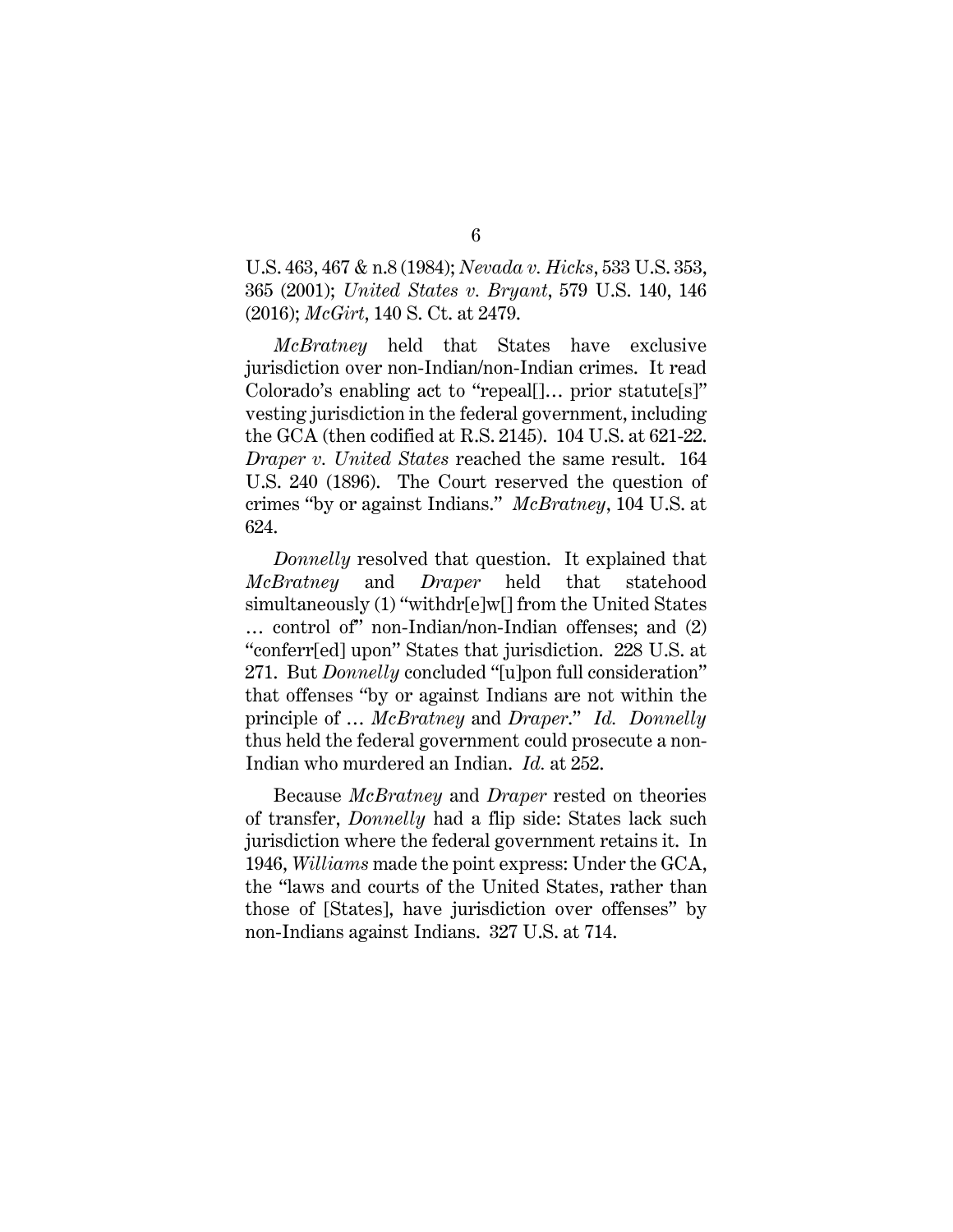#### **B.** Post-1940 Statutes Identify When States May Prosecute Crimes Involving Indians.

Two years later, Congress reenacted the GCA. Act of June 25, 1948, ch. 645, Pub.L. No. 80-772, §1152, 62 Stat. 683. Meanwhile, Congress enacted many statutes conferring jurisdiction over crimes "by or against Indians," including for Kansas (1940), North Dakota  $(1946)$ , and Iowa and New York  $(1948)^1$ .

Public Law 280 gave additional States "jurisdiction over offenses committed by or against Indians." Act of Aug. 15, 1953, ch. 505, Pub.L. No. 83-280, §2, 67 Stat. 588 (codified as amended at 18 U.S.C. §1162). It also allowed "any other State" to "assume [such] jurisdiction." Id. §7.

In 1968, Congress amended Public Law 280 to require tribal consent. Pub.L. No. 90-284, tit. VII, §406, 82 Stat. 77 (codified at 25 U.S.C. §1326). It also permitted States to "retrocede" jurisdiction. 25 U.S.C. §1323(a). Assumptions and retrocessions can be full or "part[ial]." Id. §§1321(a)(1), 1323(a).

#### $\mathbf{C}$ . Criminal Jurisdiction Today Reflects Sovereign Choices By Congress, States, And Tribes.

Today, 21 States have jurisdiction over crimes "by or against" Indians in some Indian country: Alaska, California, Minnesota, Nebraska, Oregon, and Wisconsin ("mandatory" Public Law 280 States); Florida, Idaho,

 $^{\rm 1}$  18 U.S.C. §3243; Act of May 31, 1946, ch. 279, Pub.L. No. 79-394, 60 Stat. 229; Act of June 30, 1948, ch. 759, Pub.L. No. 80-846, 62 Stat. 1161; Act of July 2, 1948, ch. 809, Pub.L. No. 80-881, 62 Stat. 1224; Act of Oct. 5, 1949, ch. 604, Pub.L. No. 81-322, 63 Stat. 705.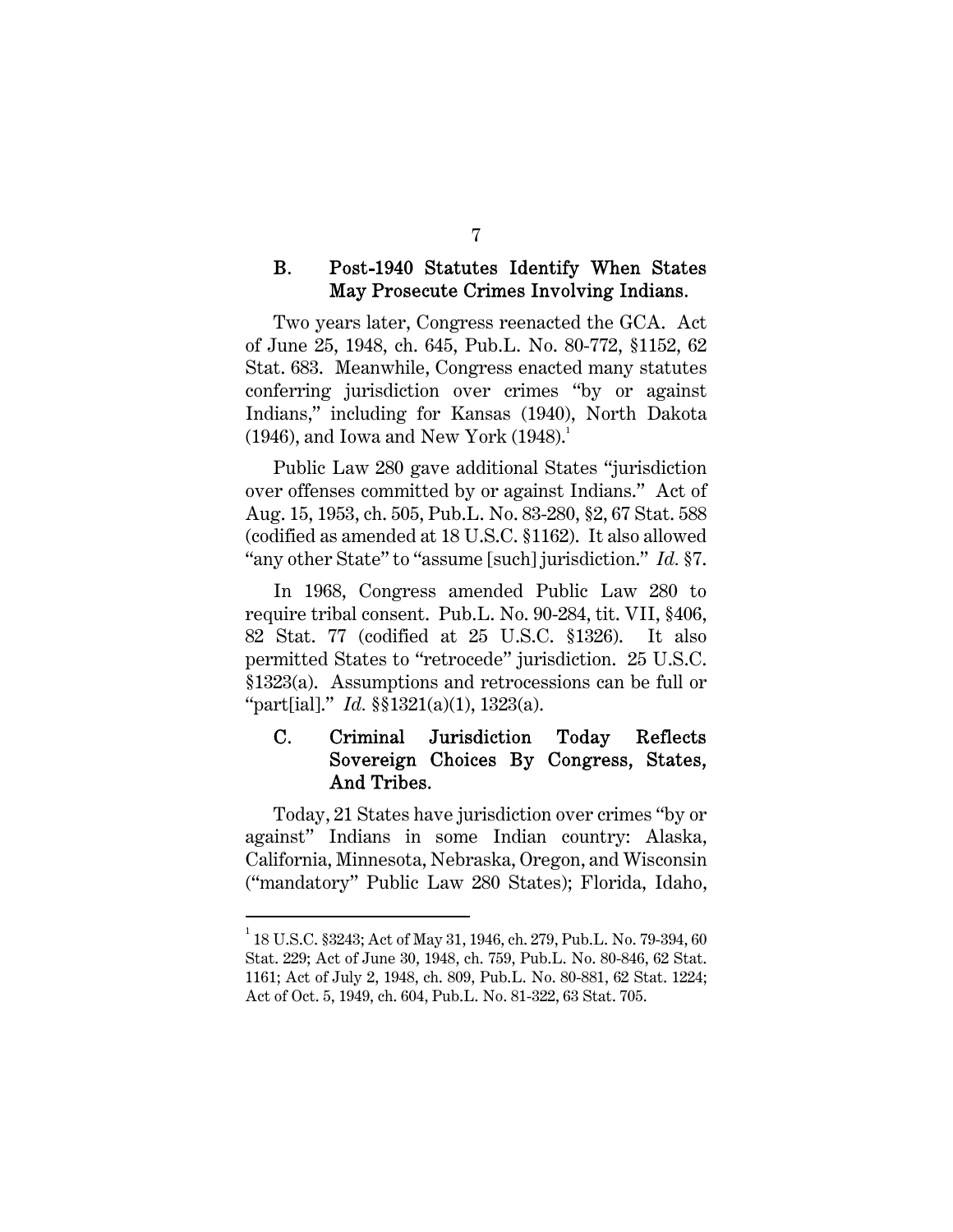Montana, and Washington ("optional" States); and Colorado, Connecticut, Kansas, Maine, Massachusetts, New York, North Dakota, Rhode Island, South Carolina, Texas, and Utah (with State-specific statutes).<sup>2</sup>

Fourteen States have Indian country but no such jurisdiction: Alabama, Arizona, Indiana, Iowa, Louisiana, Michigan, Mississippi, Nevada, New Mexico, North Carolina, Oklahoma, South Dakota, Virginia, and Wyoming.<sup>3</sup> Another 12 States have jurisdiction over some Indian country but lack it elsewhere: Colorado, Idaho, Massachusetts, Minnesota, Montana, Nebraska, North Dakota, Oregon, Texas, Utah, Washington, and Wisconsin.<sup>4</sup>

States use Public Law 280 to obtain bespoke jurisdiction. Idaho, for example, asserted jurisdiction over seven substantive areas (including neglected and

<sup>&</sup>lt;sup>2</sup> 18 U.S.C. §1162(a), (c), (d); Duane Champagne & Carole Goldberg, Captured Justice: Native Nations and Public Law 280, at 18-20 (2d ed. 2020) ("Captured Justice"); Pub.L. No. 98-290, §5, 98 Stat. 201 (1984); Pub.L. No. 98-134, §6, 97 Stat. 851 (1983); 18 U.S.C. §3243; Pub.L. No. 96-420, §6, 94 Stat. 1793 (1980); Pub.L. No. 100-95, §6(g), 101 Stat. 704 (1987); 25 U.S.C. §232; Pub.L. No. 95-395, §9, 92 Stat. 813 (1978); Pub.L. No. 103-116, §10, 107 Stat. 1118 (1993); Pub.L. No. 97-429, §6, 96 Stat. 2269 (1983); Pub.L. No. 96-227, §7b, 94 Stat. 317 (1980).

 $3^{3}$  M. Brent Leonhard, Returning Washington P.L. 280 Jurisdiction to Its Original Consent-Based Grounds, 47 Gonz. L. Rev. 663, 692 (2012); Pub.L. No. 115-121, 132 Stat. 40 (2018); Pub.L. No. 115-301, 132 Stat. 4395 (2018); 80 Fed. Reg. 39,144 (July 8, 2015).

<sup>&</sup>lt;sup>4</sup> Captured Justice 3, 18-20; Carole Goldberg, Tribal Jurisdictional Status Analysis, Tribal Ct. Clearinghouse, https://bit.ly/3iDcXyt (updated Feb. 16, 2010).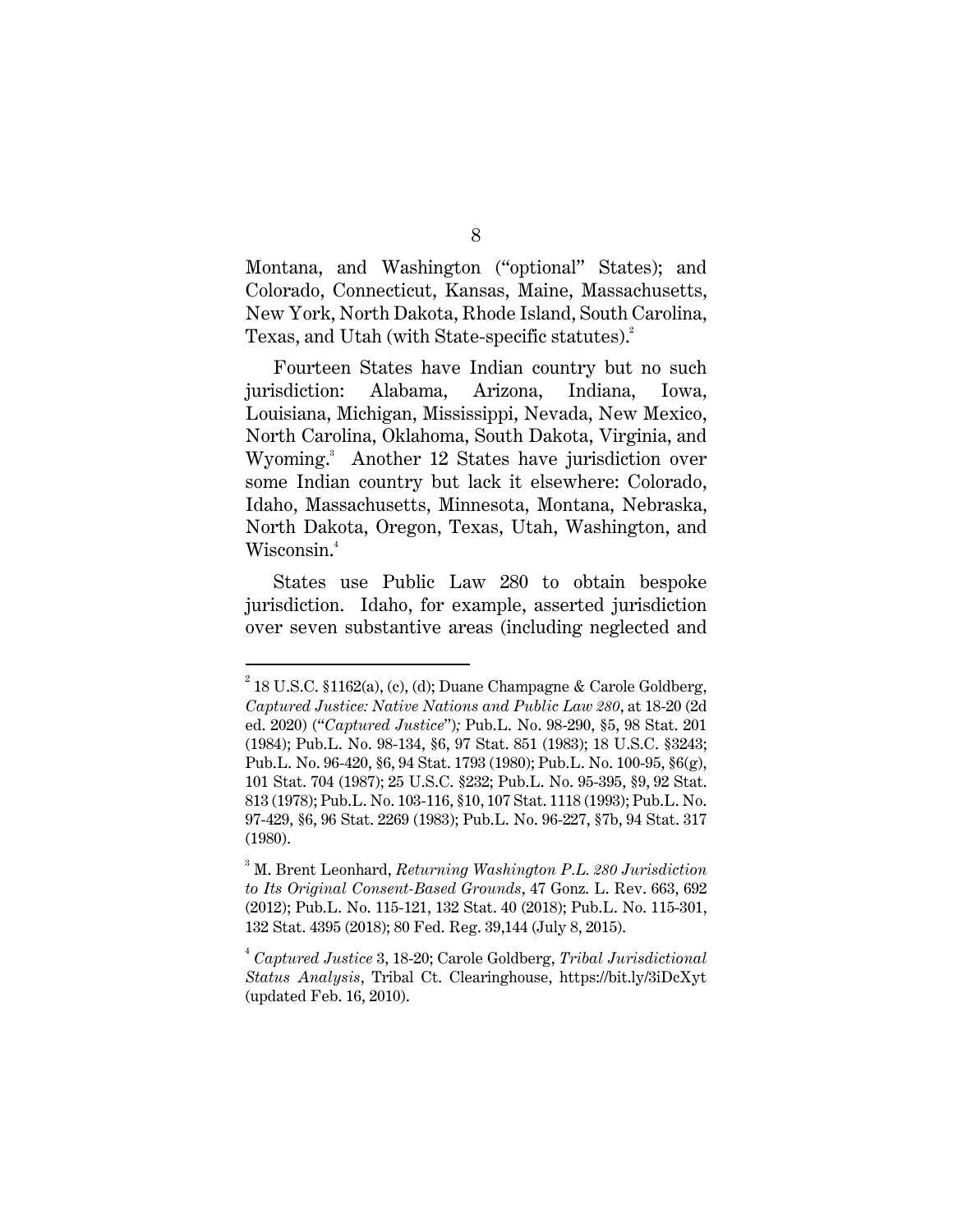abused children). Idaho Code §67-5101. Many States have retroceded some jurisdiction, including (for example) Nebraska and Nevada. Cohen's Handbook of Federal Indian Law §6.04(3)(g) (Nell Jessup Newton ed., 2012) ("Cohen's").

In States lacking plenary jurisdiction, wellestablished systems govern law enforcement involving non-Indians. The federal government issues "special law enforcement commissions," which allow designees to "enforce Federal law," including for "crimes perpetrated by non-Indians." 69 Fed. Reg. 6,321, 6,321 (Feb. 10, 2004). Tribal prosecutors acting as special assistant U.S. attorneys prosecute non-Indians. 28 U.S.C. §543; 25 U.S.C. §2810.

Congress remains active in improving this system. In the Tribal Law and Order Act of 2010 ("TLOA"), Congress increased funding and training for federal and tribal law enforcement, mandated information-sharing, and established the Indian Law and Order Commission. Pub.L. No. 111-211, 124 Stat. 2258.

Congress has also expanded tribal jurisdiction. The Violence Against Women Reauthorization Act of 2013 authorized Tribes to prosecute certain non-Indians for domestic-violence offenses. 25 U.S.C. §1304. This March, the Violence Against Women Reauthorization Act of 2022 expanded tribal jurisdiction over non-Indians, including for "child violence." Pub.L. No. 117- 103, §804(5)(B), 136 Stat. 48.

By contrast, Congress since 1968 has not regarded state jurisdiction as a panacea. That is because even where States have jurisdiction, they "have not devoted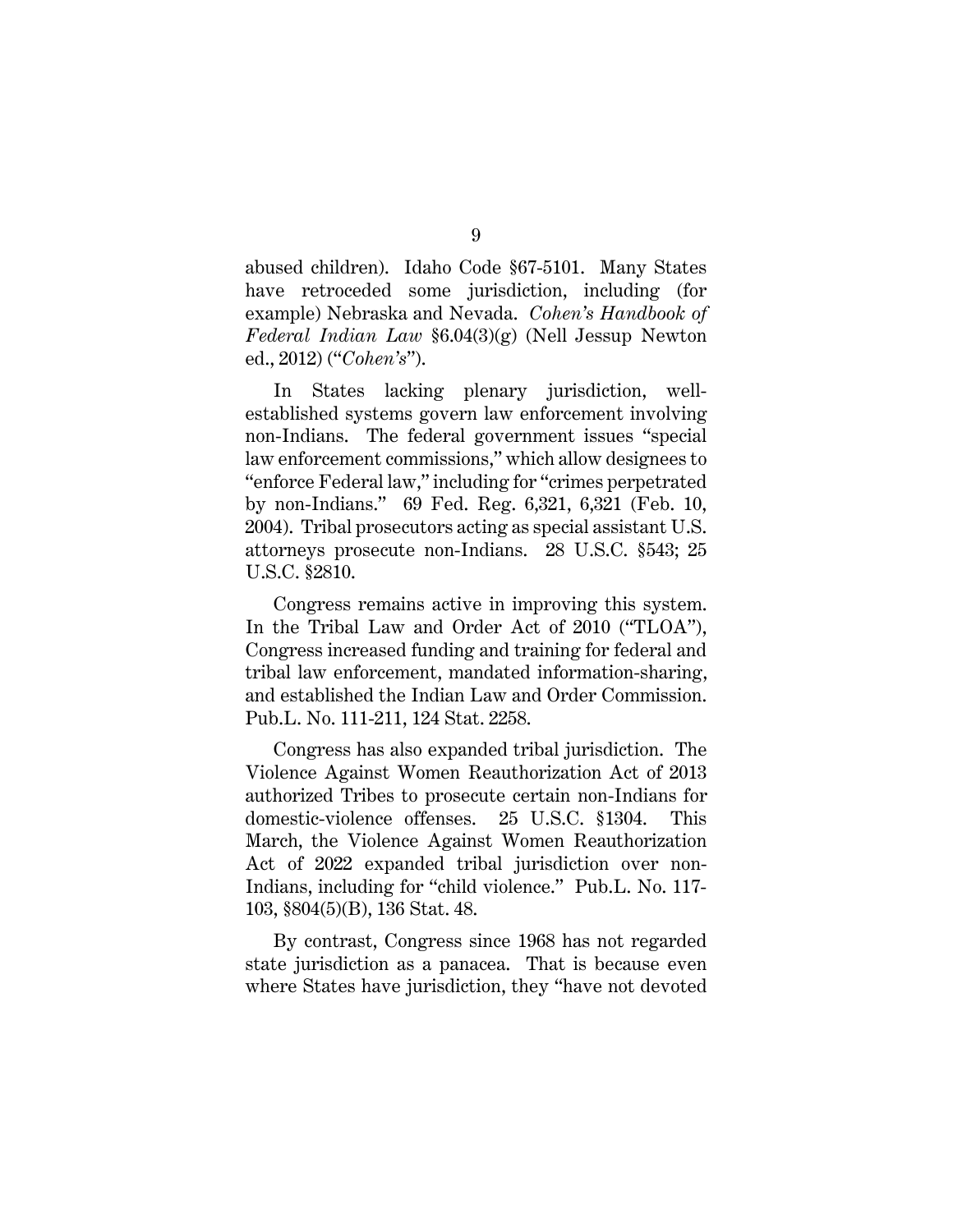their limited criminal justice resources to crimes committed in Indian country." Bryant, 579 U.S. at 146. States often view jurisdictional grants as "essentially an unfunded Federal mandate." Indian Law & Order Comm'n, A Roadmap for Making Native America Safer 69 (Nov. 2013) ("Roadmap"). "[C]alls for service go unanswered, victims are left unattended, criminals are undeterred, and Tribal governments are left stranded." Id. Meanwhile, inserting States can undermine accountability, to the detriment of effective law enforcement. Infra 51.

In 2018, Congress (by request) repealed the grant to Iowa of jurisdiction over crimes "by or against Indians." Act of Dec. 11, 2018, Pub.L. No. 115-301, 132 Stat. 4395.

Congress is considering how to allocate criminal jurisdiction in Oklahoma after McGirt. E.g., H.R. 3091 §6(b)(1), 117th Cong. (introduced May 11, 2021) (authorizing compacting over crimes "by or against Indians" within Cherokee and Chickasaw reservations).

#### Oklahoma D. Courts Reject Petitioner's Unprecedented Theory.

In *Murphy* and *McGirt*, Oklahoma affirmed that "States lack criminal … jurisdiction … if either the defendant or victim is an Indian." Sharp v. Murphy Pet. 18 (No. 17-1107); see McGirt Arg. Tr. 54 (No. 18-9526).

Below, Respondent invoked that law. After *McGirt*, the Oklahoma Court of Criminal Appeals agreed Oklahoma lacked jurisdiction and rejected Petitioner's new concurrent-jurisdiction argument. Pet. App. 4a. The trial court dismissed.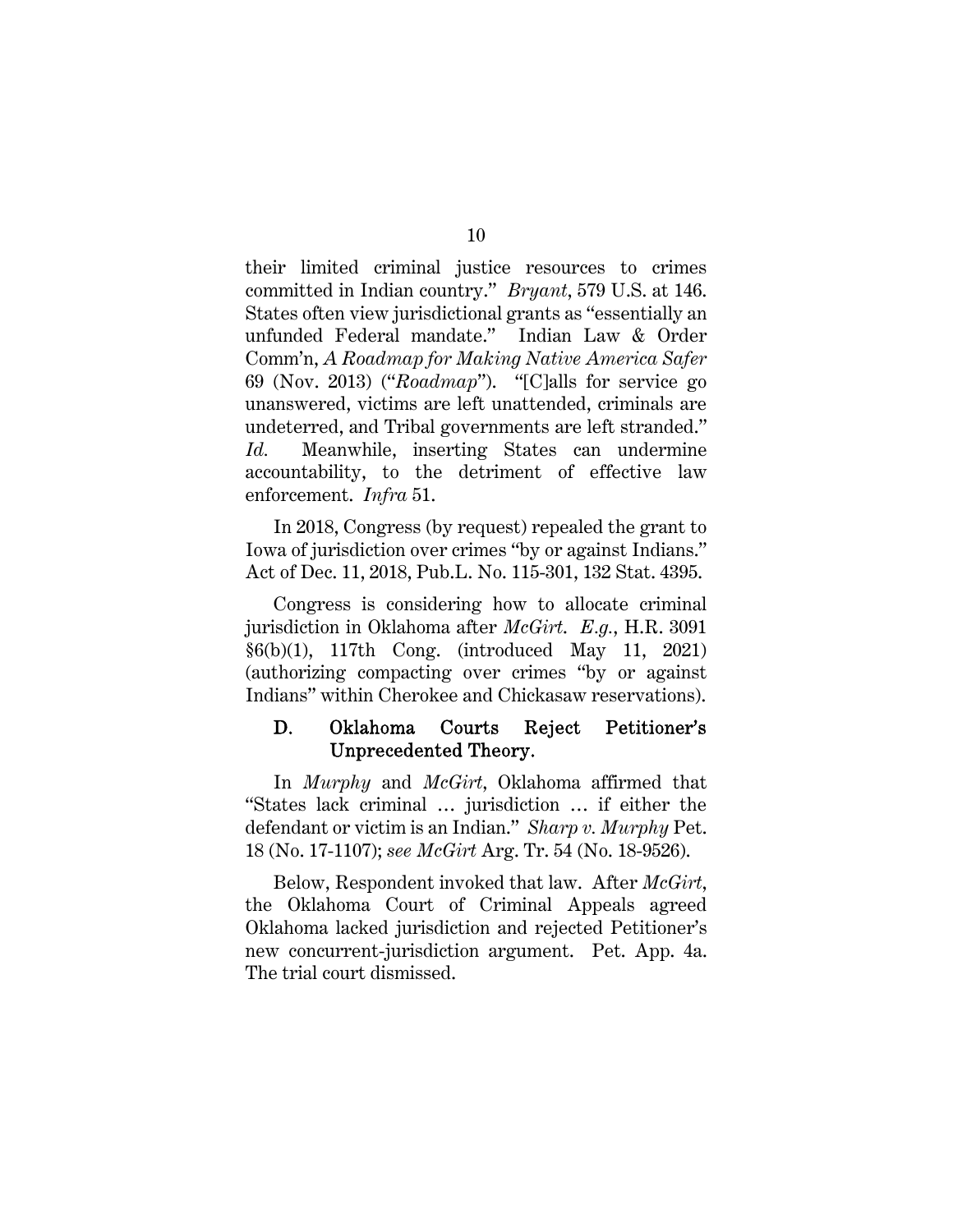The federal government indicted Respondent, who pled guilty to child neglect. The plea provides for a seven-year sentence and then Respondent's immediate removal from the United States. It recounts that the "Government has consulted with [the victim's] family," who "consent[ed]." Plea Agreement 16, No. 20-cr-255 (N.D. Okla. Oct. 15, 2021), ECF No. 52.

### SUMMARY OF ARGUMENT

I.A. This case should end with the GCA's commonly understood meaning in 1948, when Congress reenacted it. The GCA applies to Indian country the laws governing federal enclaves within "sole and exclusive" federal jurisdiction, where States may act only with permission. This text is materially identical to the MCA's, which this Court has held "is preemptive." John, 437 U.S. at 651. Moreover, Congress reenacted the GCA on the heels of Williams' affirmation that federal jurisdiction under the GCA is exclusive, enacted near-simultaneous statutes whose text embeds the same understanding, and (as extra icing on the cake) had before it reports confirming that understanding. The GCA thus carries that settled meaning.

B. Based on the same understanding, Congress since 1940 has enacted many statutes, including Public Law 280, giving some—but only some—States the jurisdiction Petitioner seeks. That comprehensive scheme underscores the importance of adhering to the settled understanding that Congress lodged in statute. And it preempts Petitioner's attempt to exercise extrastatutory jurisdiction. Petitioner's position would thwart the choices of 26 States not to acquire the jurisdiction at issue here, frustrate Congress's choice to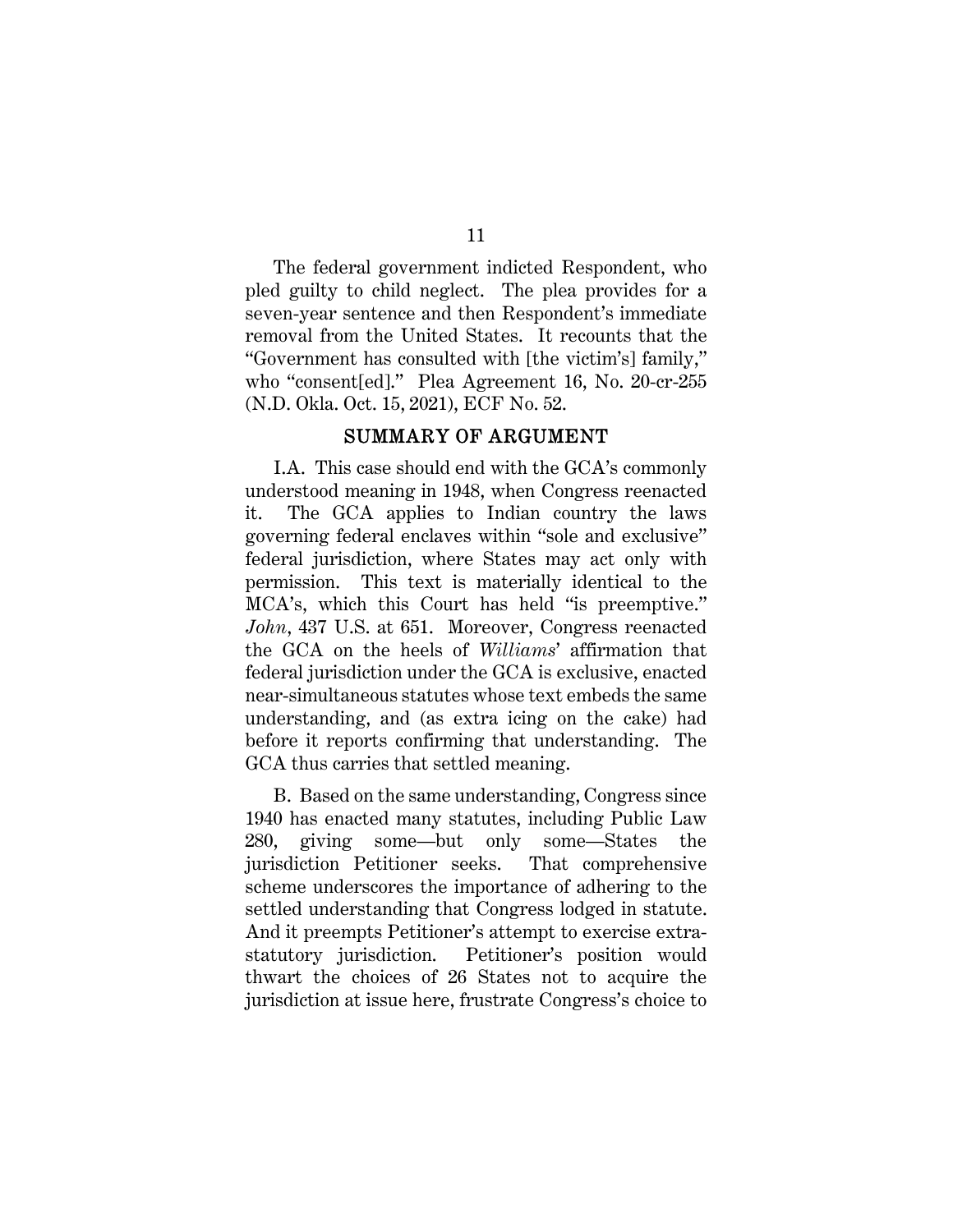give Tribes a veto, and render incoherent retrocessions and repeals.

II.A. Williams' rule is also correct as an original matter. The Congress that enacted the 1948 GCA's progenitors regarded crimes involving Indians as a warand-peace issue of "dominant" "federal interest." Arizona v. United States, 567 U.S. 387, 399 (2012). Early Congresses then "pervasive[ly]" regulated this area via statutes and treaties whose text provided that only the federal government, not States, could prosecute crimes involving Indians in Indian country. Id. Worcester crystalized that understanding in its holding that the federal government alone may regulate "intercourse" with Indians—and Congress enacted the 1834 GCA in Worcester's wake and based on the same understanding. Meanwhile, Congress and this Court recognized that criminal statutes involving Indians or Indian country are preemptive absent repeal or express exception. If Congress, in this context, intended to leave room for States to exercise the jurisdiction Petitioner asserts, it would have said so. But instead, the 1834 GCA applied to Indian country the laws governing places within "sole and exclusive" federal jurisdiction and embedded in its text the understanding that States lacked jurisdiction.

B.1. McBratney and Draper confirm Petitioner is wrong. They recognized that States can exercise criminal jurisdiction in Indian country only if the GCA is "repeal[ed]." They held that statehood impliedly repealed the GCA as to non-Indian/non-Indian crimes. But Donnelly held that "offenses committed by or against Indians are not within the principle of … McBratney and Draper." 228 U.S. at 271. And by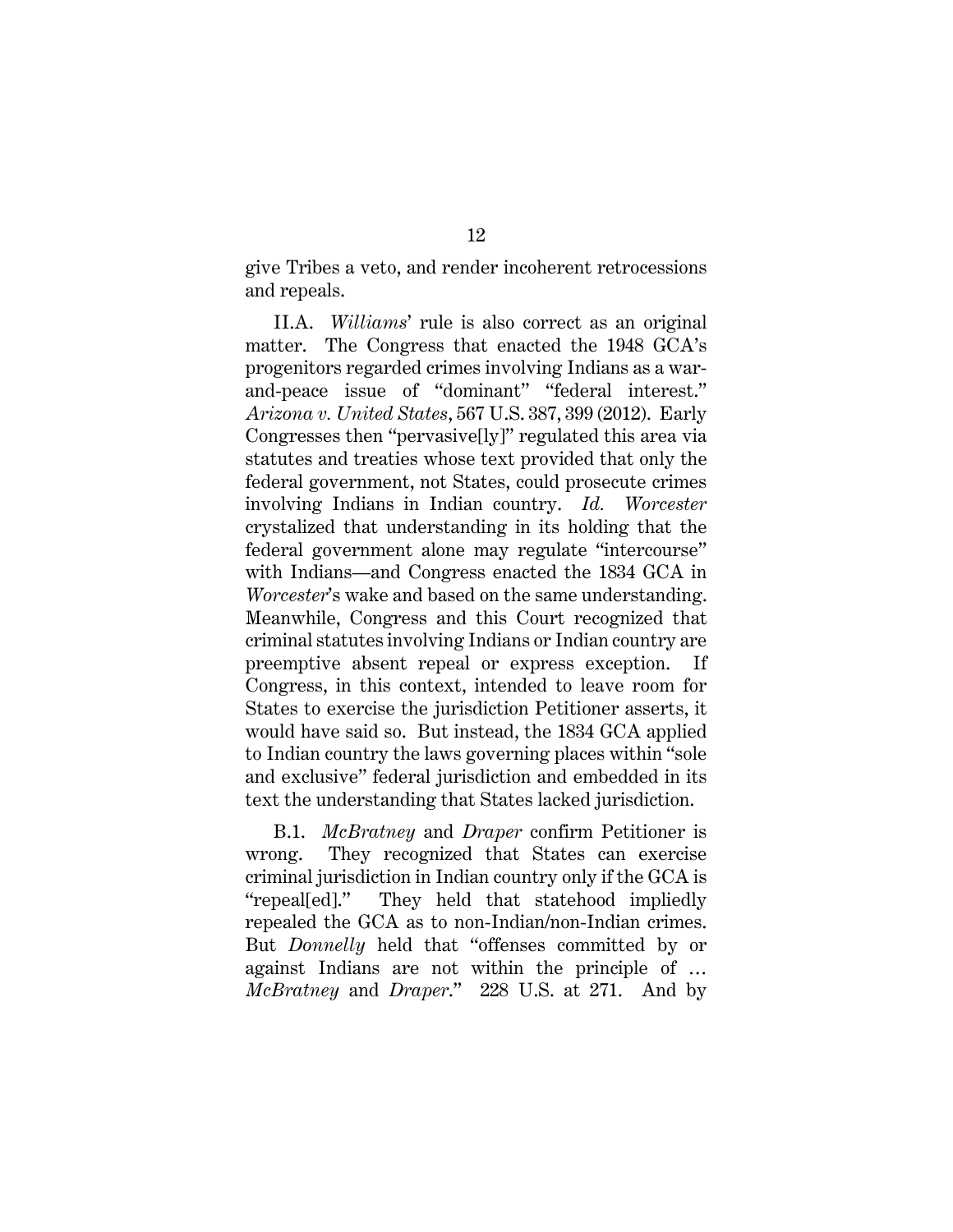holding that the GCA has *not* been repealed as to cases like this, *Donnelly* resolved the question presented here.

2. Civil cases cannot help Petitioner. This Court has declined to conflate civil and criminal jurisdiction, precisely because Congress's statutes treat those realms differently. Petitioner's invitation to expand criminal jurisdiction would also violate the principle that only the legislature can create criminal liability.

III. Bracker balancing does not apply: Congress's statutes control, and Bracker does not govern the criminal realm. Regardless, Bracker balancing underscores why Petitioner lacks jurisdiction.

### **ARGUMENT**

#### I. Congress's Post-1940 Statutes Preempt States From Prosecuting Crimes Against Indians In Indian Country.

To resolve this case, the Court need not sift first principles or weigh Petitioner's claim that it "presumptively" has jurisdiction. Br. 11. Congress enacted today's GCA in 1948. This case thus turns on how the statute was understood then. And that understanding is not disputed or disputable. When Congress in 1948 applied to Indian country the laws governing places of "sole and exclusive" federal jurisdiction, Congress acted against the backdrop of Williams, enacted near-simultaneous statutes whose text reflects the same understanding, and wove a web of jurisdictional statutes premised on Williams' rule. The GCA thus "carries th[at] settled meaning." Public.Resource.Org, 140 S. Ct. at 1510.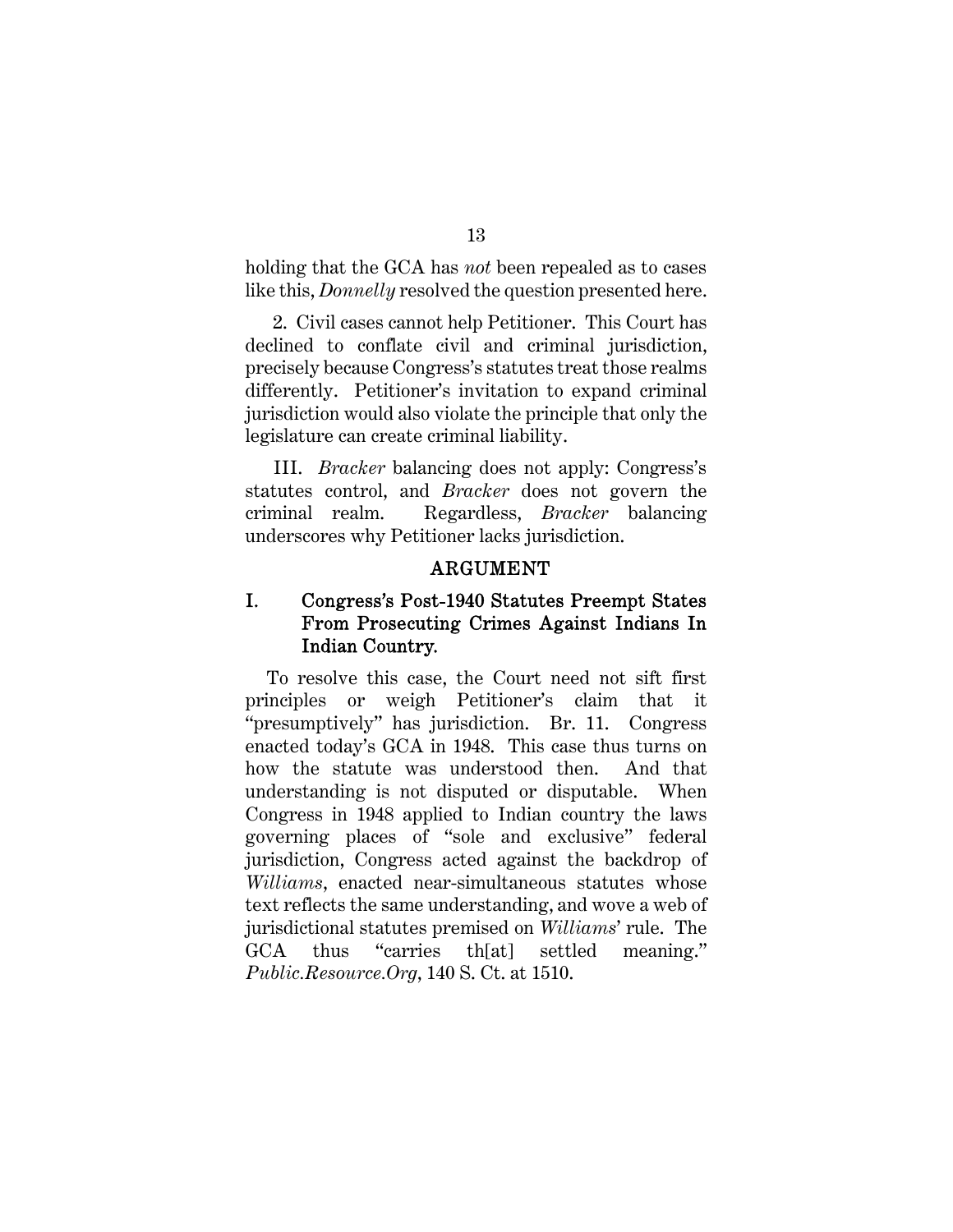#### A. The 1948 **GCA** Preempts State Jurisdiction.

This Court weighs a statute's "preemptive effect" by "looking to … text and context." Va. Uranium, 139 S. Ct. at 1901; see Coventry Health Care of Mo., Inc. v. Nevils, 137 S. Ct. 1190, 1197 (2017). Statutes "may preempt state authority by so stating in express terms" or based on "restrictions or rights that are inferred." Kansas v. Garcia, 140 S. Ct. 791, 801 (2020).

1. The 1948 GCA's operative text establishes that States lack jurisdiction over crimes it covers. The GCA provides that "the general laws of the United States as to the punishment of offenses committed in any place within the *sole and exclusive jurisdiction* of the United States, … shall extend to the Indian country." 18 U.S.C. §1152 (emphases added). Via this text, Congress applied to Indian country laws governing federal enclaves, where the federal government "exercise[s] exclusive" jurisdiction. U.S. Const. art. I, §8, cl. 17. And enclaves' signal feature is that federal law "bars state regulation without specific congressional action." Paul v. United States, 371 U.S. 245, 263-64 (1963) (citing Pac. Coast Dairy v. Dep't of Agric. of Cal., 318 U.S. 285, 296 (1943)). So when Congress applied to Indian country "the general laws of the United States" governing offenses in federal enclaves, those "laws" included the baseline enclave rule. See Sekhar v. United States, 570 U.S. 729, 733 (2013) ("[I]f a word is obviously transplanted from another legal source, … it brings the old soil with it.").

This text shows the GCA is preemptive. Petitioner cannot apply its criminal laws to federal enclaves without Congress's approval. Equally, Petitioner may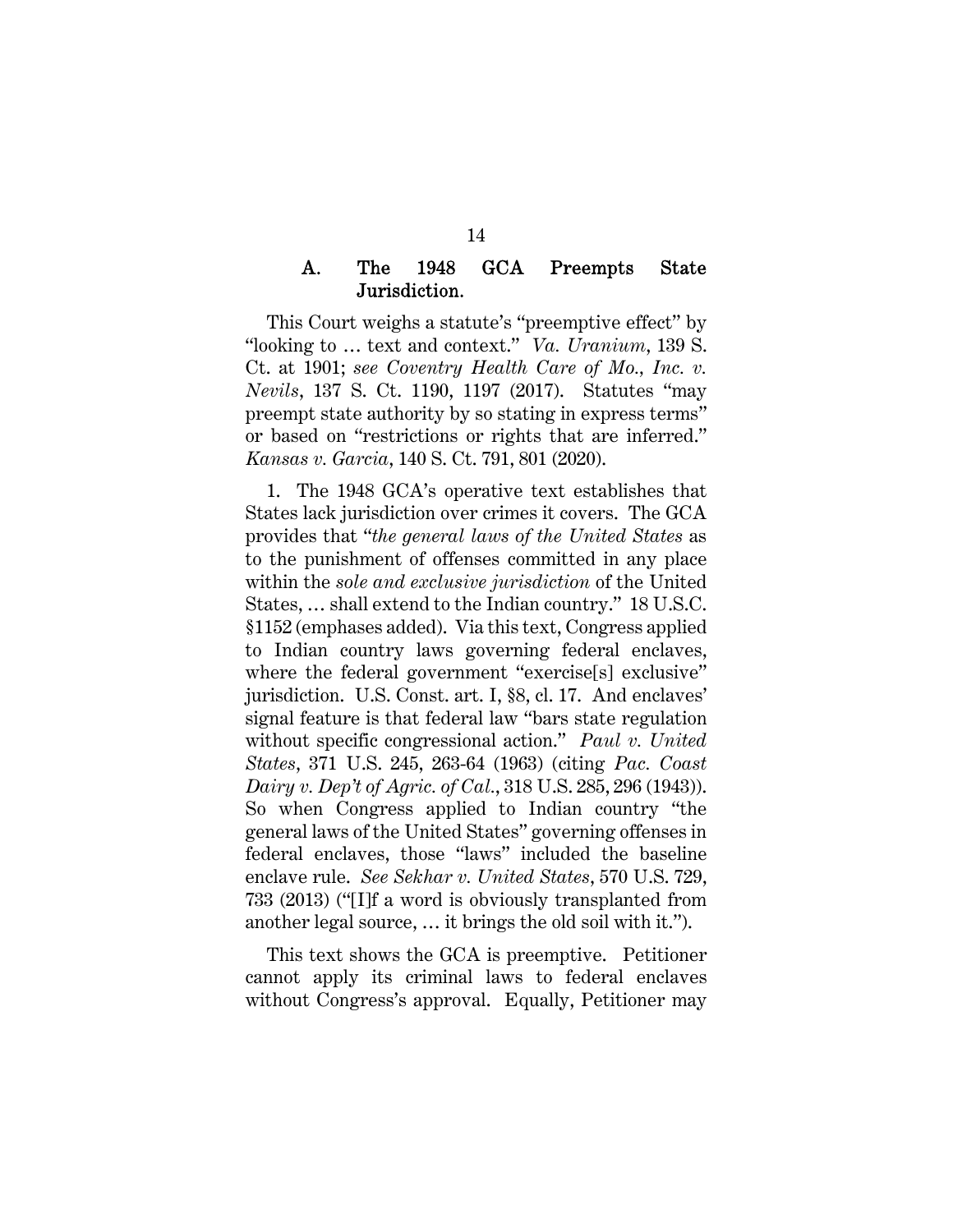not—without Congress's approval—apply its criminal laws to subjects that Congress directed be governed by the laws applicable in these areas of "sole and exclusive" federal jurisdiction. See Parker Drilling Mgmt. Servs., Ltd. v. Newton, 139 S. Ct. 1881, 1890 (2019) (interpreting statute "extend[ing]" the laws applicable in "area[s] of exclusive Federal jurisdiction located within a State" to incorporate "federal enclave" law, including the rule that "state law presumptively does not apply").

This Court has given the same meaning to the same text in the GCA's sibling. Much like the GCA, the MCA provides that defendants "shall be subject to the same law and penalties as all other persons committing [qualifying] offenses, within the exclusive jurisdiction of the United States." 18 U.S.C. §1153(a) (emphasis added). The MCA "is pre-emptive of state jurisdiction when it applies." John, 437 U.S. at 65. And this Court has explained that "the text of  $$1153$  ... make[s] clear[]" that the MCA is preemptive—pointing to the word "exclusive." Negonsott, 507 U.S. at 103.

No relevant text distinguishes the GCA. Under Petitioner's position, materially identical text would mean one thing in the MCA and something else in the GCA, contrary to the canon of consistent usage. Powerex Corp. v. Reliant Energy Servs., Inc., 551 U.S. 224, 232 (2007). Nor is it an answer to say that the MCA applies to crimes by Indians and different background principles govern. This Court relied on "text." Negonsott, 507 U.S. at 103.

Even within the GCA, Petitioner's view would make the same text mean different things at different times. The GCA, via the same text, covers crimes by Indians.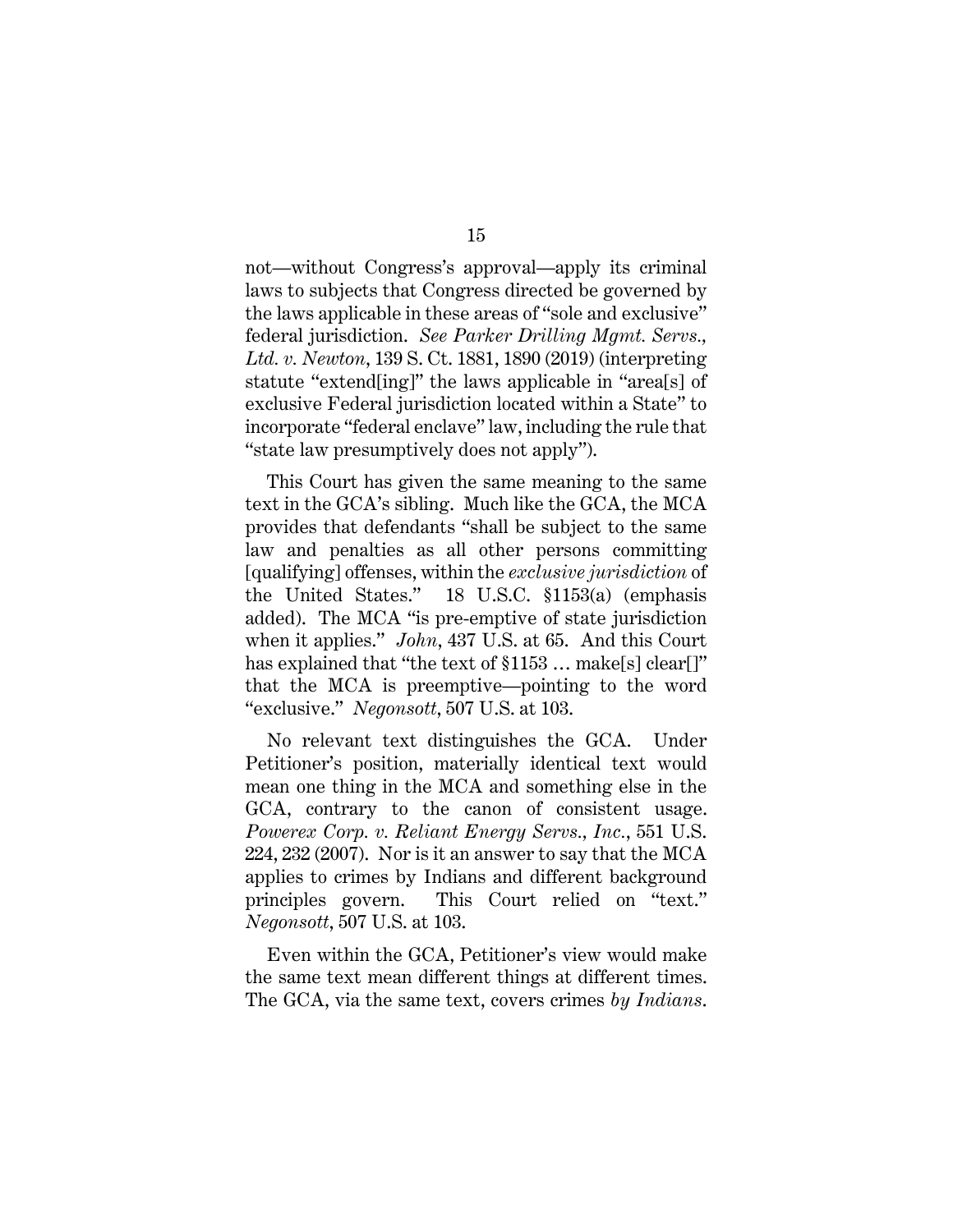Petitioner does not dispute that the GCA preempts state jurisdiction over such crimes. E.g., Hicks, 533 U.S. at 365. The GCA also "implicitly pre-empt[s] tribal jurisdiction" over crimes by non-Indians. Nat'l Farmers Union Ins. Cos. v. Crow Tribe of Indians, 471 U.S. 845, 854 (1985). Nothing in the GCA's text leaves room for Petitioner's gerrymandered system, "which would render [the GCA] a chameleon." Clark v. Martinez, 543 U.S. 371, 382 (2005).

The textual evidence is even stronger because the GCA makes express exceptions—and the atextual exception Petitioner proposes would yield results Congress is unlikely to have intended. The GCA excludes crimes "by one Indian against … another" and crimes by Indians "punished by the local law of the tribe." 18 U.S.C. §1152; see Act of June 30, 1834, ch. 161, §25, 4 Stat. 729 ("1834 Act"). Thus, the GCA channels prosecutions of Indians through one sovereign (including for crimes against non-Indians). Similarly, just one sovereign punishes non-Indians for crimes against non-Indians. McBratney, 104 U.S. at 621-22. But on Petitioner's view, the GCA silently makes non-Indians who commit crimes against Indians uniquely subject to two sovereigns' plenary jurisdiction (plus the federal criminal laws applicable everywhere). Cf. Lewis v. United States, 523 U.S. 155, 163 (1998) (rejecting interpretation "leav[ing] residents of federal enclaves randomly subject to three sets of criminal laws").

The better reading is the one that fits the text: Congress understood that because the GCA makes no exception for state prosecutions in cases like this, States may not prosecute. See Hillman v. Maretta, 569 U.S.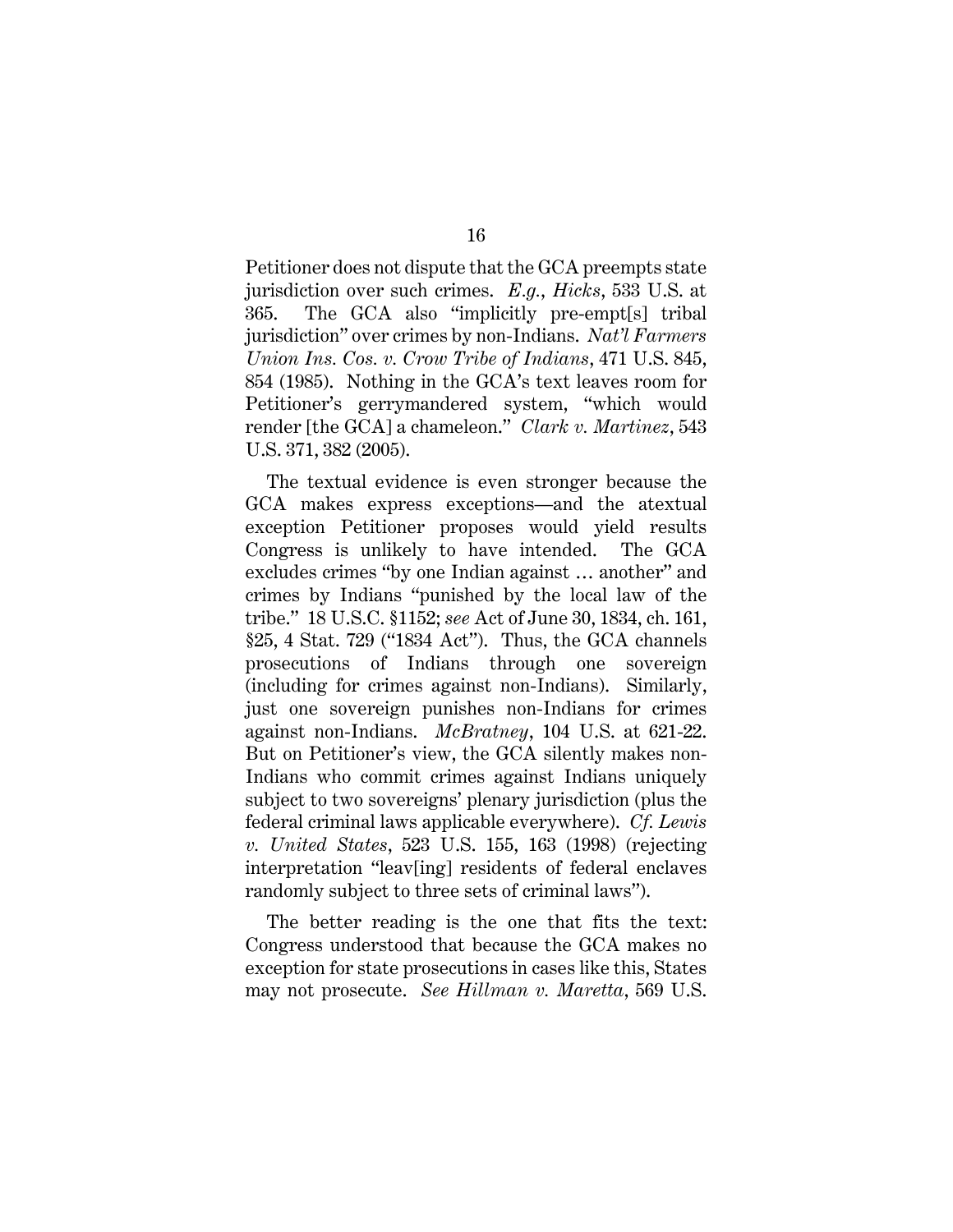483, 496 (2013) ("[w]here Congress explicitly enumerates certain exceptions …, additional exceptions are not to be implied"). That explains why, unlike for tribal-court prosecutions, Congress did not address multiple-prosecution issues from state-court prosecutions. See Oliphant, 435 U.S. at 203 (GCA precludes tribal prosecutions of non-Indians partly because it does not address "retrial of non-Indians" tried in tribal court).

2. The passages Petitioner cites from *Donnelly* and Wilson, Br. 24, are not to the contrary. Those cases rejected the argument that when the MCA vested some jurisdiction in territorial courts, it displaced the GCA by rendering federal jurisdiction no longer "sole and exclusive." See Donnelly, 228 U.S. at 268 (phrase "do[es] not mean that the United States must have sole and exclusive jurisdiction … in order that [the GCA] may apply"); accord Ex parte Wilson, 140 U.S. 575, 578 (1891). As Negonsott recognized, that conclusion does not detract from the significance of Congress's decision to apply to Indian country the laws governing areas of "exclusive" federal jurisdiction.

Petitioner also observes that the GCA does not explicitly say "state jurisdiction is preempted" and that statutes "extend[ing]" federal law do not always preempt state law. Br. 24-25. The GCA, however, extends a particular type of federal law: enclave laws governing places of "sole and exclusive" federal jurisdiction, where the default is States legislate only with "specific congressional" approval. Paul, 371 U.S. at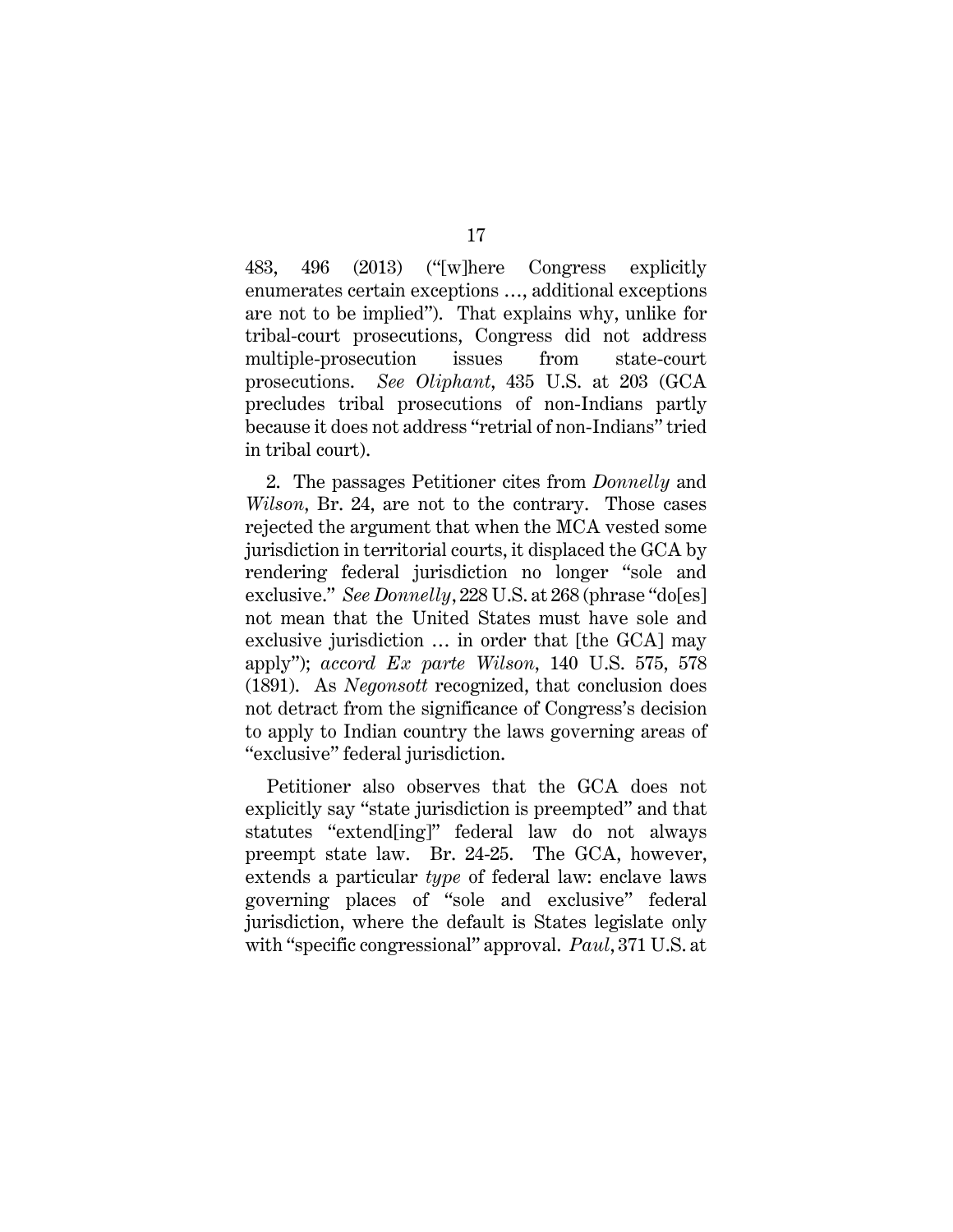263-64; see Parker, 139 S. Ct. at 1890. $^{\circ}$  And even if (as is often true) Congress could have spoken yet more clearly, preemption never requires neon lights or even an explicit "congressional statement" (particularly in Indian country). Three Affiliated Tribes of Fort Berthold Rsrv. v. Wold Eng'g, 476 U.S. 877, 885 (1986); infra 22-23. Here, moreover, the phrase "sole and exclusive" is only the start of the textual and contextual evidence showing States lack jurisdiction.

3. If doubt about the GCA's preemptive force lingered, it would disappear by reading the GCA in "context," Va. Uranium, 139 S. Ct. at 1901, and based on how it would have been understood "at the time Congress" acted, Wis. Cent., 138 S. Ct. at 2070. Congress enacted today's GCA in 1948. And the 1948 understanding was clear: Under the GCA, the "courts of the United States, rather than those of [States], have jurisdiction over offenses" like this. Williams, 327 U.S. at 714. We know as much not just because Williams affirmed that rule but because Congress nearsimultaneously enacted related statutes whose text reflects that rule.

Several complementary principles recognize that when Congress acts based on such an understanding, that understanding governs. "Congress is presumed to be aware of an administrative or judicial interpretation

<sup>5</sup> Askew v. American Waterways Operators, Inc., 411 U.S. 325 (1973), declined to interpret federal maritime jurisdiction as exclusive when Congress extended it to areas "historically within … [States'] police power." Id. at 343. States have not historically regulated crimes involving Indians. Infra 28-39.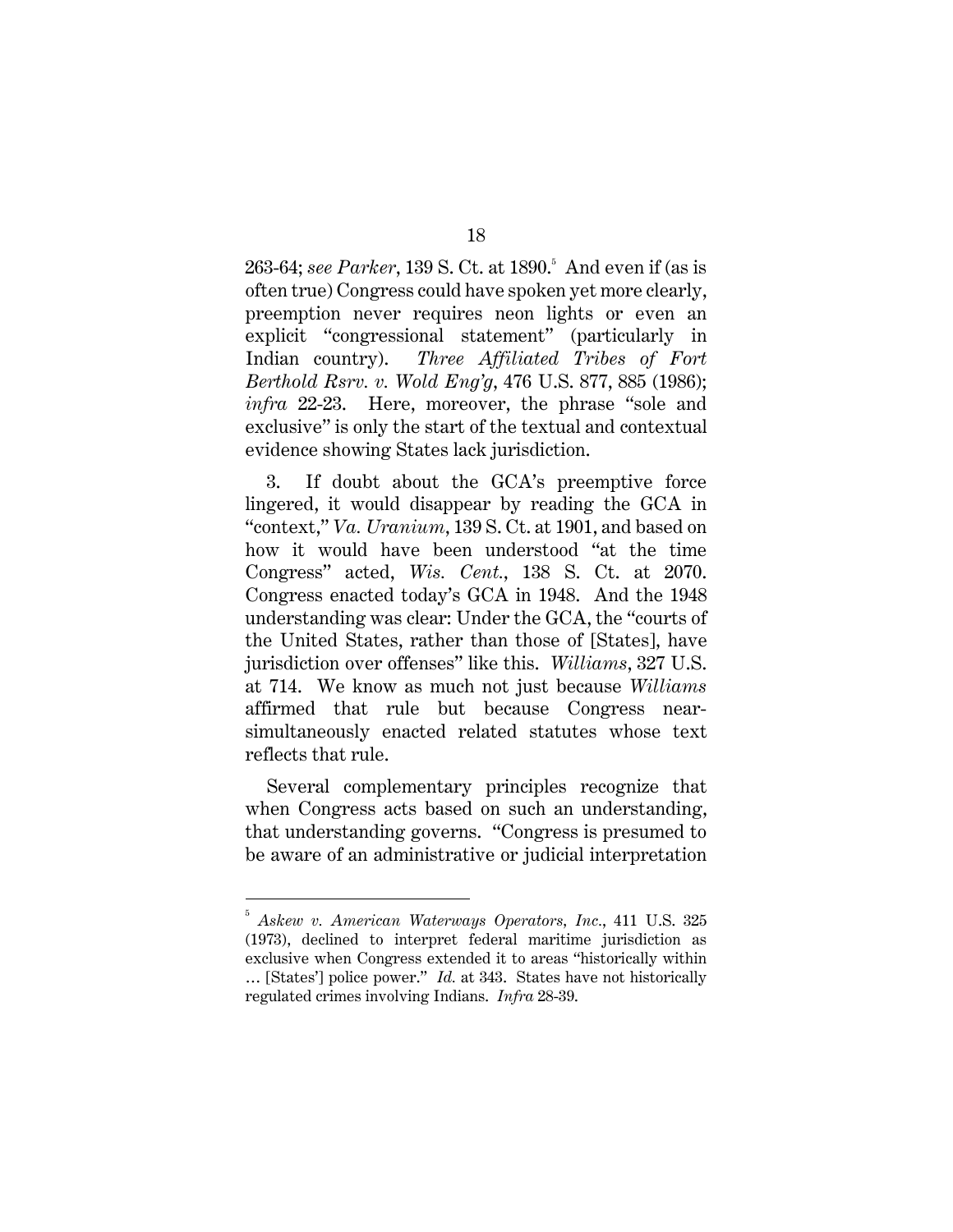… and to adopt that interpretation when it re-enacts a statute." Forest Grove Sch. Dist. v. T.A., 557 U.S. 230, 239-40 (2009). Similarly, when a phrase has acquired a "settled … meaning," and "Congress reenacts the same language," "we presume … Congress … adopted the earlier judicial construction." Helsinn Healthcare S.A. v. Teva Pharms. USA, Inc., 139 S. Ct. 628, 633-34 (2019); see Antonin Scalia & Bryan A. Garner, Reading Law 325 (2011) (applying canon "unquestionably justified" based on "even a single decision" of "jurisdiction's highest court").

These principles stem from the bedrock rule that what "[t]he words of a governing text ... convey, in their context, is what the text means." Scalia & Garner 64, 248; see Wis. Cent., 138 S. Ct. at 2070. These principles also vindicate the separation of powers. If critics disagree with interpretations Congress took as settled, they "can take their objections across the street." Public.Resource.Org, 140 S. Ct. at 1510. But if this Court tinkers, it may derange Congress's work.

4. Here, related statutes enacted days apart confirm that Williams' rule reflected the understanding when Congress acted. On June 30, 1948—just five days after reenacting the GCA—Congress gave Iowa jurisdiction over crimes "by or against Indians." Supra 7 n.1. Two days later, Congress gave New York the same jurisdiction. Id. These statutes built on grants to Kansas (1940) and North Dakota (1946) and presaged Public Law 280's nationwide system (a draft of which was before the 1948 Congress, S. Rep. No. 80-1142 (1948)).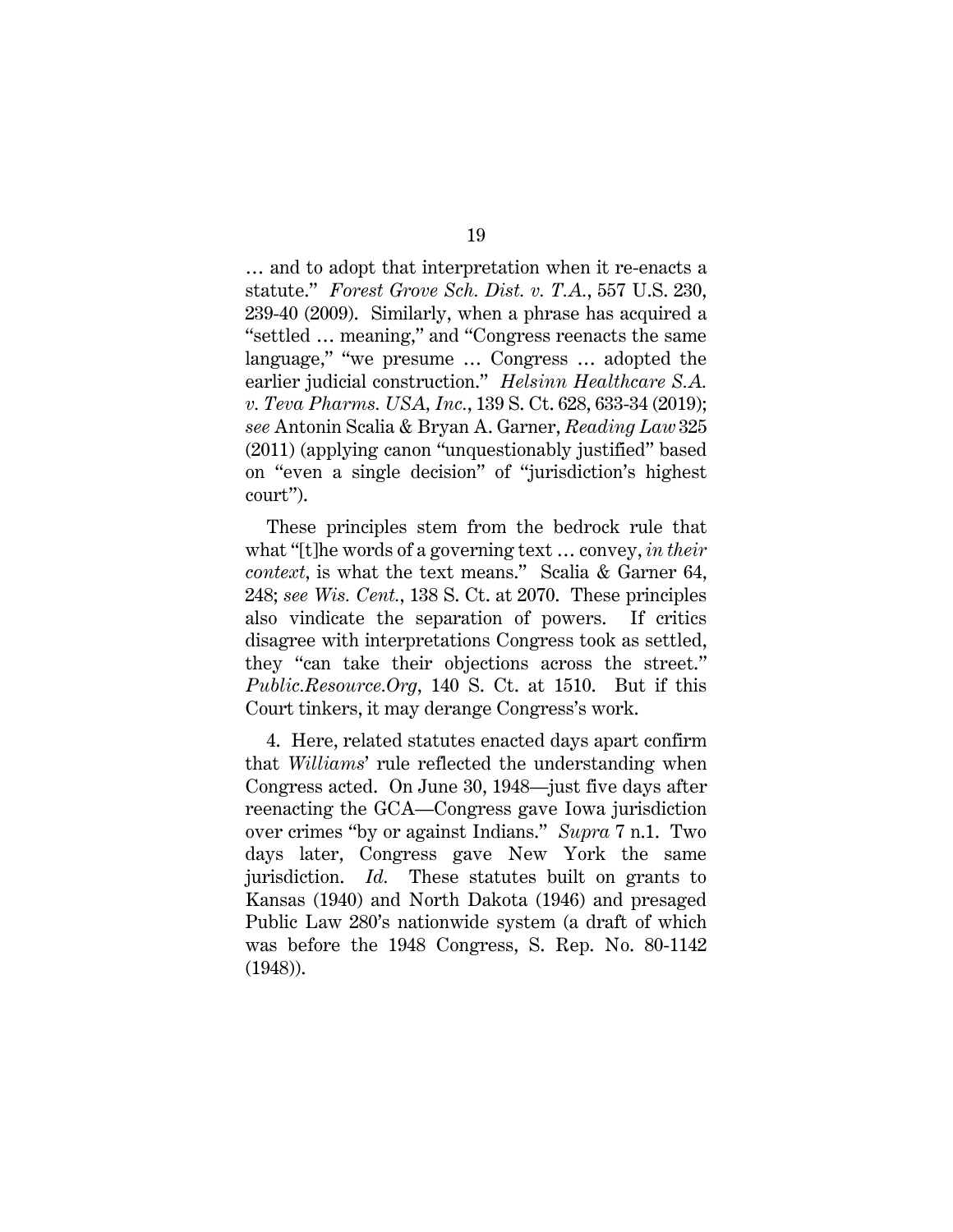These statutes confirm that *Williams* accorded with contemporary understandings. Otherwise, the phrase "against Indians" would be superfluous. On Petitioner's view, States already had jurisdiction over crimes by non-Indians against Indians. They lacked jurisdiction only over crimes by Indians. So per Petitioner, the phrase "against Indians" never did anything. This Court "presume[s] that each word Congress uses is there for a reason" and none is "surplusage." Advoc. Health Care Network v. Stapleton, 137 S. Ct. 1652, 1659 (2017). Here, Congress added the phrase "against Indians" because it understood the law the same way as Williams.

These statutes also show that when the 1948 Congress wanted to give States broader jurisdiction over crimes against Indians, it "knew how." Custis v. United States, 511 U.S. 485, 492 (1994). But Congress chose not to give all States such jurisdiction or to modify the GCA. This Court often draws "a preemptive inference … not from federal inaction alone, but from inaction joined with action." Arizona, 567 U.S. at 406- 07. Here, a strong "negative implication" arises from "Congress's passage of other related statutes that expressly permit" States to exercise the authority Petitioner claims. Custis, 511 U.S. at 492.<sup>6</sup>

 $^6$  It is thus irrelevant that  $Williams$  did not apply its rule to reverse a non-Indian's conviction. The reenactment canon is a pragmatic principle that applies beyond holdings from a jurisdiction's highest court and extends to interpretations from lower courts or agencies. Lamar, Archer & Cofrin, LLP v. Appling, 138 S. Ct. 1752, 1762 (2018); cf. Helsinn, 139 S. Ct. at 633-34 (this Court "suggest[ed]" an interpretation and Federal Circuit "made explicit what was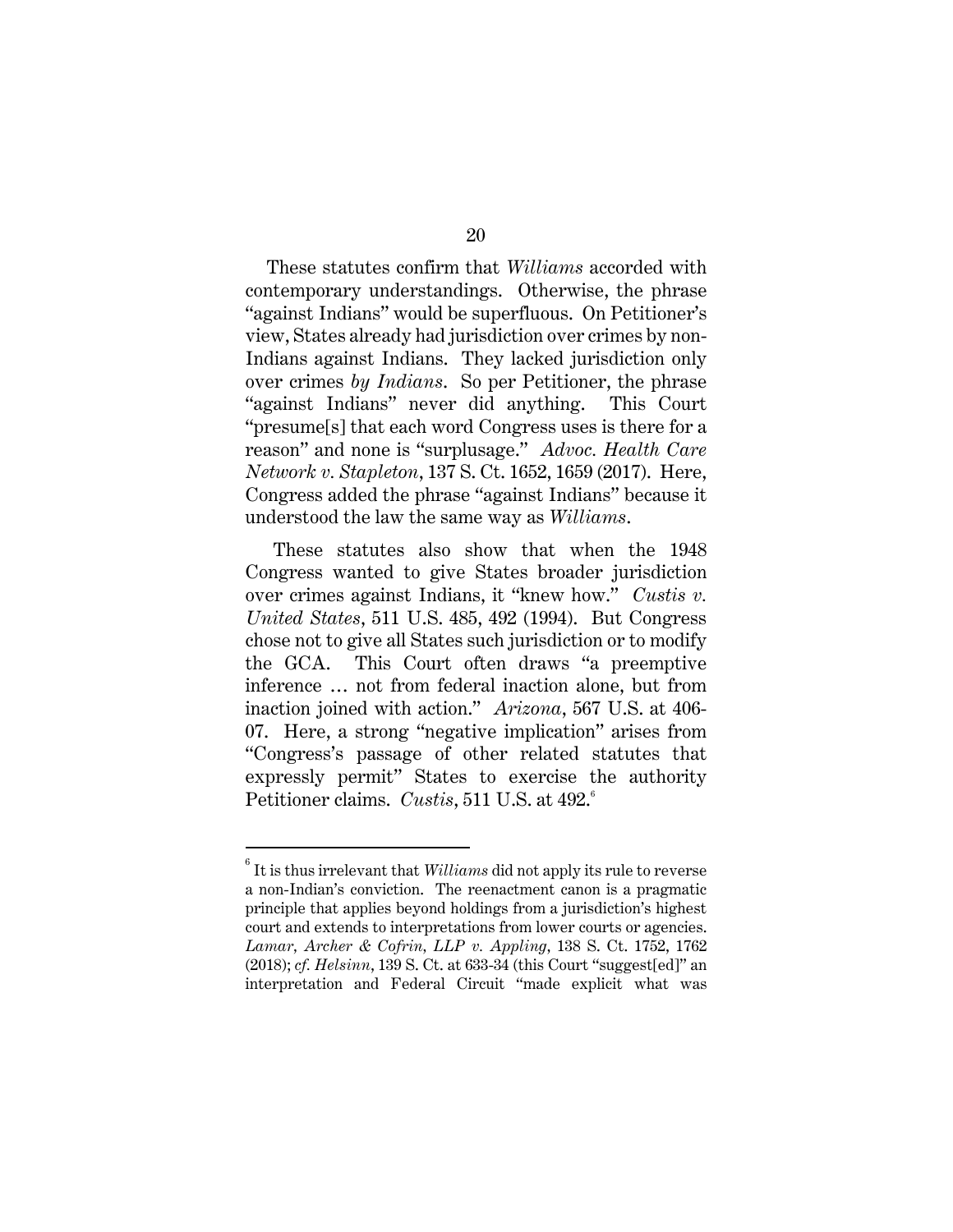5. On-point legislative history "is 'extra icing on a cake already frosted.'" Van Buren v. United States, 141 S. Ct. 1648, 1661 (2021) (quoting Yates v. United States, 574 U.S. 528, 557 (2015) (Kagan, J., dissenting)). The 1948 Congress received multiple reports stating that "States have no jurisdiction to enforce laws designed to protect the Indians from crimes perpetrated by or against Indians." S. Rep. No. 80-1142, at 2 (1948); see H.R. Rep. No. 80-1506, at 1 (1948); H.R. Rep. No. 80- 2356, at 1 (1948); H.R. Rep. No. 80-2355, at 1 (1948); S. Rep. No. 80-1490 (1948); S. Rep. No. 80-1489 (1948). Shortly before, the Acting Secretary of Interior explained that States' authority over crimes "upon tribal … lands extends in the main only to situations where both the offender and the victim are white." S. Rep. No. 76-1523, at 2 (1940); see H.R. Rep. No. 76-1999, at 2 (1940).

Because Congress enacted the 1948 GCA based on this understanding, Petitioner must "take [its] objections across the street." Public.Resource.Org, 140 S. Ct. at 1510.

#### **B.** Congress's Post-1940 Scheme Confirms **States Cannot Exercise Extra-Statutory** Jurisdiction.

Since 1940, Congress has enacted many statutes giving some (but only some) States jurisdiction over crimes "against Indians." That includes Public Law 280 and the nationwide procedure it created. Congress expressly premised all those statutes on the same rule

implicit"). Here, Congress's related statutes confirm that Williams reflected settled understandings.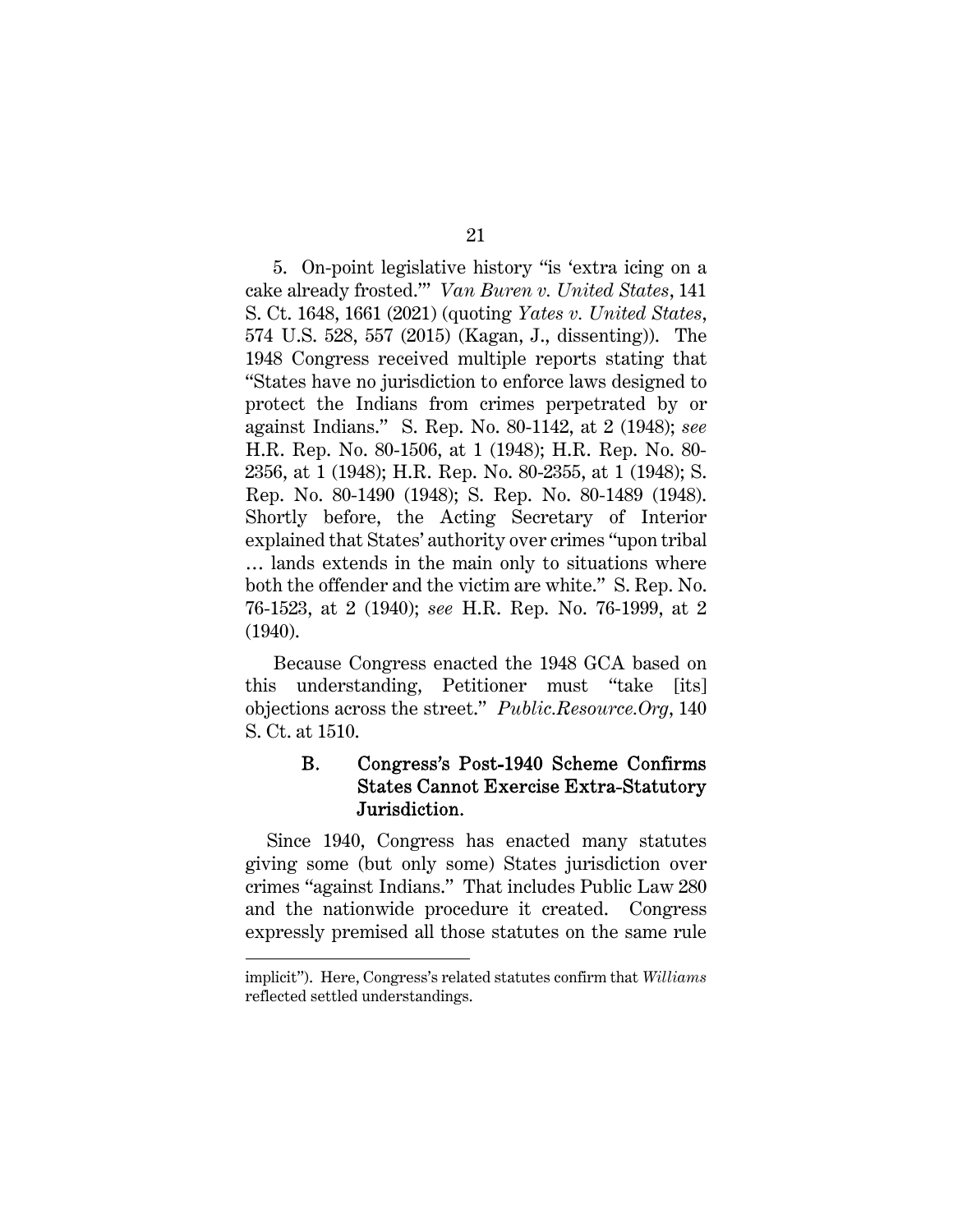Williams recognized. Now, accepting Petitioner's position would thwart that scheme, render it incoherent, and thrust on States unwanted jurisdiction.

1. These statutes, first, underscore the imperative of adhering to the rule Congress lodged in the 1948 GCA. This Court has emphasized the "paramount importance … that Congress be able to legislate against a background of clear interpretive rules." Finley  $v$ . United States, 490 U.S. 545, 556 (1989); see Scalia & Garner 13. And when Congress in fact continues to rely on a rule, adhering to it is especially critical. Cf. Michigan v. Bay Mills Indian Cmty., 572 U.S. 782, 802 (2014) (retaining tribal sovereign immunity "against the backdrop of a congressional choice" to "specifically preserv[e] immunity in some contexts and abrogat[e] it in others, but never adopt[] the change Michigan wants").

2. Second, this comprehensive scheme confirms that Congress preempted extra-statutory prosecutions. Preemption arises where federal "regulation [is] 'so pervasive ... that Congress left no room for the States to supplement it' or where there is a 'federal interest ... so dominant that the federal system will be assumed to preclude … state laws on the same subject.'" Arizona, 567 U.S. at 399. State law is also preempted where it "conflict[s] with a federal statute," Kurns v. R.R. Friction Prods. Corp., 565 U.S. 625, 630 (2012), including when it "stands as an obstacle to the accomplishment and execution of [federal law's] full purposes and objectives," Lamps Plus, Inc. v. Varela, 139 S. Ct. 1407, 1415 (2019).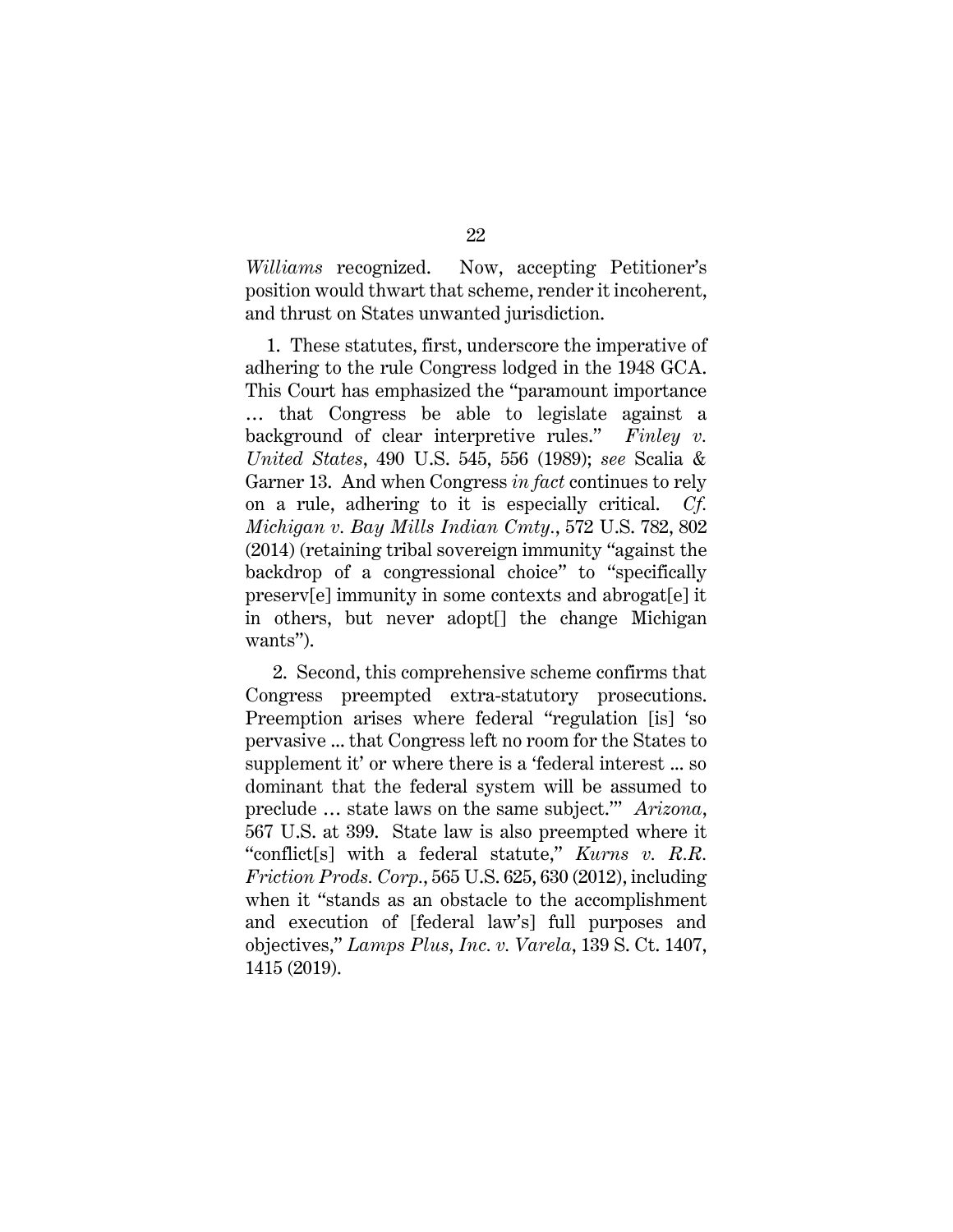Preemption always flows especially easily where the federal interest has traditionally been paramount. Crosby v. Nat'l Foreign Trade Council, 530 U.S. 363, 375 (2000). Indian affairs is such a domain. This Court has thus emphasized that in Indian country, displacement of state law is "not limit[ed]" by "familiar principles of preemption." New Mexico v. Mescalero Apache Tribe, 462 U.S. 324, 334 (1983). State law may recede even without "congressional intent to preempt," id., and it suffices that "a detailed federal regulatory scheme exists" whose "general thrust will be impaired." Three Affiliated Tribes, 476 U.S. at 885. This standard "give[s] effect to the plenary and exclusive power of the Federal Government to deal with Indian tribes" and "regulate and protect ... Indians ... against interference." Bryan v. Itasca County, 426 U.S. 373, 376 n.2 (1976).

3. Here, accepting Petitioner's position would upend the scheme Congress built on Williams' rule.

Congress enacted Public Law 280 "to replace the ad hoc regulation of state jurisdiction over Indian country with general legislation." Three Affiliated Tribes, 476 U.S. at 884. It was the product of "comprehensive and detailed congressional scrutiny" concerning when "to extend [States'] civil or criminal jurisdiction." Kennerly v. Dist. Ct. of Ninth Jud. Dist. of Mont., 400 U.S. 423, 427 (1971). This Court has thus "enforced [Public Law 280's] procedural requirements … stringently." Three Affiliated Tribes, 476 U.S. at 877.

After Congress undertook that detailed scrutiny, it built its scheme on the same understanding as *Williams*: States presumptively lack jurisdiction over crimes involving Indians in Indian country. It gave certain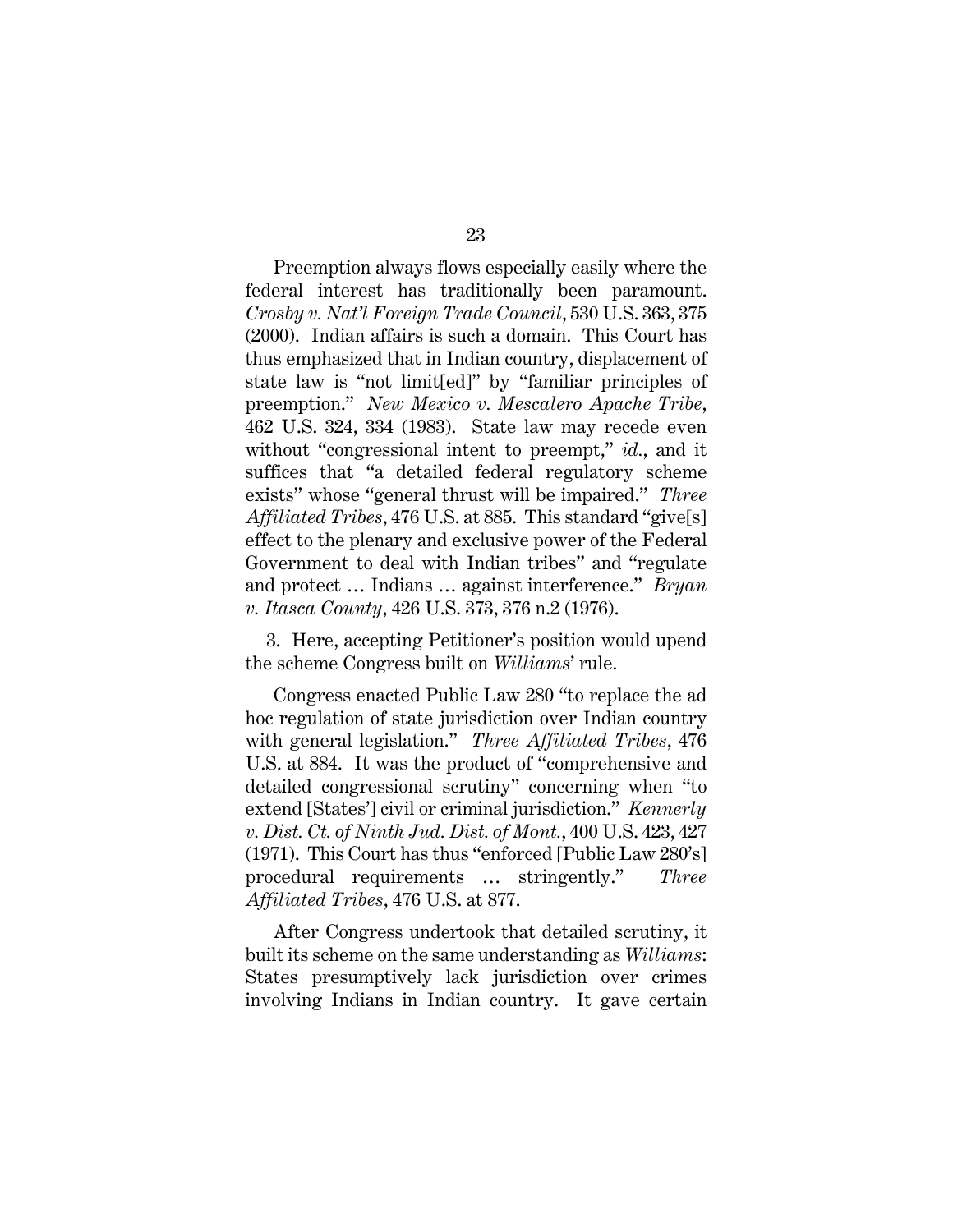States "jurisdiction over offenses committed by or against Indians," and specified that "any other State not having jurisdiction with respect to criminal offenses" could "assume [such] jurisdiction." Pub.L. No. 83-280, §§2, 7 (emphases added).

Public Law 280 preempts Petitioner's attempt to expand its criminal jurisdiction beyond what existed in 1953 without complying with Public Law 280. This Court will not "believe that Congress would have required" that States follow Public Law 280's procedures "if the States were free to accomplish the same goal unilaterally." McClanahan v. State Tax Comm'n of Ariz., 411 U.S. 164, 177-78 (1973); see Mescalero Apache, 462 U.S. at 340 ("Congress would not have jealously protected" tribal rights had Congress "thought that the States had residual power" to impose concurrent regulations).

Contrary to Petitioner's claims, Public Law 280 and Congress's State-specific statutes are not concerned only with promoting "expand[ed] … state jurisdiction." Br. 13. Like most statutes, they strike a balance: Public Law 280 permits States to expand jurisdiction beyond the 1953 baseline—but also lets them stick with exclusive federal jurisdiction. States choosing expansion may also pick what jurisdiction to accept. And Public Law 280 conditions expansions on tribal consent and allows retrocessions. Meanwhile, Congress sometimes repeals jurisdictional grants.

Precisely because Congress legislated against the backdrop of Williams, jettisoning its rule would confound Congress's "balance of interests." Int'l Paper Co. v. Ouellette, 479 U.S. 481, 495 (1987).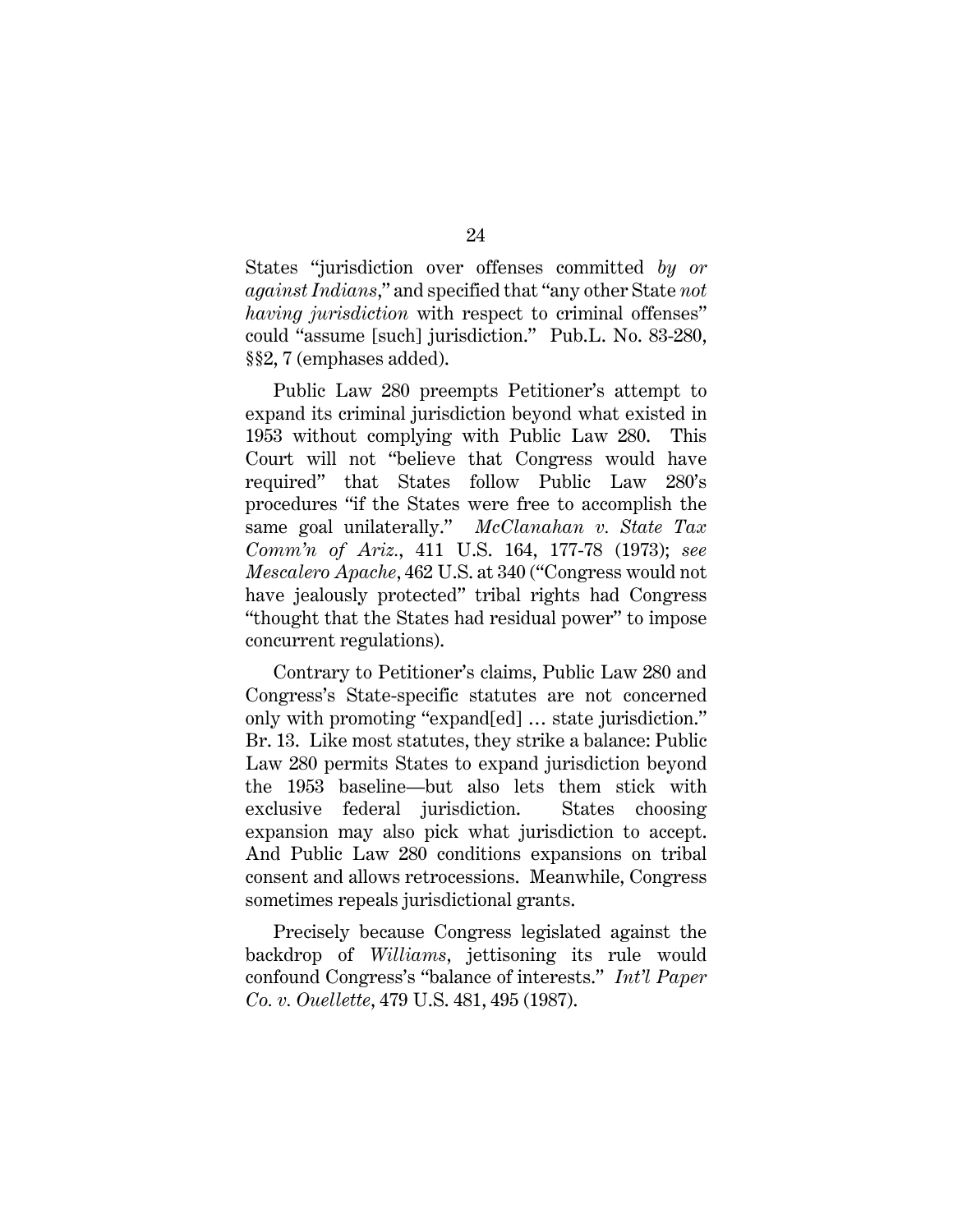First, Petitioner's position would thwart 26 States' choices not to expand criminal jurisdiction (or to elect a limited expansion). States had reasons not to seek the jurisdiction Petitioner would impose, including that they "anticipate[d] that the burdens … might be considerable." Williams v. Lee, 358 U.S. at 222-23.

Second, Petitioner's position would frustrate Congress's decision to allow Tribes to withhold consent.

Third, Petitioner's position would render retrocessions and repeals incoherent. Would States like Nebraska or Iowa lack jurisdiction over crimes by non-Indians against Indians—because retrocession or repeal specifically eliminated the jurisdiction at issue? Or would they have jurisdiction—because the jurisdictional grant was superfluous? This Court adheres to "settled meanings," Public.Resource.Org, 140 S. Ct. at 1510, precisely to avoid creating such disruptive questions.

#### C. Petitioner's Arguments Lack Merit.

1. Petitioner does not dispute that the 1948 Congress "believed" States to lack jurisdiction over cases like this, Br. 29, and has no adequate answer to how that concession forecloses its position.

First, Petitioner pleads that "the views of a subsequent Congress form a hazardous basis for inferring the intent of an earlier one." Id. The 1948 Congress, however, is not a "subsequent Congress." The 1948 Congress reenacted the GCA. Likewise, the 1953 Congress did not offer "views." It embedded Williams' rule in Public Law 280's text.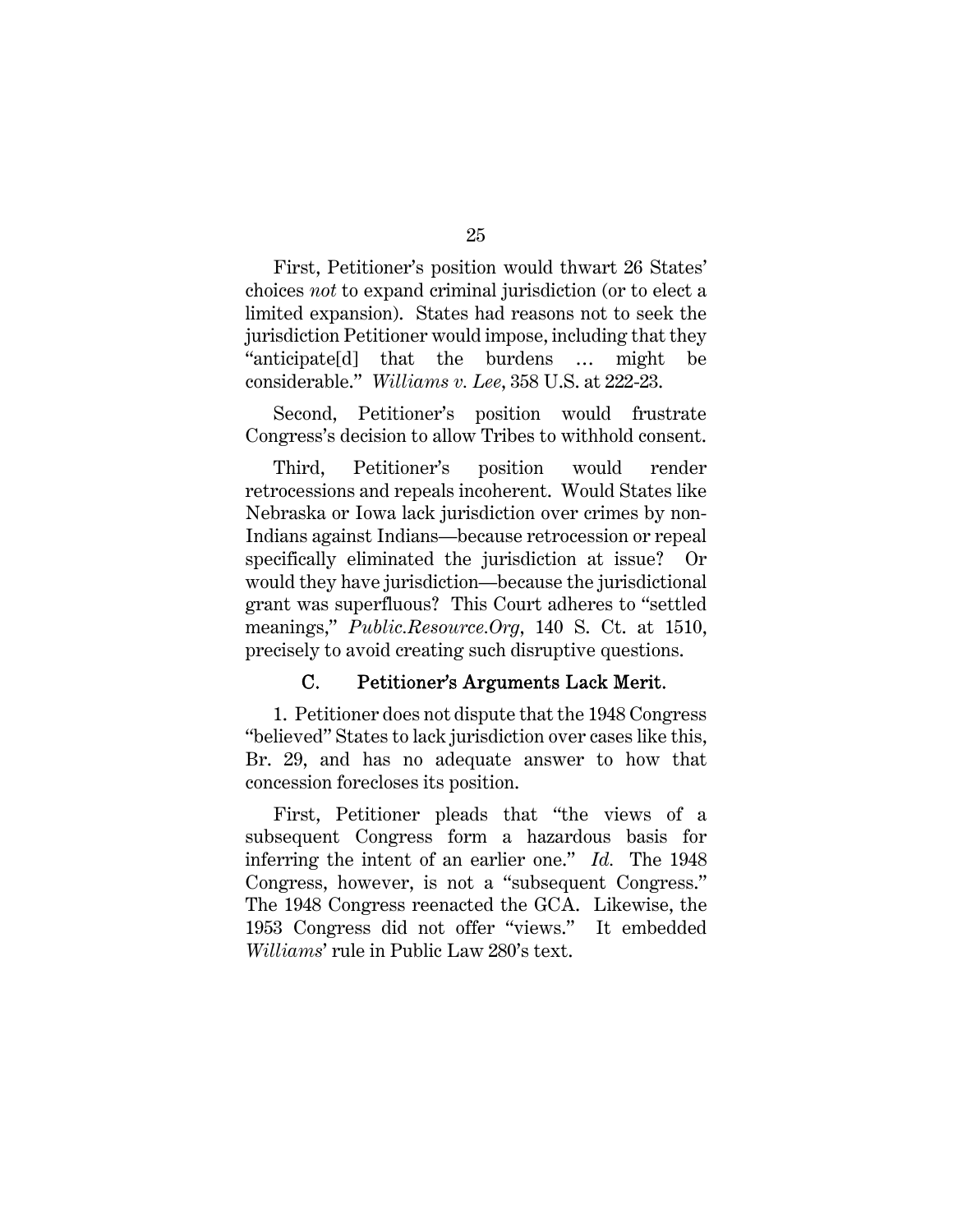Nor is it "psychoanaly[sis]," Br. 29, to read the 1948 GCA in harmony with related statutes and this Court's recent decisions. Such statutes and decisions are "part of the statute's context" and are relevant even for those skeptical of a "presumption of legislative knowledge." Scalia & Garner 323-24. As Justice Scalia explained, considering those sources "rests on two sound principles: (1) that the body of the law should make sense, and (2) that it is the responsibility of the courts ... to make it so." Id. at 199-200.

Alternatively, Petitioner says the GCA's 1948 reenactment should be read to incorporate a general "retreat from Worcester." Br. 26. But that "retreat" never encompassed the issue here. And it is a "commonplace … that the specific governs the general." RadLAX Gateway Hotel, LLC v. Amalgamated Bank, 566 U.S. 639, 645 (2012). Williams addressed the specific question at issue two years before, and the Iowa and New York acts lodged that understanding in statute.

Petitioner's most candid argument is that the Court should ignore the 1948 understanding. Yes, the 1948 Congress believed the rule was as Williams stated. Br. 29. And yes, the 1948 "Congress may have been 'inspired'" by Williams. Br. 32. But per Petitioner, this Court was wrong in Williams and Congress was wrong to rely on Williams' rule. Id. So Petitioner asks this Court to discard Williams and make the 1948 GCA mean the opposite of the 1948 understanding.

The short answer is the one given above: Statutory interpretation is not a bait-and-switch. When a statute has acquired a meaning, it "carries this settled meaning" when reenacted. Public.Resource.Org, 140 S. Ct. at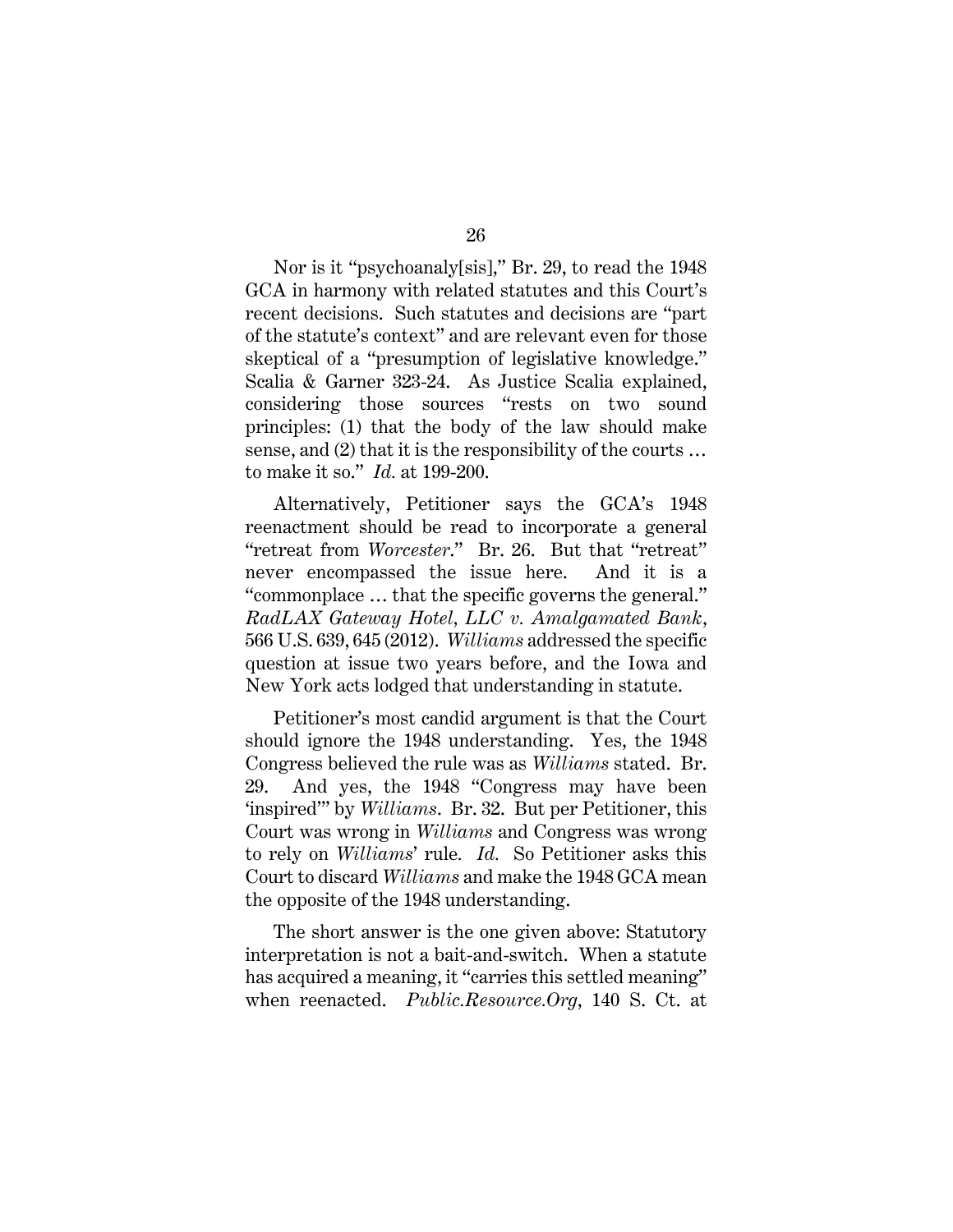1510. Tellingly, Petitioner's sole authority for its Inspiration-Is-Irrelevant canon is Alden v. Maine, 527 U.S. 706, 714 (1999). Alden was a constitutional decision that disregarded recent statutes subjecting States to "suit in their own courts" "inspired" by this Court's nowoverruled decisions authorizing such suits. Id. at 714.

2. Petitioner gets no help from Three Affiliated Tribes of Fort Berthold Reservation v. Wold Engineering, 467 U.S. 138 (1984). There, North Dakota's courts had held that, before Public Law 280, they could hear civil suits by Indians against non-Indians. Id. at 144, 150 & n.9. This Court ultimately agreed. Id. at 148. North Dakota's courts nonetheless then read Public Law 280 to foreclose jurisdiction. Id. at 146. This Court held that Public Law 280 did not "divest States of pre-existing and otherwise lawfully assumed jurisdiction." Id. at 150.

This case is the opposite: Unlike in Three Affiliated Tribes, States in 1953 did not have "pre-existing" jurisdiction over prosecutions like this. Congress enacted Public Law 280 against the backdrop of Williams (a case with no counterpart in Three Affiliated Tribes) and State-specific statutes reflecting the same understanding (nonexistent in Three Affiliated Tribes). Then, Congress in Public Law 280 enacted text again reflecting that understanding and conferring jurisdiction over crimes "against Indians." The civil provisions, by contrast, are agnostic about the issue Three Affiliated Tribes decided: Those provisions authorize assumptions of jurisdiction over "causes of action … to which Indians are parties." 25 U.S.C. §1322(a). That grant was necessary for States to obtain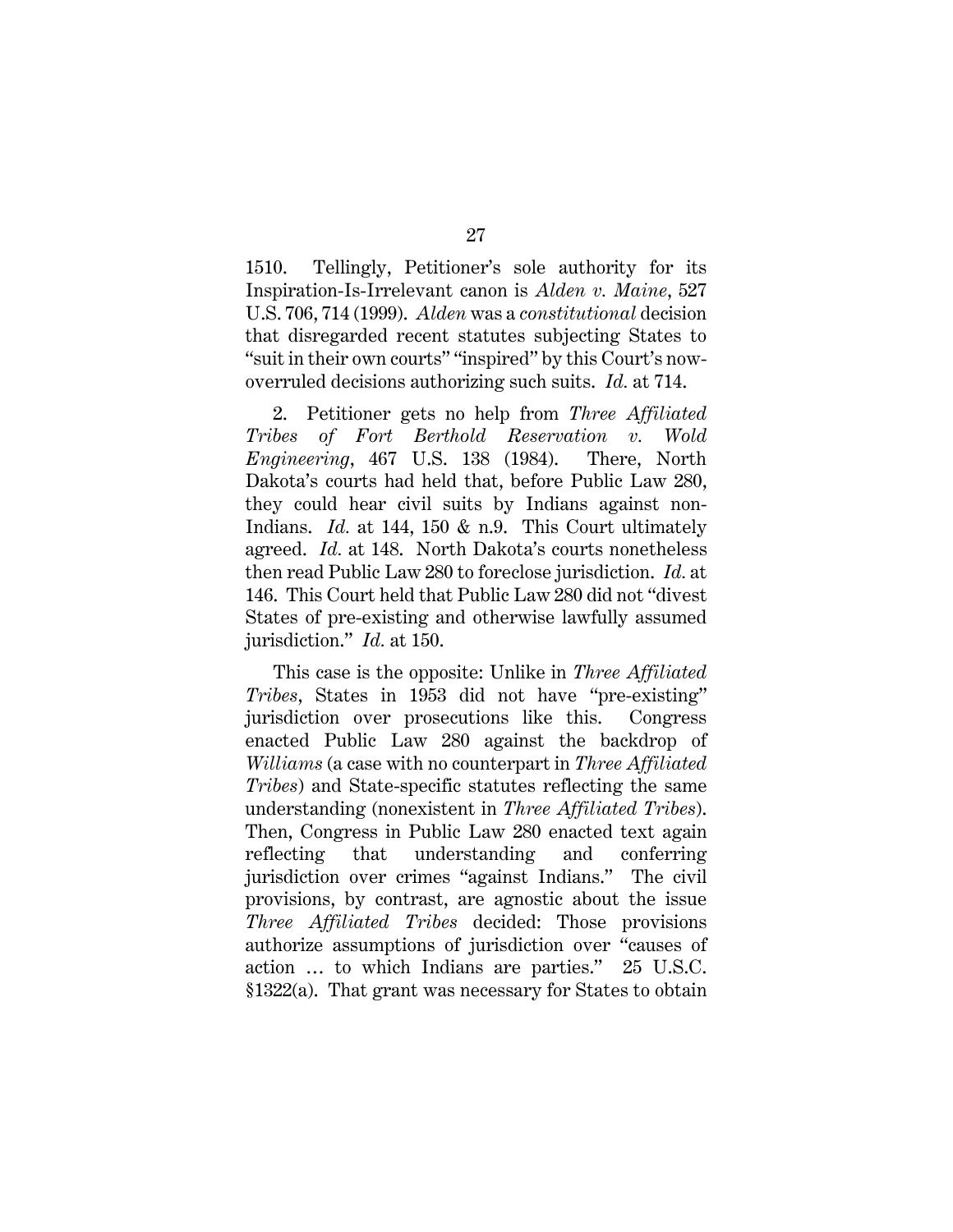jurisdiction over civil claims against Indians, and every word does work under Three Affiliated Tribes' rule.

3. Petitioner tries to solve its surplusage problem by asserting that, had the phrase "against Indians" "not been included" in Public Law 280 "and courts were to adhere to … Williams," no court would have had jurisdiction to prosecute "non-Indians who committed crimes against Indians." Br. 34. But first, that argument proves Respondent's point. Congress expected courts would "adhere to ... Williams," id., and rather than abrogating Williams, enacted text premised on Williams' rule.

Second, this argument does not even apply to the State-specific statutes Congress enacted alongside the GCA. Those statutes granted *concurrent* jurisdiction. E.g., Negonsott, 507 U.S. at 108; United States v. Cook, 922 F.2d 1026, 1033 (2d Cir. 1991); Sac & Fox Tribe of Miss. in Iowa v. Licklider, 576 F.2d 145, 148 (8th Cir. 1978). On Petitioner's view, the phrase "against Indians" never did anything. That textual point underscores that the 1948 GCA was understood to preempt state jurisdiction.

#### II. The Rule That Williams Affirmed Was Always Correct.

The rule *Williams* affirmed is correct as an original matter too. The 1834 Act—the 1948 GCA's "direct progenitor," Wheeler, 435 U.S. at 324—contained the same preemptive text. 1834 Act §25; supra 14-18. And its context powerfully points to preemption, with Congress's early statutes and treaties bearing the hallmarks of a preemptive scheme. Congress and this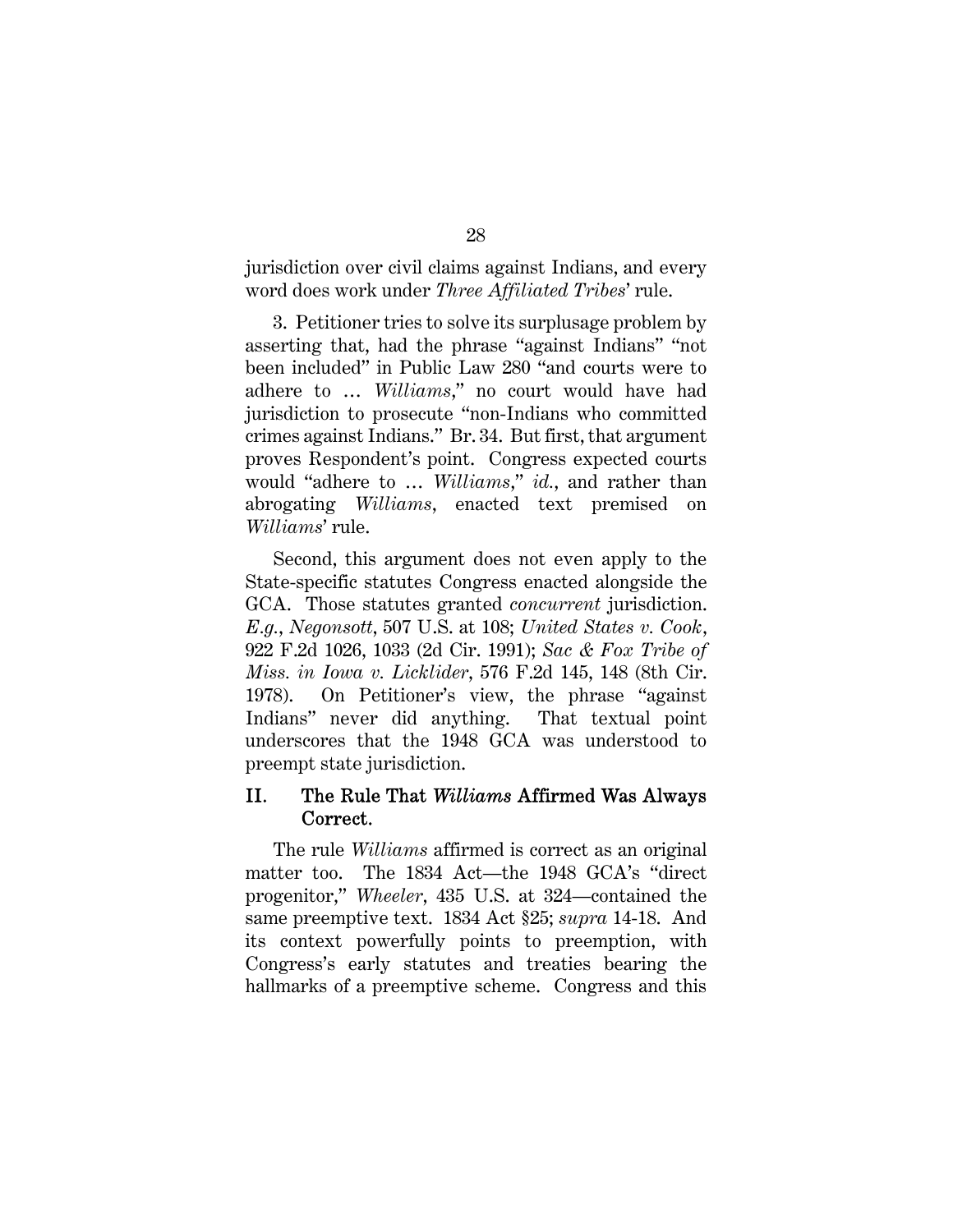Court have long understood those statutes that way, which is why crimes "against Indians have been subject only to federal or tribal laws, except where Congress … has 'expressly provided that State laws shall apply.'" Yakima, 439 U.S. at 470-71. Petitioner cites no case approving a prosecution on its theory.<sup>7</sup>

All this renders irrelevant Petitioner's claims about States' "inherent authority" (based largely on cases about neither Indians nor reservations). Br. 3, 12, 15-17. As this Court has observed, the question of "residual … sovereignty in the total absence of federal treaty obligations or legislation" is often "of little more than theoretical importance." McClanahan, 411 U.S. at 172. So, too, here: Given the "treaties and statutes" that govern, id., the answer to the question presented is that if States wish to prosecute crimes involving Indians in Indian country, a statute is required.<sup>8</sup>

 $7$  Some States have unlawfully exercised jurisdiction over Indian country generally. *McGirt*, 140 S. Ct. at 2470-71. Petitioner, however, cites no case adopting its theory that States lack jurisdiction over crimes by Indians but have jurisdiction over crimes by non-Indians against Indians. E.g., State v. McAlhaney, 17 S.E.2d 352, 353-54 (N.C. 1941) (approving prosecution of non-Indian because "all persons" are subject to state law, including "Cherokee"); cf. State v. Nobles, 818 S.E.2d 129, 135 & n.2 (N.C. Ct. App. 2020) (rejecting McAlhaney). Petitioner's amici also cite no such cases: United States v. Barnhart, 22 F. 285, 289 (C.C.D. Or. 1884), "assum[ed]" without deciding that the State had jurisdiction, and Territory v. Coleman, 1 Or. 191 (1855), just decided a doublejeopardy issue.

 $8$  If Petitioner asserts a presumption *against* preemption, Br. 12, none applies in areas "of significant federal presence," United States v. Locke, 529 U.S. 89, 108 (2000).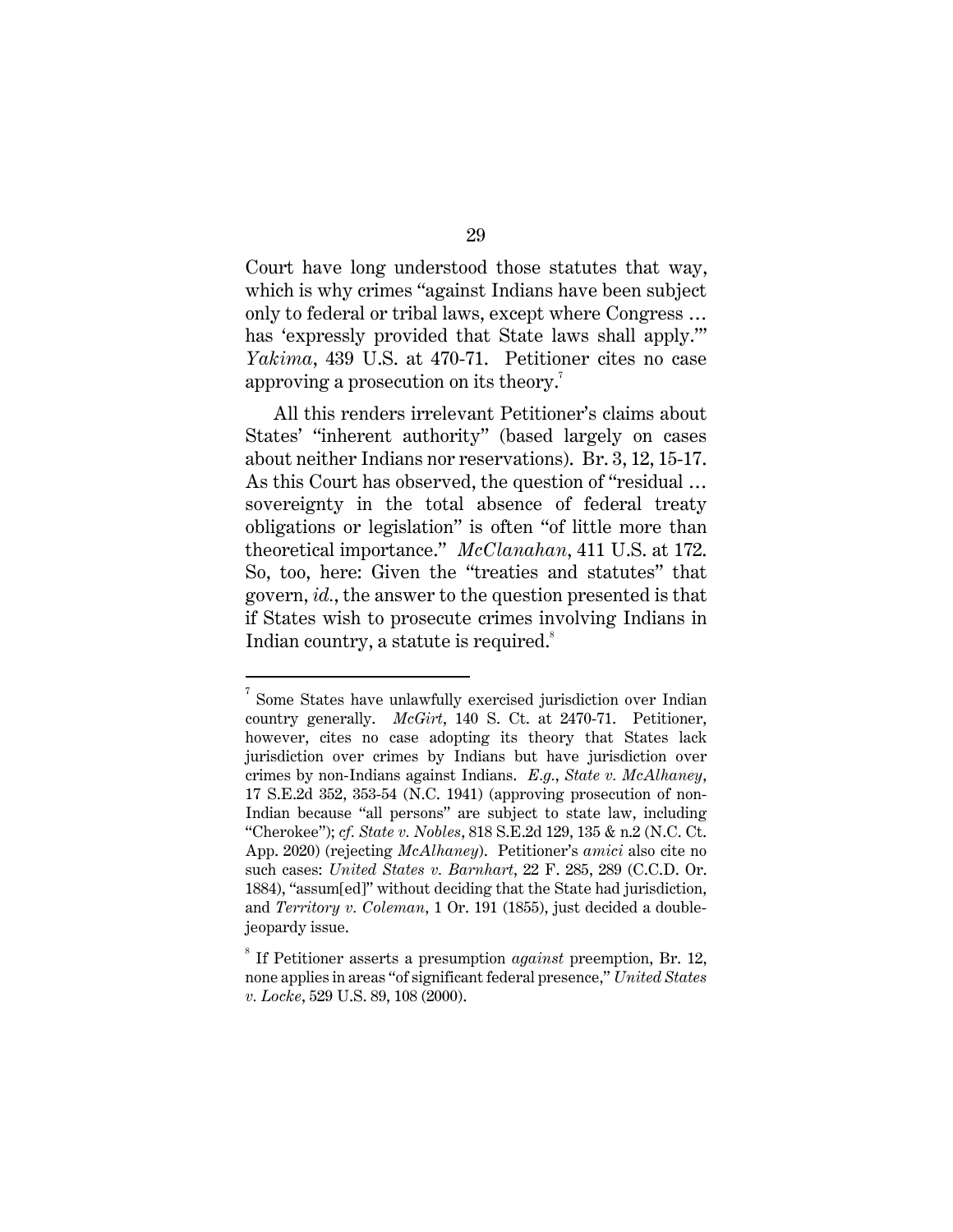#### A. **States** Never Had Jurisdiction To Prosecute Crimes Covered By The GCA.

This Court always interprets statutes with a view toward "the circumstances in which the[y] … w[ere] adopted," Lorillard Tobacco Co. v. Reilly, 533 U.S. 525, 542 (2001), and "contemporary legal context," Merrill Lynch, Pierce, Fenner & Smith, Inc. v. Curran, 456 U.S. 353, 381 (1982). That is because "[p]art of a fair reading of statutory text is recognizing that 'Congress legislates against the backdrop' of certain unexpressed presumptions." Bond v. United States, 572 U.S. 844, 857 (2014).

That approach is especially critical in preemption cases involving statutes dating to the early Republic. In preemption cases, "the entire scheme of the statute must … be considered." Crosby, 530 U.S. at 373. So context is more-than-usually important. Thus, when Oliphant considered whether federal law precludes Tribes from exercising "criminal jurisdiction over non-Indians," it gave "considerable weight" to "commonly shared presumption[s]" reflected in early statutes and treaties. 435 U.S. at 206, 208. Oliphant concluded that "[w]hile Congress never expressly forbade" Tribes from exercising jurisdiction, Congress "believed this to be the necessary result of its … actions." Id. at 204. Other decisions are of a piece.<sup>9</sup> Here, that approach confirms

<sup>9</sup> E.g., Locke, 529 U.S. at 99 (statute applied in "area where the federal interest has been manifest since the beginning of our Republic"); Hines v. Davidowitz, 312 U.S. 52, 67-68 (1941) ("it is of importance" that immigration "from the first has been most generally conceded imperatively to demand broad national authority").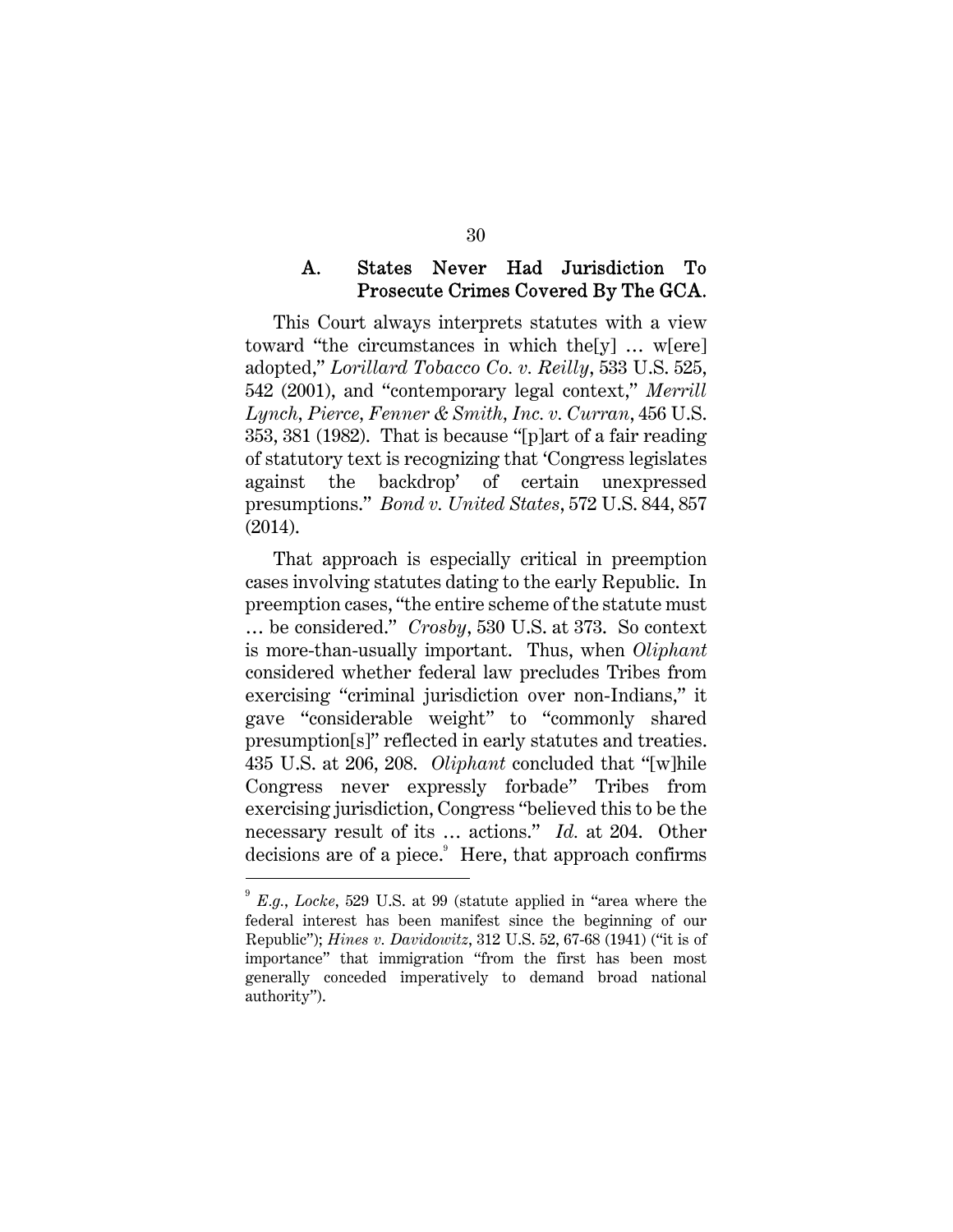this Court's long-ago conclusion: Congress's "actions and inactions in regulating criminal jurisdiction on Indian reservations demonstrated an intent to reserve jurisdiction over non-Indians for the federal courts." Id. (citing Ex parte Mayfield, 141 U.S. 107, 115-16 (1891)).

#### 1. Congress Understood The GCA To Leave N<sub>o</sub> For Room **State** Prosecutions.

When the 1834 Congress applied to Indian country the laws governing areas within "sole and exclusive" federal jurisdiction, it understood the statute to "le[ave] no room" for States to prosecute crimes involving Indians. Arizona, 567 U.S. at 399. Congress in 1834 regarded the area the GCA covers as one of "dominant" "federal interest" (the war-and-peace issue of crimes against Indians). Id. Congress then enacted the GCA as part of a web of statutes and treaties "pervasively" regulating that area (while lodging in their text Congress's understanding that States had no role). Id. And Congress legislated against the backdrop of Worcester (barring States from prosecuting non-Indians based on "intercourse" with Indians). Meanwhile, Congress and this Court "consistently believed" statutes like the 1834 Act yielded preemption. Oliphant, 435 U.S. at 204. States thus may not prosecute crimes involving Indians falling within the GCA's scope.

i. The "protection [of] aliens" is quintessentially a matter for the "Federal Government … entrusted with full and exclusive responsibility for the conduct of affairs with foreign sovereignties," especially given the risks of "war, or ... suspension of intercourse" crimes can yield. Hines v. Davidowitz, 312 U.S. 52, 62-65 (1941).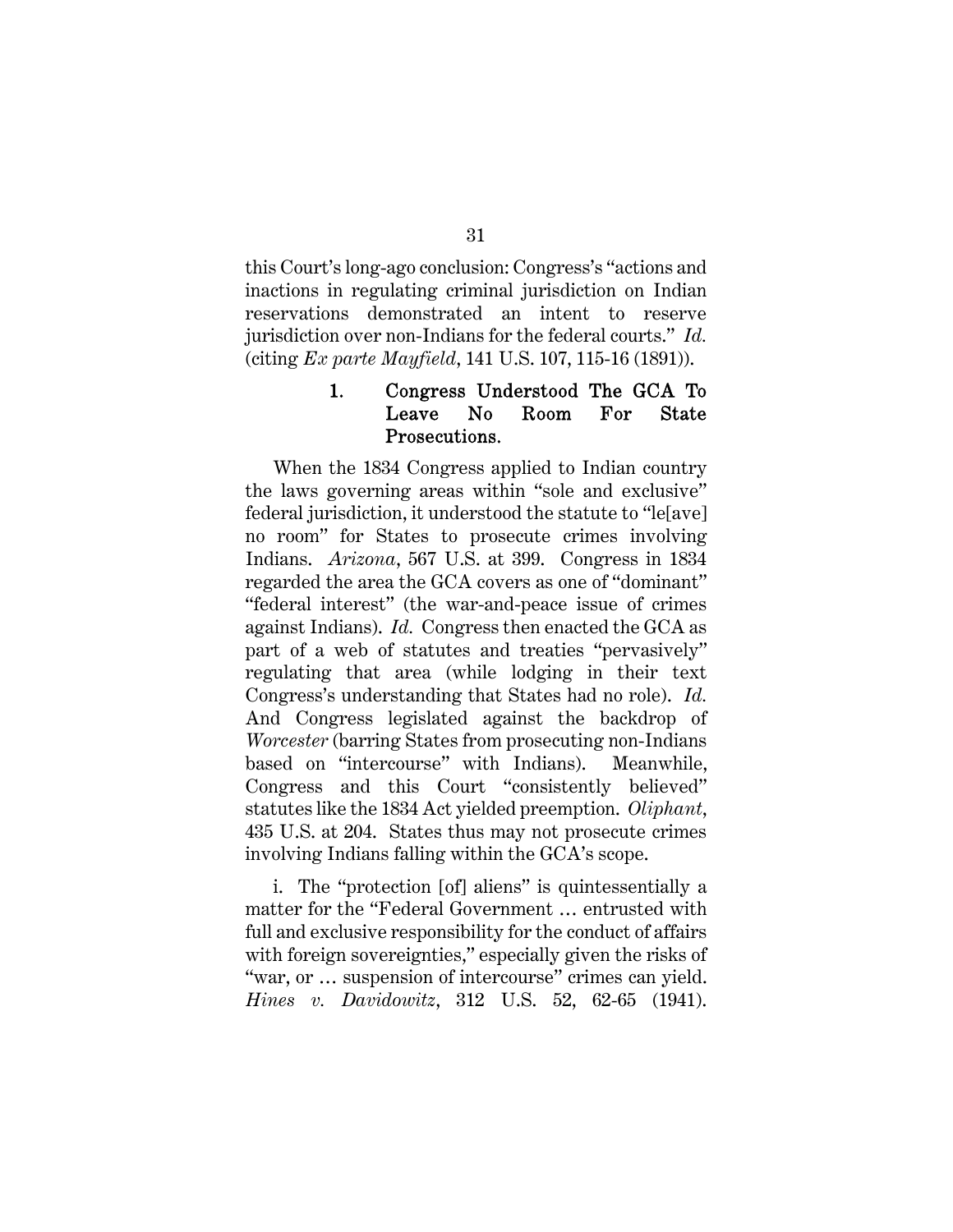"[I]nternational controversies of the gravest moment, sometimes even leading to war, may arise from real or imagined wrongs to another's subjects." Id. at 64. Thus, "[o]ur system … requires that federal power" over such matters "be left entirely free from local interference." Id. at 63.

The Framers viewed crimes against Indians just that way. Under the Articles of Confederation, "hostilities ha<sup>[d]</sup> been provoked by the improper conduct of ... States, who, either unable or unwilling to restrain or punish offenses, ha[d] given occasion to the slaughter of many innocent inhabitants." The Federalist No. 3, at 44 (James Madison) (Clinton Rossiter ed., 1961). Those provocations resulted partly from how the Articles limited federal Indian-affairs powers. Articles of Confederation of 1781, art. IX, para. 4. The Constitution removed these "shackles," Worcester, 31 U.S. at 559, and "with [its] adoption …, Indian relations" became "the exclusive province of federal law." Oneida County, 470 U.S. at 235.

After ratification, crime against Indians remained a war-and-peace matter. Early Congresses focused on "providing effective protection for the Indians 'from the violences of the lawless part of our frontier inhabitants'" because they believed that "[w]ithout such protection," "all the exertions of the Government to prevent destructive retaliations by the Indians will prove fruitless and all our present agreeable prospects illusory.'" Oliphant, 435 U.S. at 201 (quoting Seventh Annual Address of President George Washington, 1 Messages and Papers of the Presidents, 1789-1897, pp. 181, 185 (J. Richardson ed., 1897)).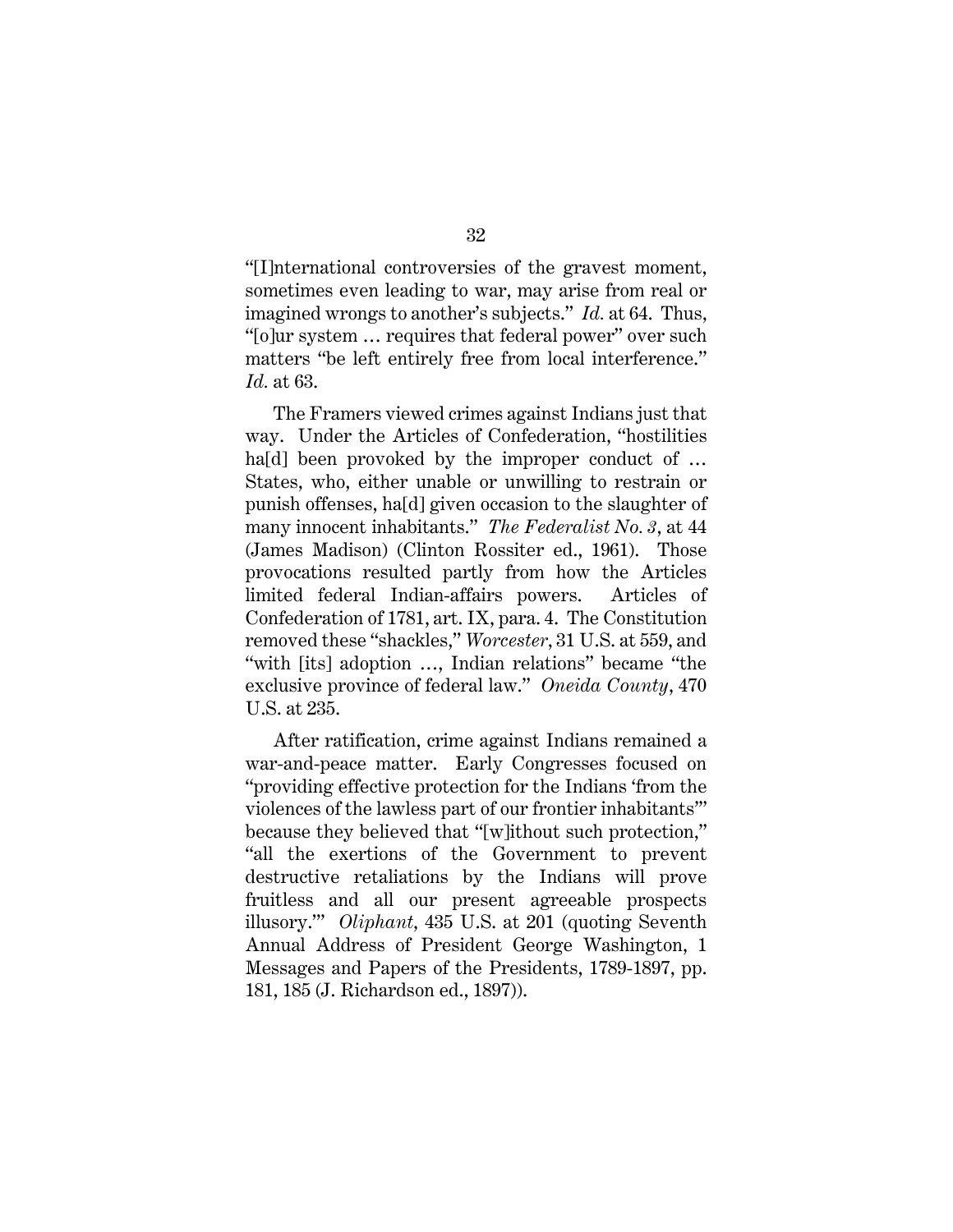ii. That type of "dominant" "federal interest," Arizona, 567 U.S. at 399, in a "uniquely federal area<sup>[]</sup>," Chamber of Commerce of U.S. v. Whiting, 563 U.S. 582, 604 (2011), always weighs heavily toward preemption. Here, moreover, Congress from the start exercised its "exclusive constitutional authority to deal with Indian tribes," United States v. Mazurie, 419 U.S. 544, 554 n.11 (1975), to enact a comprehensive set of statutes and

treaties governing crimes involving Indians.

a. "Beginning with the Trade and Intercourse Act of 1790," Congress "assumed federal jurisdiction over offenses by non-Indians against Indians" and created a system for their punishment. Oliphant, 435 U.S. at 201. Via statutes in 1790, 1793, 1796, and 1802, Congress imposed liability for crimes by a U.S. "citizen … against the person or property of any peaceable and friendly Indian." 1790 Act §5; see 1793 Act §4; 1796 Act §4; 1802 Act §4. Congress first extended the enclave laws to Indian country in 1817, before enacting the 1834 Act as a "comprehensive statute[]." Williams v. Lee, 358 U.S. at 220. The 1834 Act "extended" to Indian country "the laws of the United States" punishing crimes "committed … within the sole and exclusive jurisdiction of the United States." 1834 Act §25. It declined to apply these laws to crimes "by one Indian against … another" but made no exception to permit state jurisdiction. Id.

These statutes, consistent with the war-and-peace imperatives behind them, treated crimes involving Indians as an inter-sovereign issue within the domain of the "Federal Government … entrusted with full and exclusive responsibility for the conduct of affairs with" Tribes. Hines, 312 U.S. at 63. They prescribed specific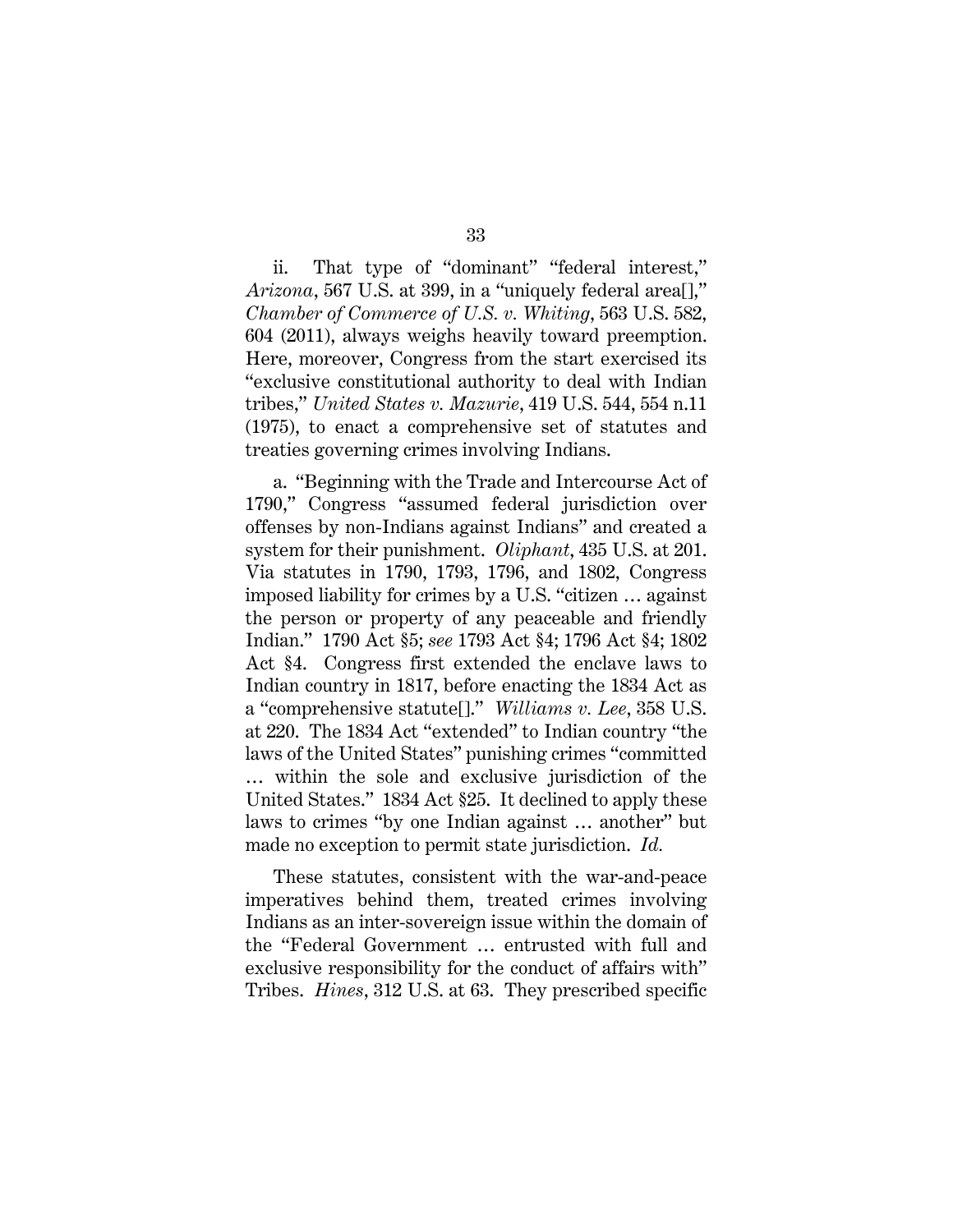punishments for specific offenses, like death for murder. 1796 Act §6; 1802 Act §6.<sup>10</sup> And starting in 1796, these statutes specified that criminal punishments went handin-hand with compensation to Indians. 1796 Act §4; 1802 Act §4. The 1834 Act, for example, directed that when a "white person" "in the commission … of any crime" "injured or destroyed" "property of any friendly Indian," and "a conviction is had for such crime," the non-Indian "so convicted shall be sentenced to pay to such friendly Indian … twice the just value." 1834 Act §16. Then, the 1834 Act provided that if non-Indians could not pay "the just value," the shortfall "shall be paid out of the [U.S.] treasury"—but only if Indians refrained from "private revenge." Id. By thus centralizing redress, these statutes sought to keep the peace.

These statutes did not authorize States to interfere and, instead, identified States as lacking jurisdiction. Several early statutes penalized misconduct "which, if committed within the jurisdiction of any state … would be punishable by [state] laws." 1790 Act §5 (emphasis added); 1796 Act §4; 1802 Act §4. The statutes also punished crimes by Indians who "come over or across the said boundary line, into any state." 1796 Act §14 (emphasis added); 1802 Act §10. And the 1834 Act provided remedies against Indians who "pass[ed] from Indian country into any state" and did damage, while setting rules for apprehending fugitives who "commit[ted] crimes … within any state … and … fled

 $10^{\circ}$  The 1834 Act imposed the same penalty by incorporating federal enclave laws. See Act of Mar. 5, 1825, ch. 65, §4, 4 Stat. 115.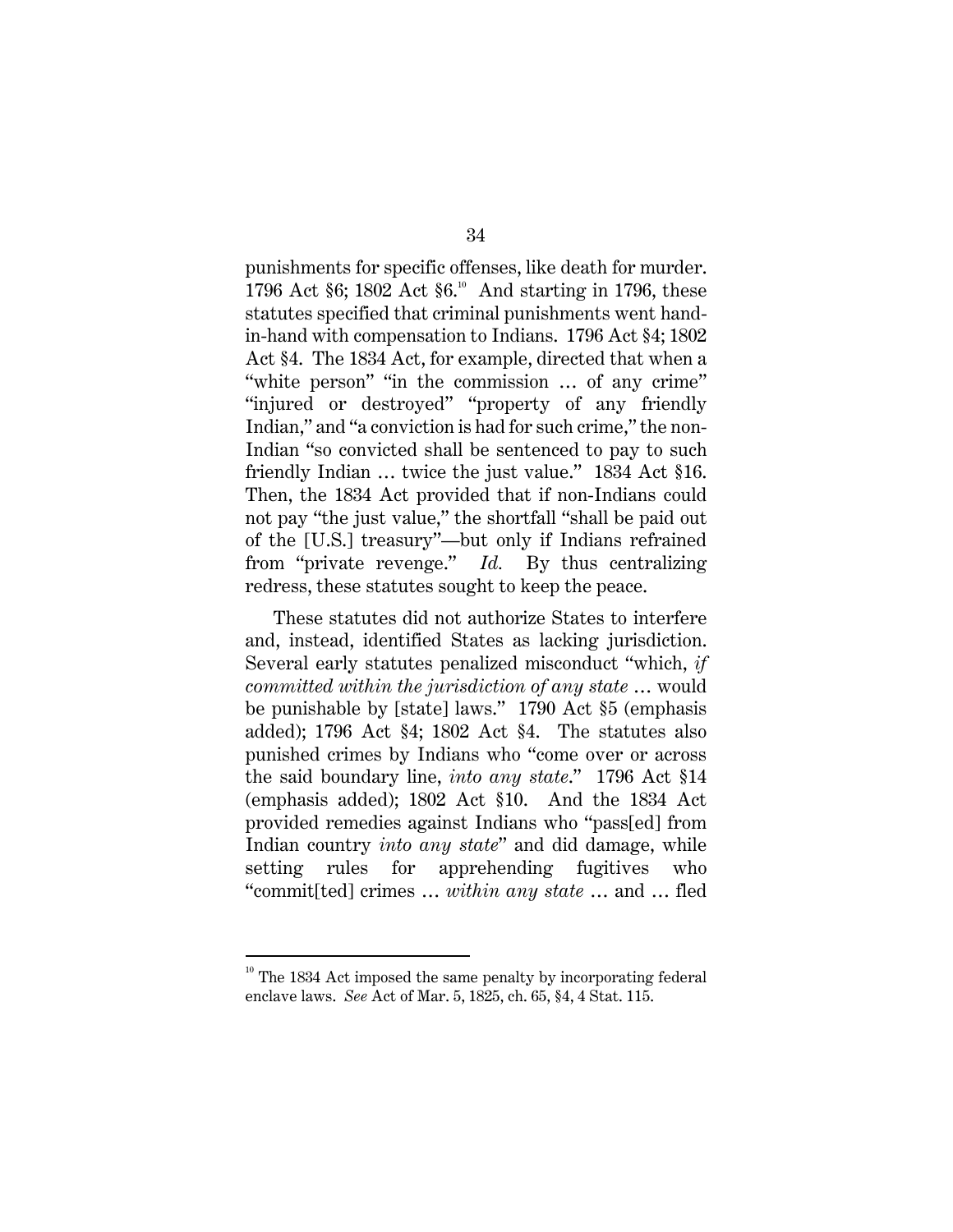into the Indian country." 1834 Act §§17, 19 (emphases added).

These statutes left no room for States to prosecute crimes involving Indians: When Congress exercises its "plenary and exclusive" authority,  $Lara$ , 541 U.S. at 200, to apply to Indian country the laws governing areas where federal jurisdiction is "sole and exclusive." alongside text excluding Indian country from state jurisdiction, then federal jurisdiction is exclusive. $\mathbf{u}$ 

b. These statutes accorded with early treaties affirming that only the federal government had the power and duty to protect Indians—including, specifically, the Cherokee.

The Treaty of Hopewell affirmed that the Nation was "under the protection of the United States of America, and of no other sovereign whosoever." Art. III, Nov. 28, 1785, 7 Stat. 18. Subsequent treaties restated and "reaffirmed" this commitment. Treaty with Cherokee, art. II, July 2, 1791, 7 Stat. 39; Treaty with Cherokee, July 19, 1866, 14 Stat. 1799.

This promise of exclusive protection included protection from crimes. The Treaty of Hopewell

<sup>&</sup>lt;sup>11</sup> Petitioner "suggests" Congress lacks plenary and exclusive power over Indian affairs or crime involving Indians. Br. 39 n.3. Settled law, however, forecloses that suggestion. E.g., Lara, 541 U.S. at 200. Petitioner has not preserved any argument that preemption here would exceed Congress's constitutional authority. Indeed, since the 1790 Act, crime involving Indians in Indian country has been a federal domain (and State criminal jurisdiction historically provided Indians "no protection," United States v. Kagama, 118 U.S. 375, 383-84 (1886)). Supra 28-35.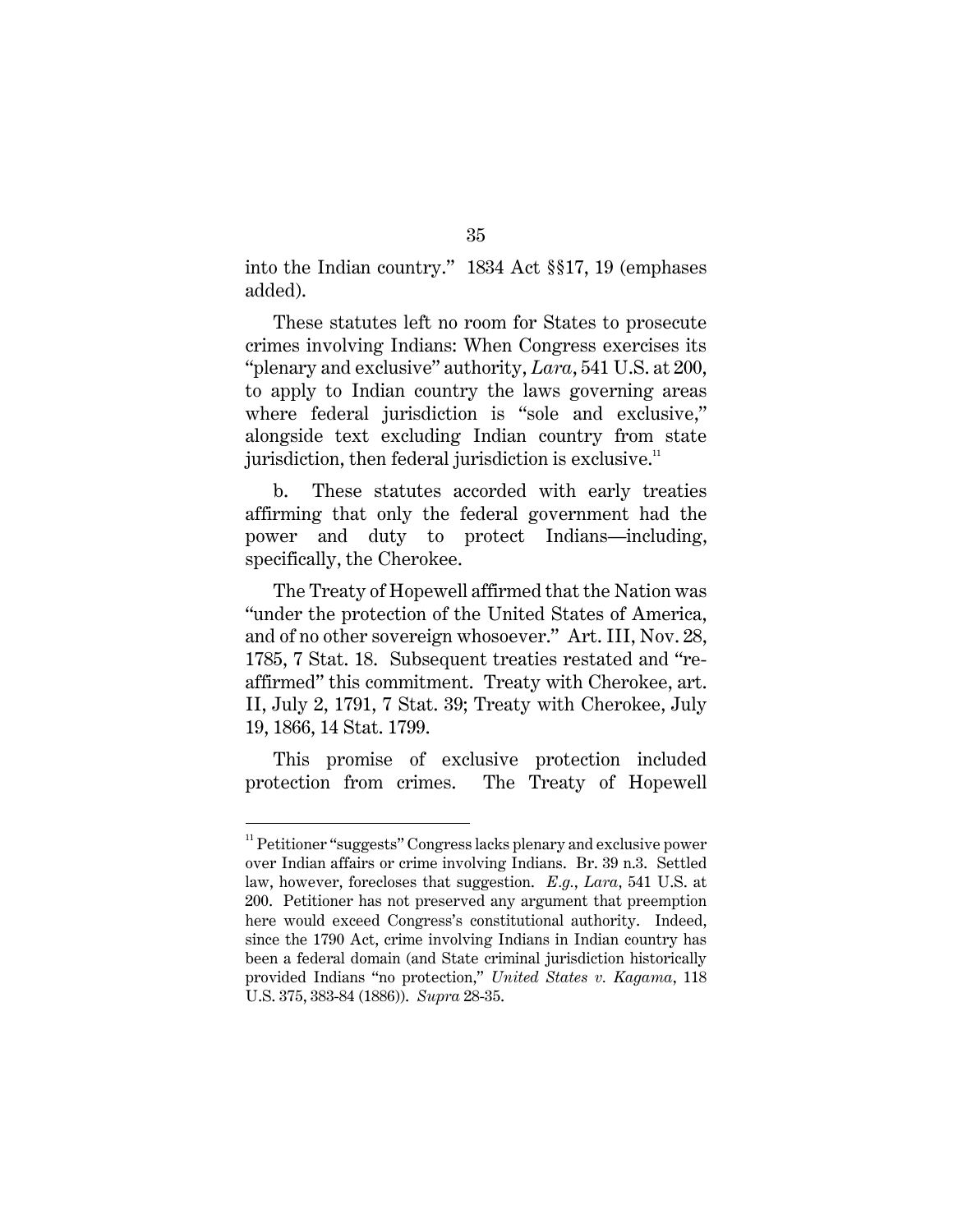promised that the United States would punish non-Indians who "commit[ted] a robbery or murder, or other capital crime, on any Indian … in the same manner as if … committed on a [U.S.] citizen." Treaty of Hopewell, art. VII. Especially relevant here, the United States later reaffirmed that it would protect Cherokees from "interruption and intrusion from [U.S.] citizens," even as it covenanted that Cherokee lands would not "be included within the … jurisdiction of any State." 1835 Treaty of New Echota, Arts. 5-6, Dec. 29, 1835, 7 Stat. 478.

These provisions "would naturally be understood by the Indians" as promising that the federal government, and only the federal government, would protect Cherokees from non-Indians. Herrera v. Wyoming, 139 S. Ct. 1686, 1701 (2019). Petitioner's contrary argument—that the promise to protect Indians from "interruption" "no more precludes state jurisdiction than does any other federal law," Br. 40 n.4—ignores the context in which this promise appears, including the promises of exclusive protection and that Cherokee lands would remain free from state jurisdiction. No Indian would have understood those promises to leave room for States to seize power to "protect" Indians on Cherokee lands. See Minnesota v. Mille Lacs Band of Chippewa Indians, 526 U.S. 172, 196 (1999). Congress may "abrogate [these] treaty rights," but only if it "clearly express[es] its intent." Herrera, 139 S. Ct. at 1698. Instead, Congress vindicated these promises via statutes applying to Indian country the laws governing areas of "sole and exclusive" federal jurisdiction and treating Indian country as outside state jurisdiction.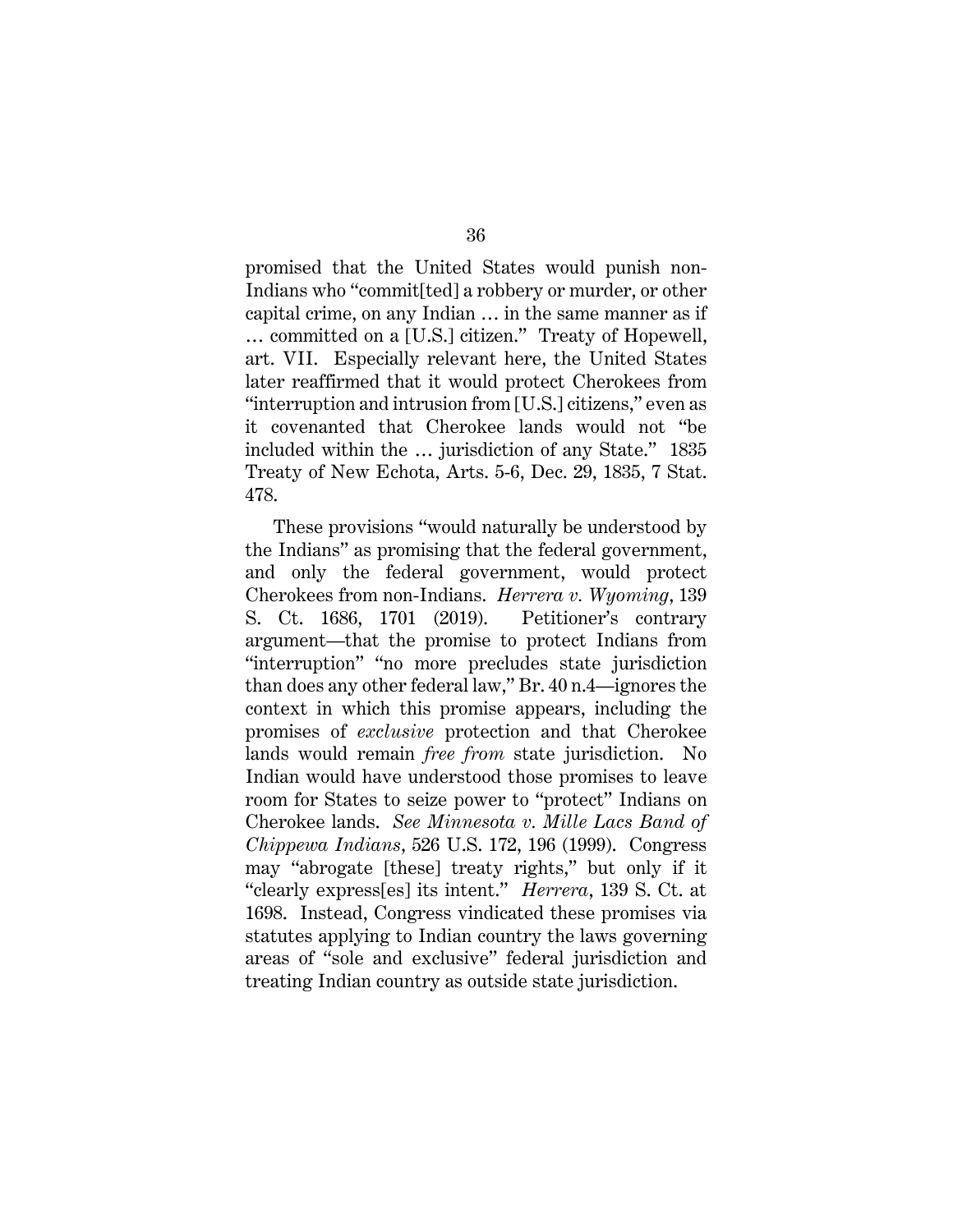Non-Cherokee treaties spoke near-identically. Countless treaties provided for sole U.S. protection, $12$ called for the federal government to prosecute crimes against Indians,<sup>13</sup> and required Tribes to hand over non-Indians to the United States.<sup>14</sup> See Oliphant, 435 U.S. at 208 (emphasizing that such provisions contemplated exclusive federal jurisdiction).

These treaties embodied the "general trust relationship" the federal government from the start had with "the Indian people." United States v. Mitchell, 463 U.S. 206, 225 (1983). States never "enjoy[ed] this … relationship." Yakima, 439 U.S. at 501. More than that: 19th-century Congresses understood States as often Indians' "deadliest enemies" and recognized that Indians would "receive [from States] no protection." United States v. Kagama, 118 U.S. 375, 384 (1886). With that backdrop, it is small wonder that the governing

 $12$  E.g., Treaty of Brownstone, art. V, Nov. 25, 1808, 7 Stat. 112; Treaty with Menominies, art. 5, Mar. 30, 1817, 7 Stat. 153; Treaty with Chickasaws, art. II, Jan. 1, 1786, 7 Stat. 24; Sac & Fox Tribe of Indians of Okla. v. United States, 179 Ct. Cl. 8, 24 n.8 (1967); Logan v. Andrus, 457 F. Supp. 1318, 1321 (N.D. Okla. 1978).

 $^{13}$  E.g., Treaty with Navajo, art. I, June 1, 1868, 15 Stat. 667; Treaty with Sioux Tribe, art. 1, Apr. 29, 1868, 15 Stat. 635; Treaty with Rogue River, art. 6, Sept. 10, 1853, 10 Stat. 1018; Treaty with Apache, art. VI, July 1, 1852, 10 Stat. 979.

 $14$  E.g., Treaty with Cow Creek Band, art. VI, Sept. 19, 1853, 10 Stat. 1027; Treaty with Mandan Tribe, art. 6, July 30, 1825, 7 Stat. 264; Treaty with Crow Tribe, art. 1, May 7, 1868, 15 Stat. 649.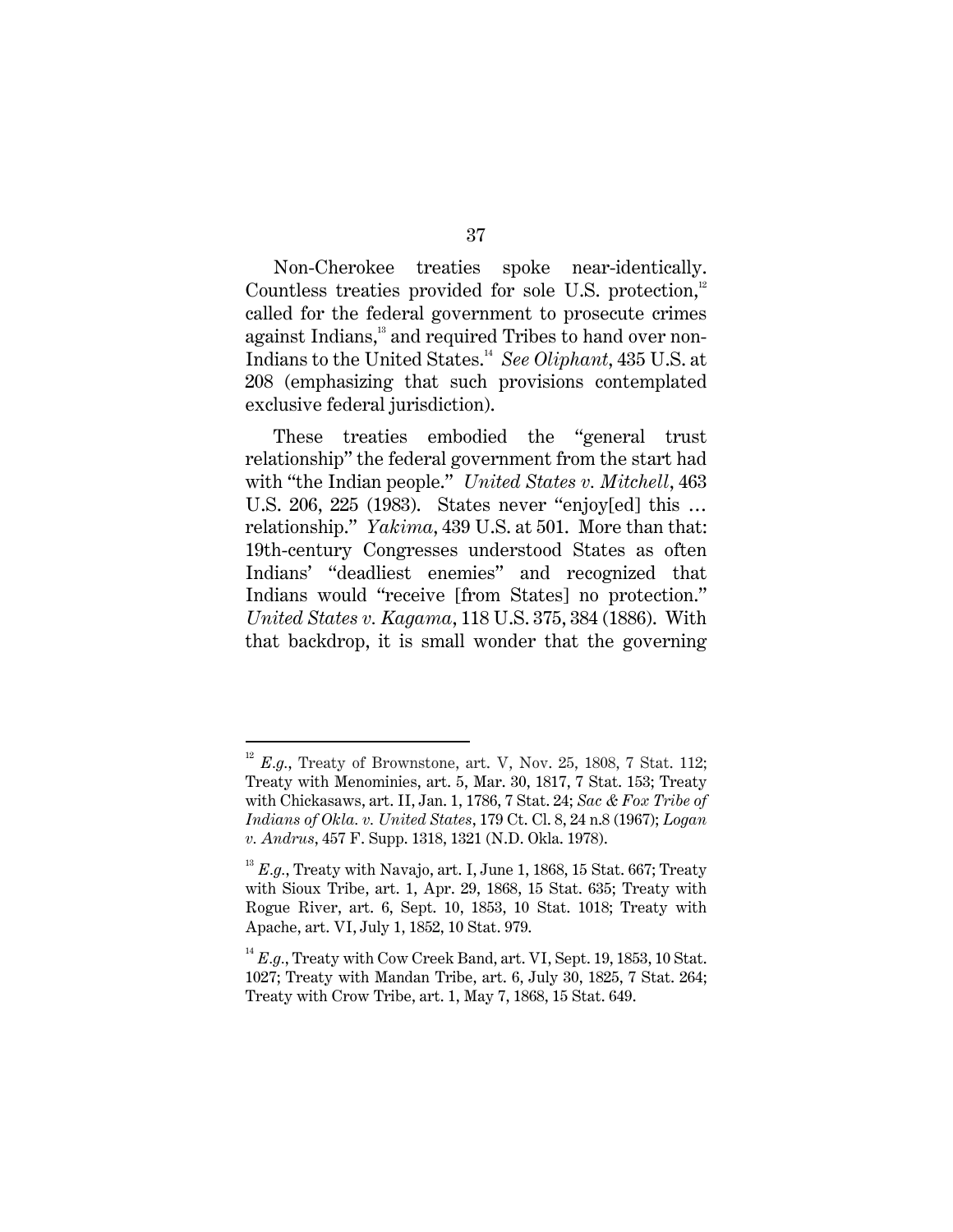statutes and treaties made no room for state jurisdiction.<sup>15</sup>

iii. These statutes and treaties are all the more significant given *Worcester*. There, a missionary traveled to spread Christianity among the Cherokee. 31 U.S. at 538. Georgia prosecuted him based on a statute prohibiting non-Indians from living in Cherokee territory without a license. Id. at 537-38. This Court relying on many of the statutes and treaties cited above—held the prosecution "void." Id. at 562. It explained that the Cherokee Nation was a "distinct community … in which the laws of Georgia can have no force" and that the "whole intercourse" with the Nation is "vested in the [federal] government."  $\mathit{Id.}~$  at  $561\text{-}63.^\text{\tiny{16}}$ 

Just as the 1948 Congress enacted the 1948 GCA two years after Williams, the 1834 Congress enacted the 1834 Act two years after Worcester. Had the 1834 Congress intended to leave room for States to prosecute non-Indians for crimes against Indians, it would have said so. Instead, Congress enacted text embodying the same understanding as Worcester. The GCA thus bears the meaning it was understood to have "at th[at] time." Wis. Cent., 138 S. Ct. at 2074; see Exxon Corp. v.

<sup>&</sup>lt;sup>15</sup> Even were the statutes and treaties ambiguous, the Indian canon would require rejecting Petitioner's position. County of Yakima v. Confederated Tribes & Bands of the Yakima Indian Nation, 502 U.S. 251, 269 (1992).

<sup>&</sup>lt;sup>16</sup> Contrary to Petitioner's claim, Worcester did not say Georgia could always prosecute "its own citizens." It said States' power extends no farther than their territory or citizens. 31 U.S. at 542. Worcester then held that Georgia's law was "void," id. at 562, precluding its application to anyone.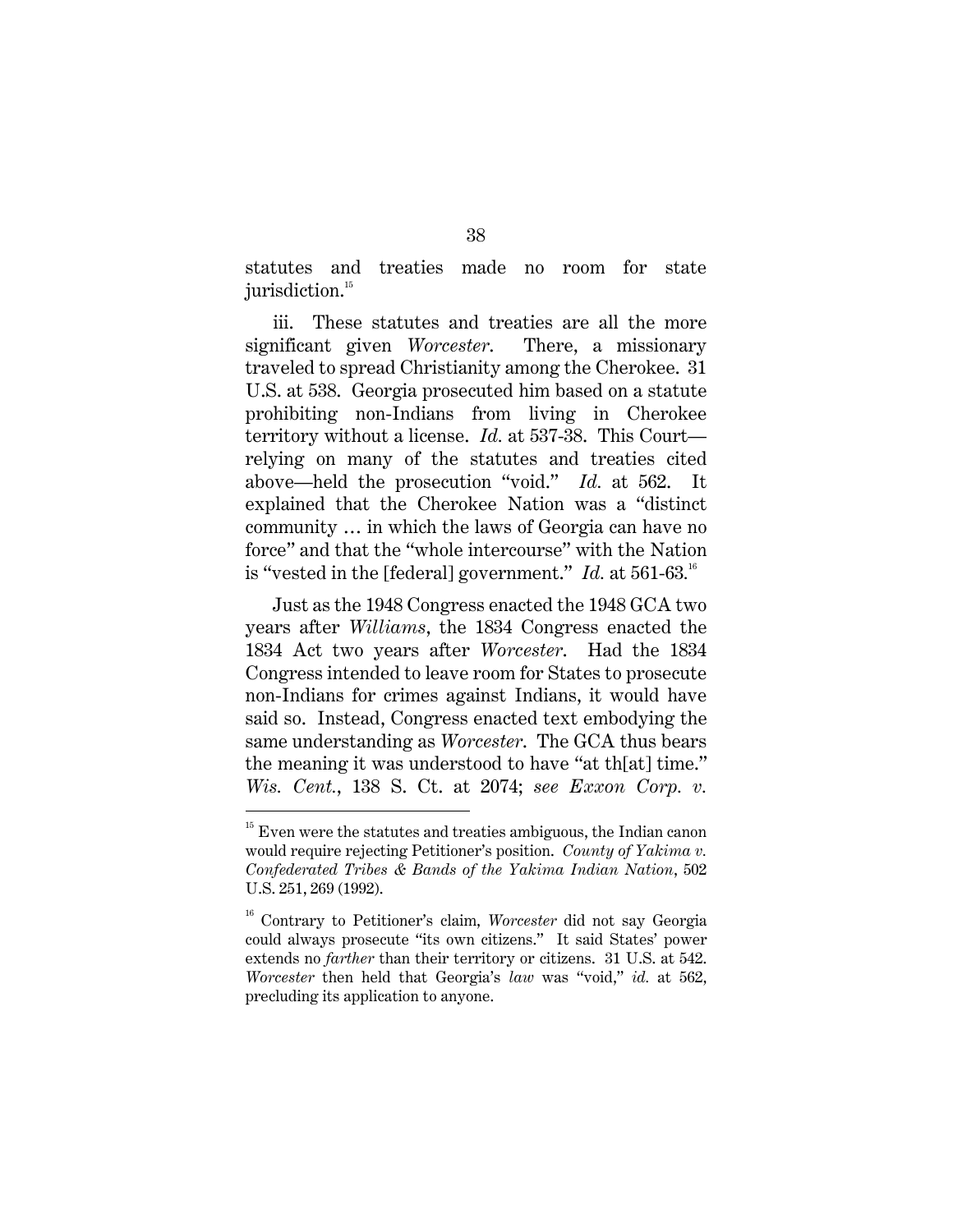Eagerton, 462 U.S. 176, 184 (1983) (Natural Gas Act preemptive because Congress enacted it on understanding that interstate wholesale gas sales are "not subject to state regulation").

Petitioner cannot gain by observing that this Court has since "modified the<sup>[]</sup> principles" of Worcester. Williams v. Lee, 358 U.S. at 219. Even leaving aside that Worcester's "basic policy … has remained," or that this Court has affirmed that Worcester still governs the question here, *id.*, this Court certainly made no modifications before 1834. So Worcester remained "the contemporary legal context" for the 1834 Act. Merrill Lynch, 456 U.S. at 381.

iv. Finally, Congress and this Court understood that criminal statutes involving Indians or Indian country ousted prosecutions by other sovereigns, absent repeal or express exception.

First, Oliphant held that because the GCA did not exclude crimes by non-Indians against Indians, the GCA implicitly precluded tribal-court jurisdiction. 435 U.S. at 203. Nineteenth-century Congresses, Oliphant explained, "consistently believed this to be the necessary result of its repeated legislative actions." Id. at 204.

Second, *McBratney* held that Colorado had jurisdiction over non-Indian/non-Indian crimes in Indian country only because "prior statute[s]" vesting jurisdiction in the federal government—including the GCA—had been impliedly "repeal[ed]." 104 U.S. at 621- 22; supra 6.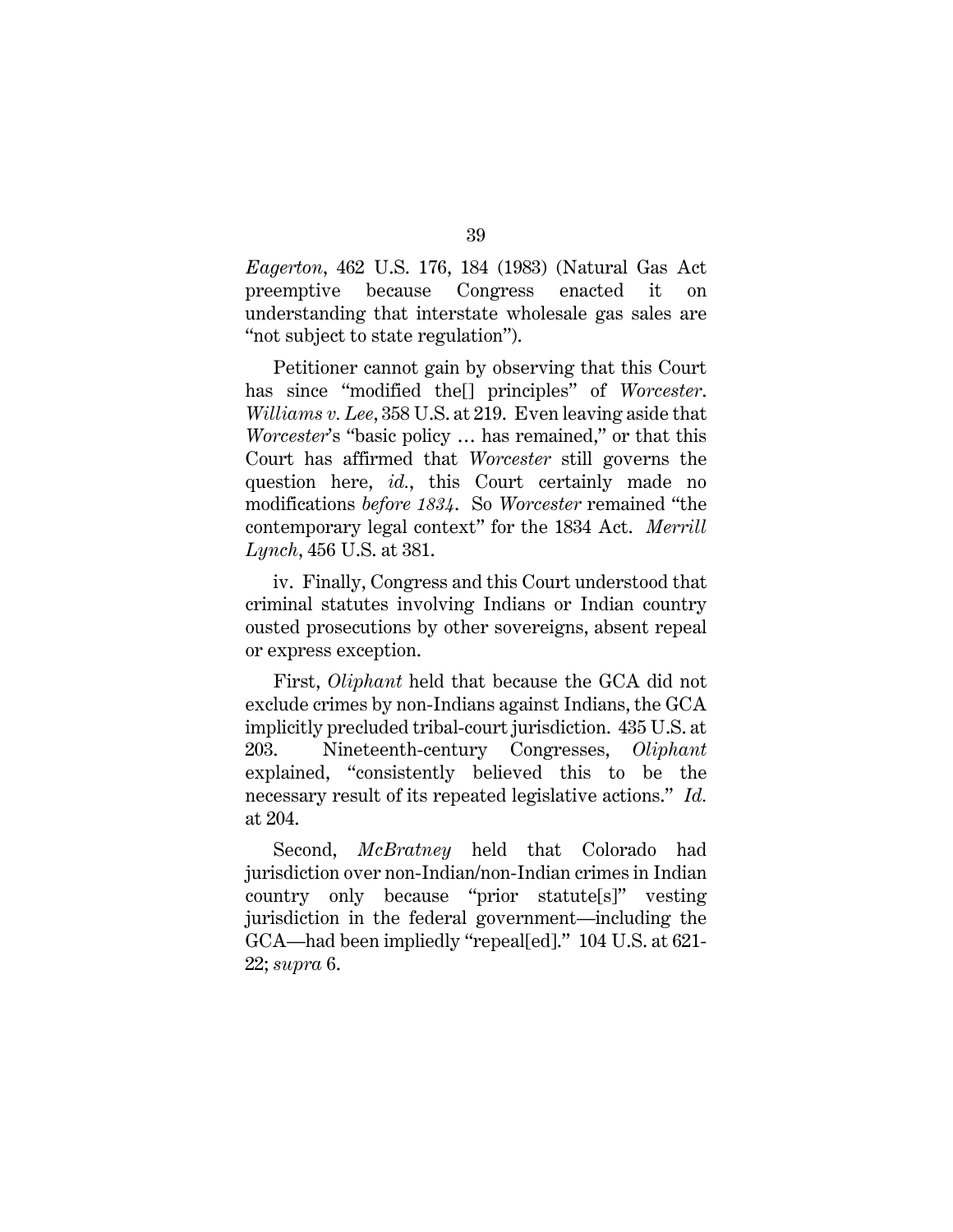40

Third, John explained that Congress enacted the MCA on the same understanding. An early draft would have extended federal jurisdiction beyond reservations to crimes by Indians in States. 437 U.S. at 651 n.22. But Congress understood that this expansion, if adopted, would "tak[e] away from State courts, whether there be a reservation … or not" jurisdiction over the listed crimes when committed by an Indian. Id. So Congress narrowed the MCA to apply only on reservations. Id.

These decisions accorded with broadly shared 19thcentury views. States and the federal government of course struggled over jurisdiction in Indian country (with some States continuing "defiance" even after Worcester). Williams v. Lee, 358 U.S. at 219. They struggled, however, from a common all-or-nothing understanding: If lawful federal statutes or treaties addressed a subject, they controlled absolutely. That was the theory of not just *McBratney* and the MCA but myriad lower-court decisions that were nearcontemporaneous with the 1834 Act.  $E.q., State$  v. Foreman, 16 Tenn. 256, 324, 331 (1835) ("I know of no half-way doctrine .... We either have an exclusive jurisdiction … or we have no jurisdiction."); see Caldwell v. State, 1 Stew. & P. 327, 418 (Ala. 1832) (similar).

That includes United States v. Cisna, 25 F. Cas. 422 (C.C.D. Ohio 1835), which Petitioner cites. Justice McLean believed Ohio could exercise jurisdiction because federal trade and intercourse statutes had been "rendered inoperative" by "nonenforcement." Id. at 424-25. And he believed States could punish their "own citizens" because (in his view) the Constitution "limited" federal "power … to the mere purposes of trade." Id. at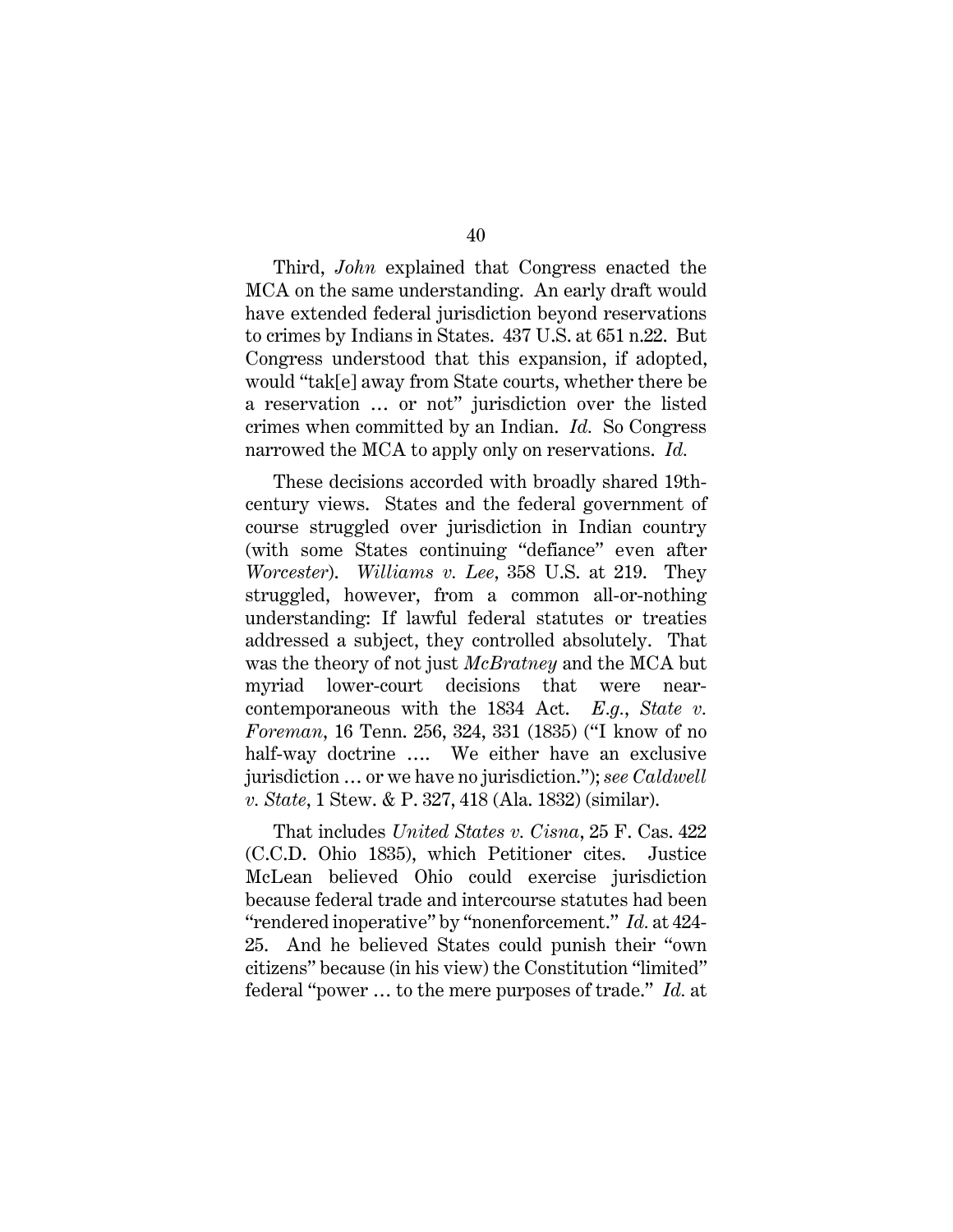425. Many aspects of Justice McLean's idiosyncratic views render him an unreliable guide, including his separate opinion in Worcester, 31 U.S. at 563; his limited view of federal criminal authority, see United States v. Bailey, 24 F. Cas. 937, 940 (C.C.D. Tenn. 1834); and his approval of New York's "exten[sion of] jurisdiction in criminal cases … over … Indians," Cisna, 25 F. Cas. at 425. But in regarding federal jurisdiction as all-ornothing, he was typical. $\mathbf{I}^{\mathsf{T}}$ 

In this context, it is anachronistic for Petitioner to demand from the 1834 Act an even clearer statement of preemption. The 1834 Congress applied to Indian country the laws governing areas of "sole and exclusive" federal jurisdiction; treated Indian country as entirely outside state jurisdiction; and understood that laws like the 1834 Act displaced state jurisdiction. To complain that the 1834 Act did not expressly say "the GCA preempts state law," Br. 24-25, is to fault Congress for not including text it would have regarded as surplusage.

#### $2.$ Modern Preemption Principles Confirm The GCA Was Always Preemptive.

Congress's 19th-century understanding accords with today's preemption principles. Where the "federal government, in the exercise of its superior authority …, has enacted a complete scheme" to address issues of paramount federal concern, States cannot "conflict or interfere with, curtail or complement, the federal law, or

 $17$  The Attorney General opinion Petitioner cites, Br. 18, contains just one offhand remark and focuses on Choctaw courts' jurisdiction. 7 Op. Atty. Gen. 174, 175 (1855).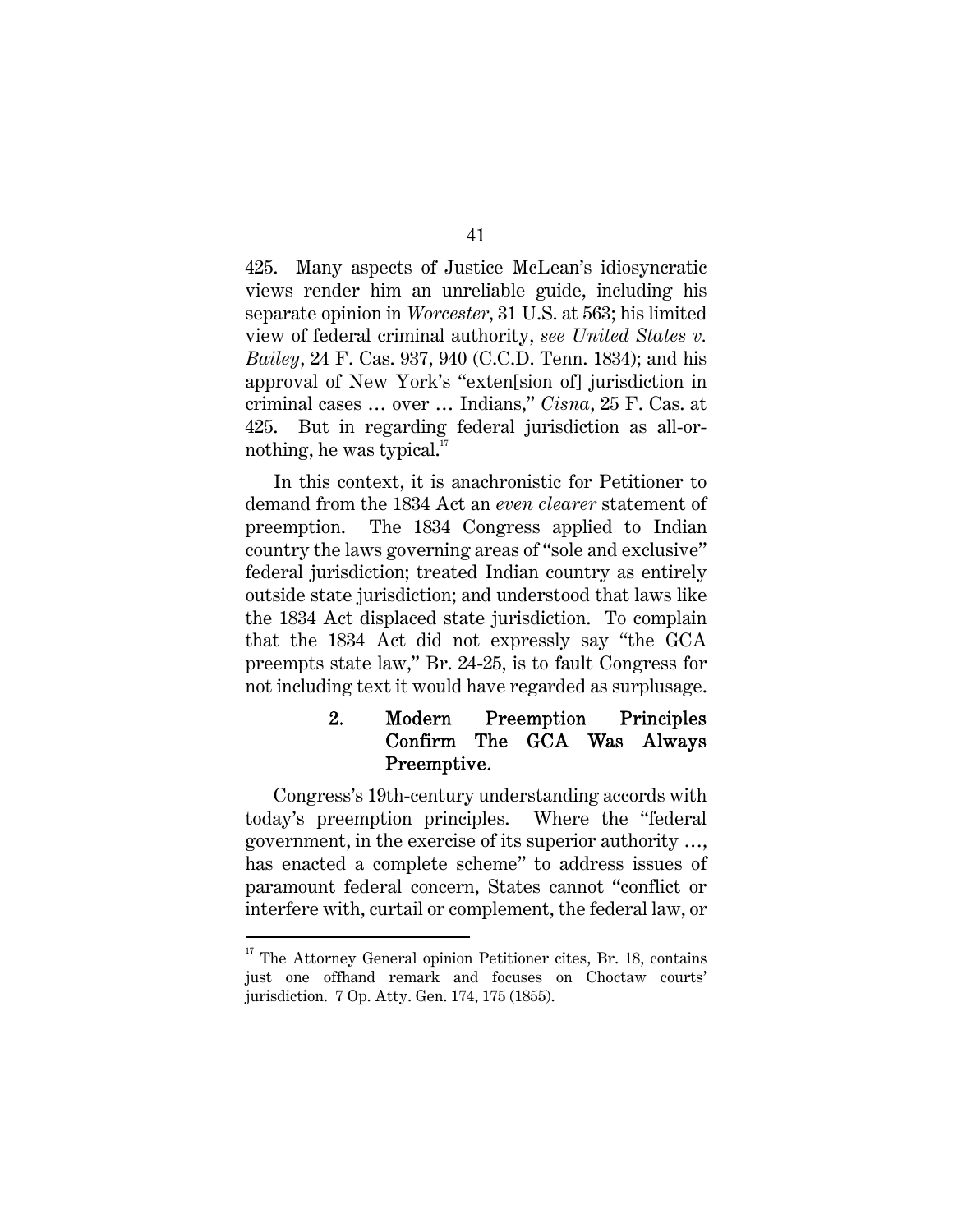enforce additional or auxiliary regulations." *Hines*, 312 U.S. at 66-67. That is what Congress did here, where its "various actions and inactions"—culminating in the 1834 Act—"demonstrated an intent to reserve [criminal] jurisdiction over non-Indians for the federal courts." Oliphant, 435 U.S. at 204.

To recap: Congress by statute and treaty provided that the federal government—and only the federal government—would protect Indians from crime. Supra 33-38. Congress created a comprehensive scheme that set particular punishments and established compensation mechanisms. Supra 33-35. And when Congress wished to leave space for other sovereigns, it made express exceptions. Supra 16-17. But Congress made no exception for state prosecutions and instead applied to Indian country laws governing areas of "sole and exclusive" federal jurisdiction.

Congress declined to make such an exception because it did not agree with Petitioner's claim that state jurisdiction furthers federal and tribal interests. Br. 41-44. That claim is wrong today, infra Part III, and certainly did not accord with the understanding of 19thcentury Congresses that viewed States as often Indians' "deadliest enemies." Kagama, 118 U.S. at 384. Instead, 19th-century Congresses understood that Indians were "wards of the nation"—the federal government—and the federal government was alone responsible for punishing "crimes committed by white men against the persons or property of the Indian tribes while occupying reservations set apart for the very purpose of segregating them from" non-Indians. Donnelly, 228 U.S. at 272.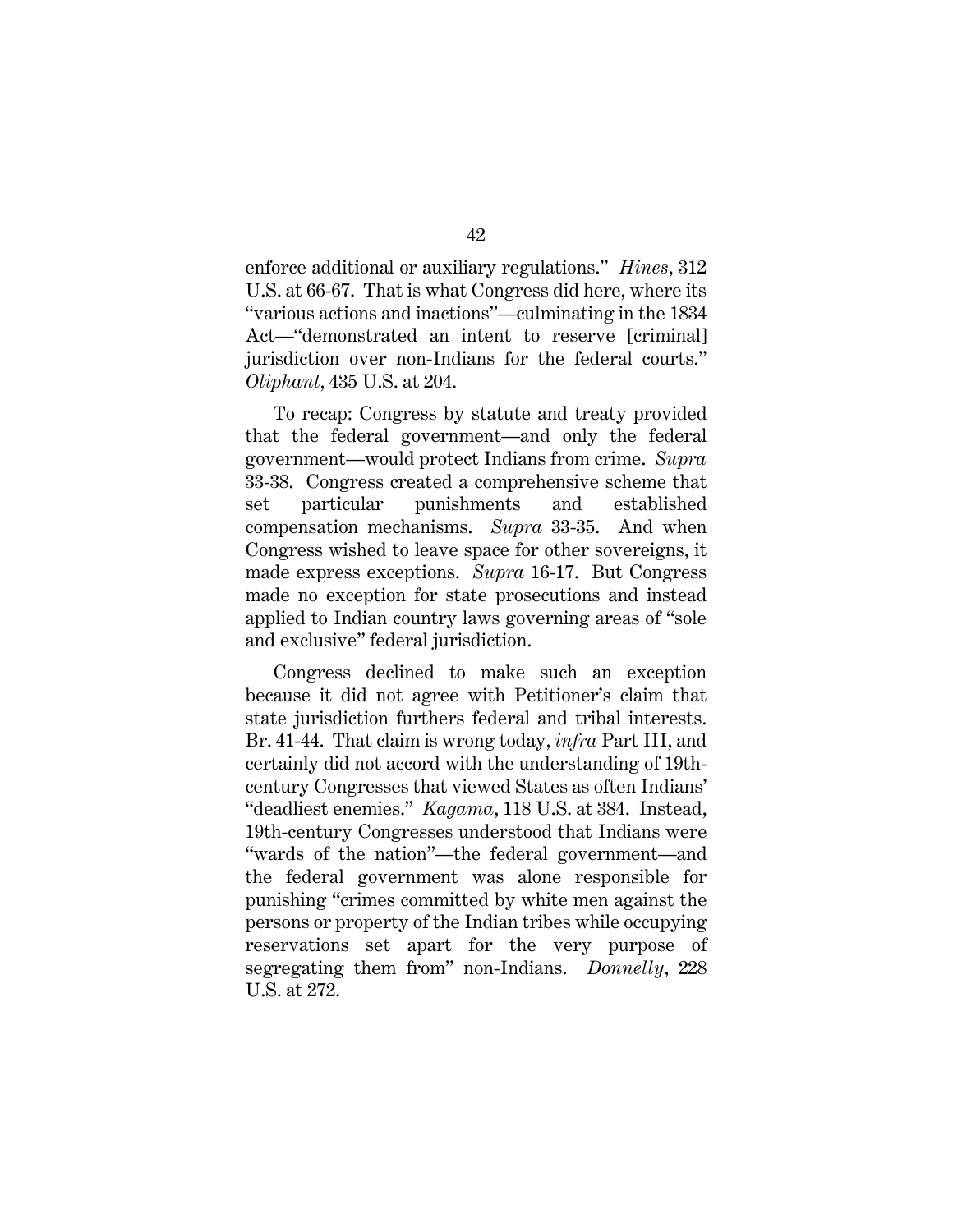Indeed, had States' jurisdiction extended to such crimes, there was every reason to fear States could thwart federal policy. Congress doubted States would execute their own citizens for murdering Indians, as federal law required. 4 Annals of Cong. 1254 (1795). Congress also had cause to question whether state prosecutions imposing lesser punishments might bar retrial (given that early 19th-century "courts were divided" on the dual-sovereignty doctrine, Gamble v. United States, 139 S. Ct. 1960, 1976 (2019)). And even if state prosecutions were not formally preclusive, Congress might fear that overlapping prosecutions could undermine accountability and yield confusion that could interfere with closure on war-and-peace issues. Cf. Treaty with Cherokee, art. IX, Oct. 2, 1798, 7 Stat. 62.

That is just the start. Many States had antimiscegenation laws, which they could enforce against non-Indians for the "crime" of marrying Indians. James Thomas Tucker et al., Voting Rights in Arizona: 1982- 2006, 17 S. Cal. Rev. L. & Soc. Just. 283, 283 & n.3 (2008). Many States also opposed federal policy promoting "civilization and improvement of the Indians"—which they could frustrate by prosecuting non-Indian missionaries, teachers, and others based on "crimes" against Indians. Gregory Ablavsky, The Savage Constitution, 63 Duke L.J. 999, 1018-38 (2014); cf. Worcester, 31 U.S. at 538. Congress had no need to address those concerns precisely because it understood States to lack jurisdiction.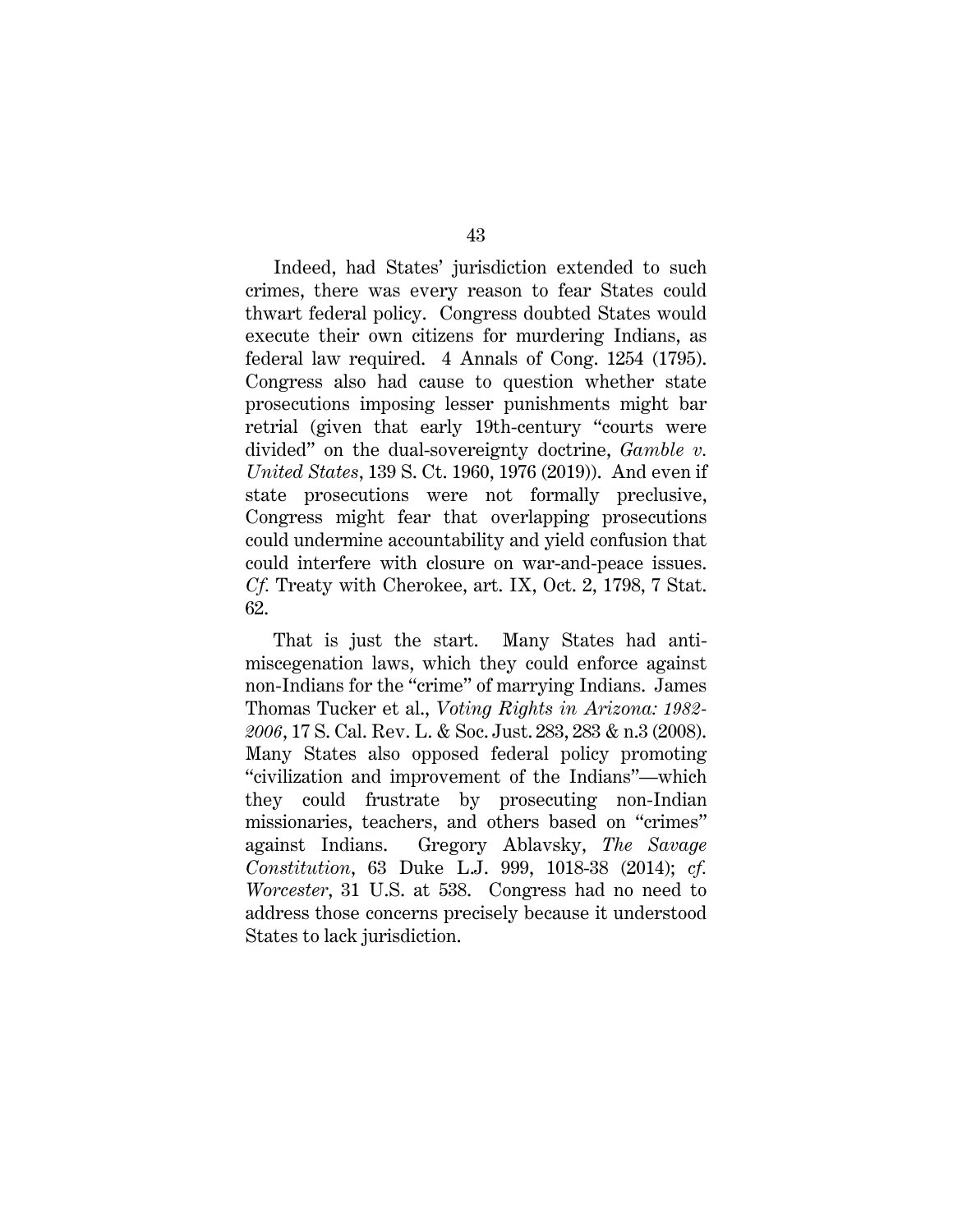#### **B.** Petitioner's Arguments Lack Merit.

Petitioner builds its position on (1) McBratney and Draper, and (2) civil cases. Neither helps it.

#### McBratney And Draper Confirm 1. Petitioner Is Wrong.

McBratney and Draper confirm States could not exercise the power Petitioner claims. Those decisions held that States have exclusive jurisdiction to prosecute non-Indian/non-Indian crimes—reading statehood to "necessarily repeal[]" any "prior statute, or … treaty" creating federal jurisdiction. McBratney, 104 U.S. at 621, 623; Draper, 164 U.S. at 244. Both decisions emphasized that they did not address crimes "by or against Indians." McBratney, 104 U.S. at 624; see Draper, 164 U.S. at 247. Still, Petitioner says "their reasoning" supports its position. Br. 12.

They do the opposite. First, this Court has rejected the extension Petitioner seeks. Donnelly held "[u]pon [f]ull consideration" that "offenses committed by or against Indians are not within the principle of … McBratney and Draper." Donnelly, 228 U.S. at 271. And it did so precisely because crimes against Indians— "wards of the nation"—differ from crimes against non-Indians. Id. at 272; see United States v. Sutton, 215 U.S. 291, 295 (1909) (McBratney/Draper not applicable to "any other jurisdiction than that named in" those decisions).

Second, *McBratney* and *Draper's* reasoning cannot be squared with Petitioner's position. As Donnelly explains, their theory is that statehood acts (1) impliedly "withdr[e]w[] [federal] control of" non-Indian/non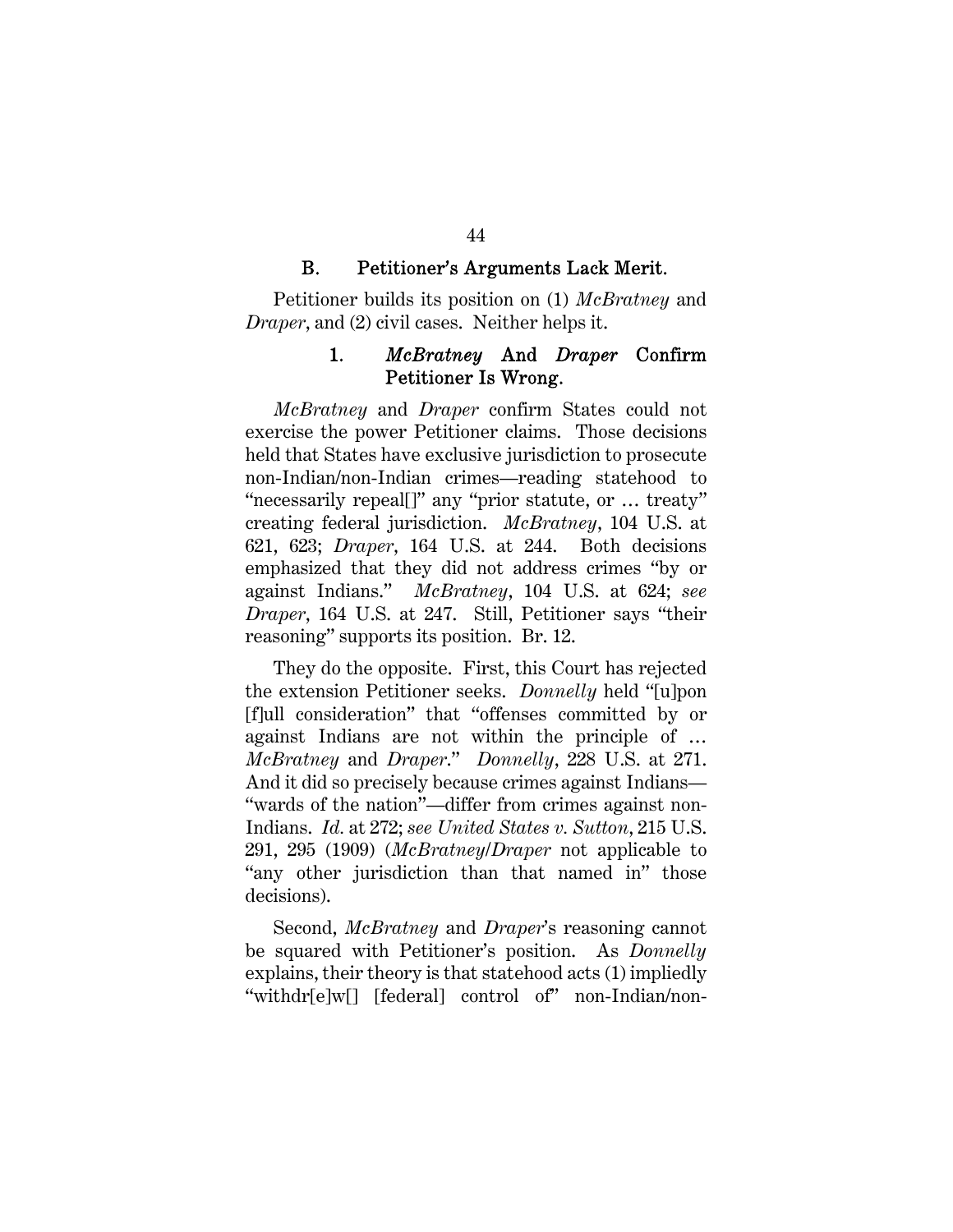Indian offenses (including under the GCA); and (2) simultaneously "conferr[ed] upon the states" that same jurisdiction. Donnelly, 228 U.S. at 271. And under that theory, Donnelly's holding—that the federal government has jurisdiction—means States do not.

That is why *Williams* so easily concluded that federal jurisdiction here is exclusive. Williams treated that proposition as self-evident because, under McBratney, Draper, and Donnelly, it is. By contrast, Petitioner's concurrent-jurisdiction theory cannot be squared with these decisions. Accord United States v. Pelican, 232 U.S. 442, 451 (1914) (upholding federal conviction of non-Indian for murdering Indian allottee based on provision affirming federal government's "exclusive jurisdiction" over allottees).<sup>18</sup>

Indeed, Petitioner cannot avail itself of the novel concurrent jurisdiction it seeks to create. Oklahoma's enabling act disclaims jurisdiction over Indian lands and provides that they "remain subject to [federal] jurisdiction, disposal, and control." Okla. Const. art. I, §3. Consistent with McBratney, Draper, and Donnelly,

<sup>&</sup>lt;sup>18</sup> Petitioner argues that *Donnelly* rejected only the argument that States had "undivided authority." Br. 26. It did so, however, by holding that *McBratney's* "principle" does not apply to cases like this. Given Donnelly, Petitioner also gets no help from 1902 legislative history cited in Williams suggesting that, before Donnelly, some regarded McBratney's reach as unclear. Br. 28 (citing Williams, 327 U.S. at 714 n.10). And contra Petitioner, this committee report did not say that, even before Donnelly, state courts prosecuted crimes by non-Indians against Indians; it said that in South Dakota, offenses by non-Indians "go unpunished," including offenses "upon an … other [non-Indian] person." H.R. Rep. No. 57-2704 at 1-2 (1902).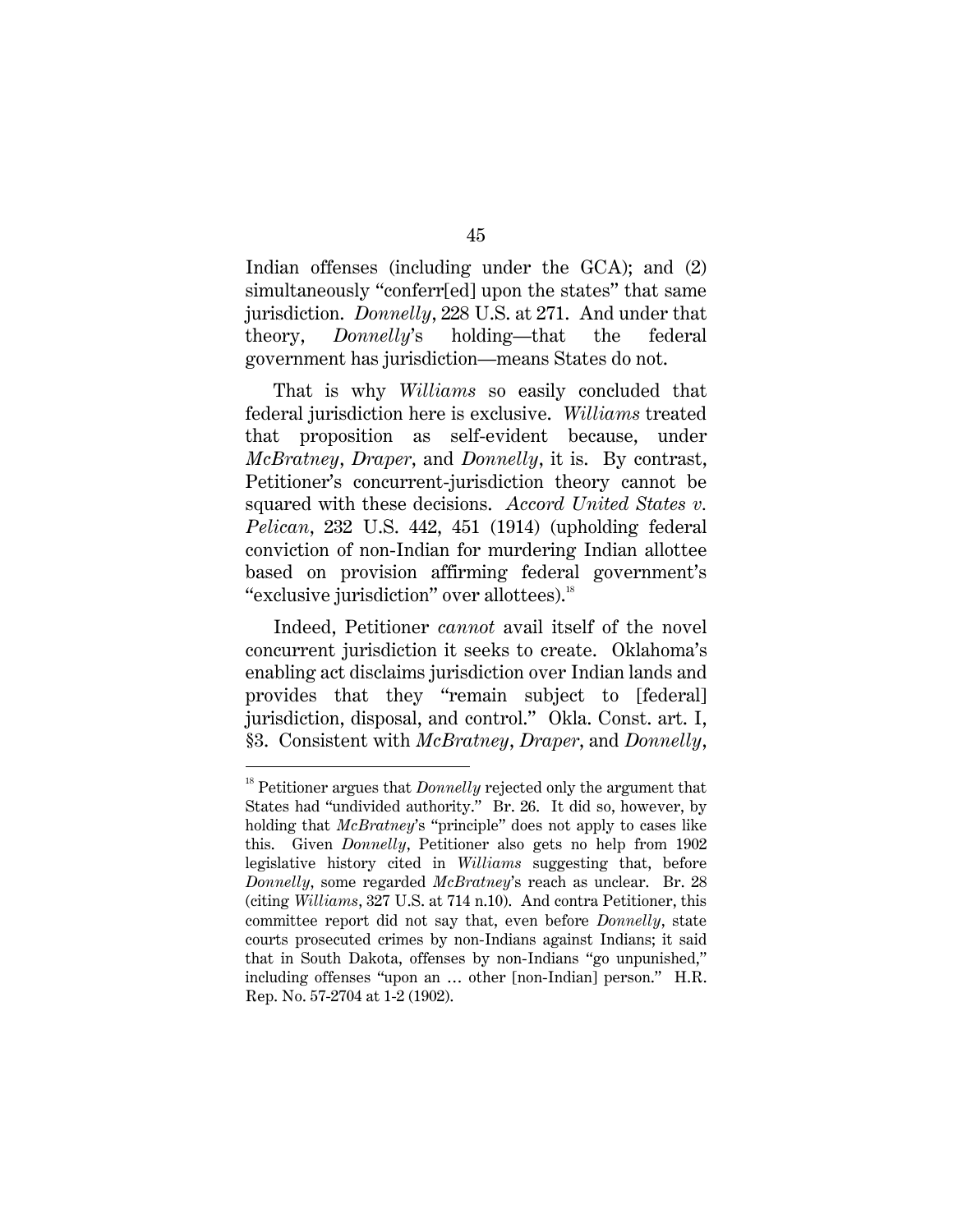Oklahoma courts construe this disclaimer to permit only exclusive state jurisdiction or exclusive federal jurisdiction: It "disclaim[s] jurisdiction over Indian lands … to the extent that the federal government claim[s] jurisdiction." Goforth v. State, 1982 OK CR 48 ¶4.

#### $2.$ Petitioner's Civil Cases Are Irrelevant.

i. Petitioner says this Court has repeatedly "upheld the exercise of state jurisdiction over non-Indians." Br. 22. But *McBratney* and *Draper* aside, the Court has done so only in civil cases. And civil cases are different because Congress has by statute treated them as different.

Congress "has legislated, in so far as it saw fit, by taking jurisdiction in criminal matters." Nat'l Farmers, 471 U.S. at 855 (similar). By contrast, Congress has largely "omit[ted] to take jurisdiction in civil matters." Id. So the web of criminal statutes detailed above has no civil counterpart. In particular, Congress never enacted statutes applying to Indian country civil laws governing areas of "sole and exclusive" federal jurisdiction. Instead, Congress has largely left civil rules to this Court. Id.; see Cohen's §6.03 ("Congress has provided a nearly comprehensive set of statutes allocating criminal jurisdiction in Indian country. In contrast, Congress has rarely been specific about the allocation of civil jurisdiction.").

This Court thus rejected the mirror image of Petitioner's argument when Tribes made it. Tribes observed that "[t]ribal courts … resolve civil disputes involving nonmembers, including non-Indians." Duro,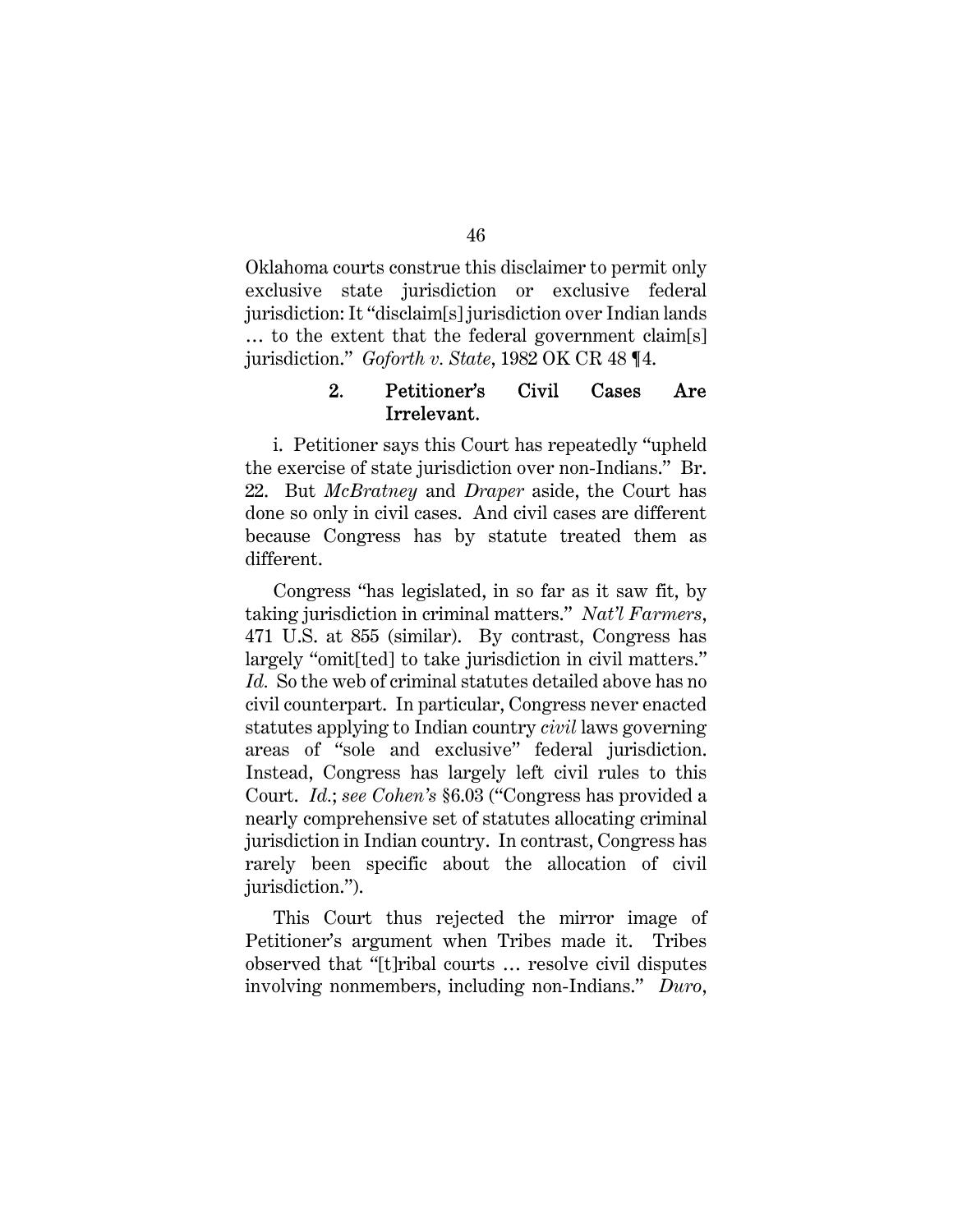495 U.S. at 687. And Tribes invited this Court to conclude that Tribes therefore may invoke "retained tribal powers" to prosecute non-members. Id. This Court, however, declined to conflate civil and criminal jurisdiction—precisely because the "development of principles governing civil jurisdiction in Indian country has been markedly different from the development of rules dealing with criminal jurisdiction." Id. at 687-88; accord Nat'l Farmers, 471 U.S. at 854.

That same point renders irrelevant Petitioner's miscellaneous civil cases, including cases concerning "interactions between non-Indians and Indians." Br. 36. Two of them concerned taxes on non-Indians. Dep't of Tax'n & Fin. of N.Y. v. Milhelm Attea & Brothers, Inc., 512 U.S. 61, 73-75 (1994); Okla. Tax Comm'n v. Citizen Band Potawatomi Indian Tribe of Okla., 498 U.S. 505, 512 (1991). Three Affiliated Tribes concerned statecourt civil suits where Indians voluntarily appear as plaintiffs. Such suits starkly differ from criminal cases where States seek to vindicate "the sovereignty of the government," Br. 43 (quoting Heath v. Alabama, 474 U.S. 82, 88 (1985)), and which impose a far "more direct intrusion" into reservations, Duro, 495 U.S. at 677.

Finally, New York ex rel. Cutler v. Dibble, 62 U.S. (21 How.) 366 (1858), merely authorized state courts to use summary procedures to exclude non-Indian trespassers. Such boundary-policing ejections are nothing like fullblown prosecutions. Tribes, for example, may "exclude" non-Indians even though Tribes generally "do not … possess authority over non-Indians." Plains Com. Bank v. Long Fam. Land & Cattle Co., 554 U.S. 316, 328 (2008).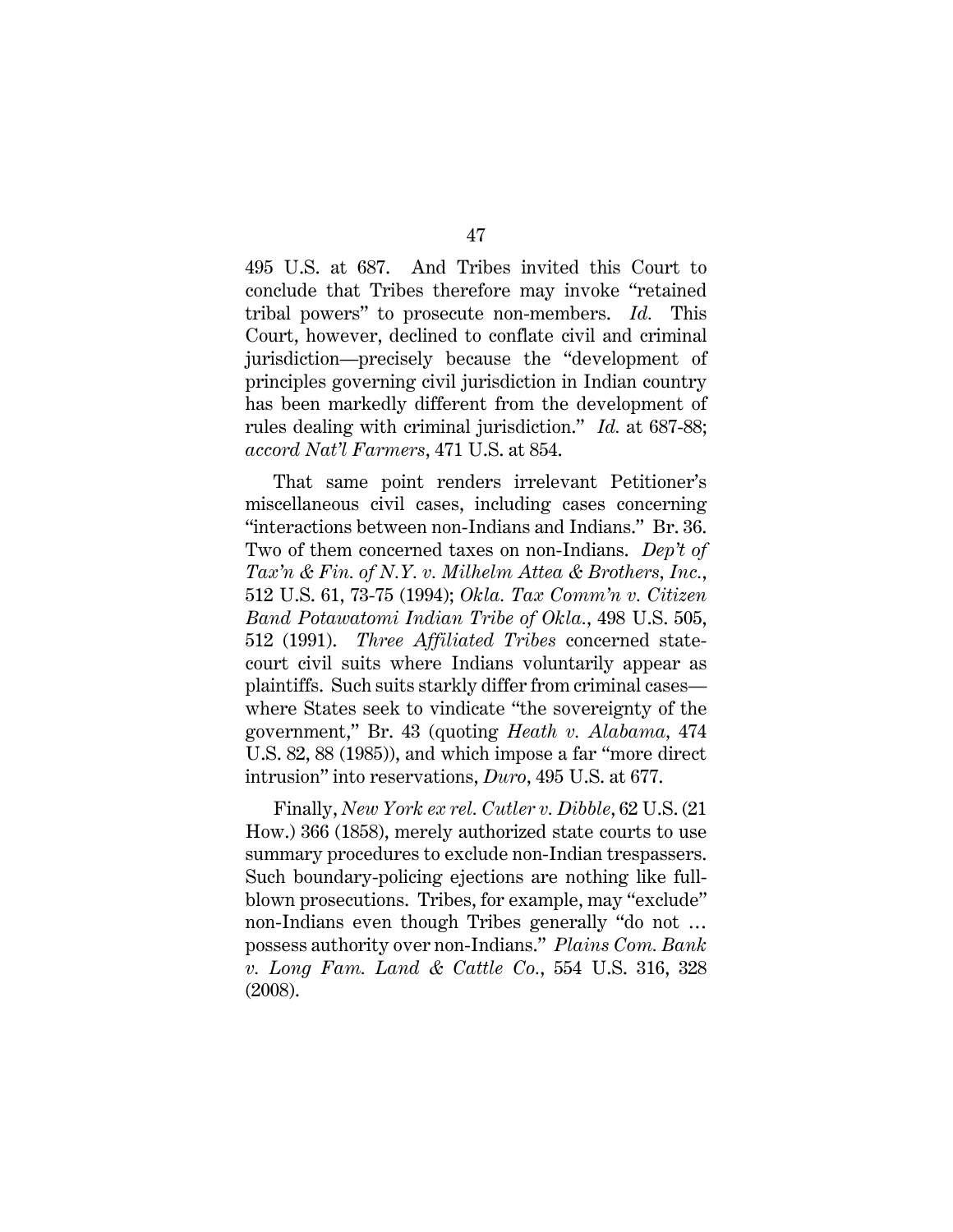ii. Petitioner's civil cases are also irrelevant because the rules governing criminal lawmaking differ. This Court has some leeway to adjust civil jurisdictional rules, subject to stare decisis and Congress's statutes and treaties. Williams v. Lee, 358 U.S. at 220. Indeed, Petitioner characterizes its civil cases as "depart[ing]" from Worcester. Br. 18 (quoting Hicks, 533 U.S. at 361). But the Court has no similar freedom to expand criminal liability in common-law fashion. "Only the people's elected representatives" can "'make an act a crime.'" Davis, 139 S. Ct. at 2325. To keep faith with that principle, the Court must reject Petitioner's request to impose new liability on non-Indians across 26 States.<sup>19</sup>

It does not help Petitioner that United States v. Cooley, 141 S. Ct. 1638 (2021), applied the Montana framework to hold that tribal police have "authority to detain temporarily and to search a non-Indian on a public right-of-way." Id. at 1641. First, Cooley did not expand criminal jurisdiction; it reversed a Ninth Circuit decision limiting law-enforcement powers Tribes long exercised and this Court had approved. Id. at 1644. Second, Cooley concerned temporary stops, not prosecution and punishment. Id.

iii. Context shows why Petitioner gets no help from County of Yakima's statement that "'absent a congressional prohibition,' a State has the right to

 $19$  McBratney is not to the contrary. McBratney rested its holding on a state enabling act, and Congress had not yet authorized largescale non-Indian populations in Indian country (which Congress only did six years later). Dawes Act of 1887, Pub.L. No. 49-105, 24 Stat. 388. It would be very different to expand state jurisdiction 109 years after Donnelly held that McBratney does not apply here.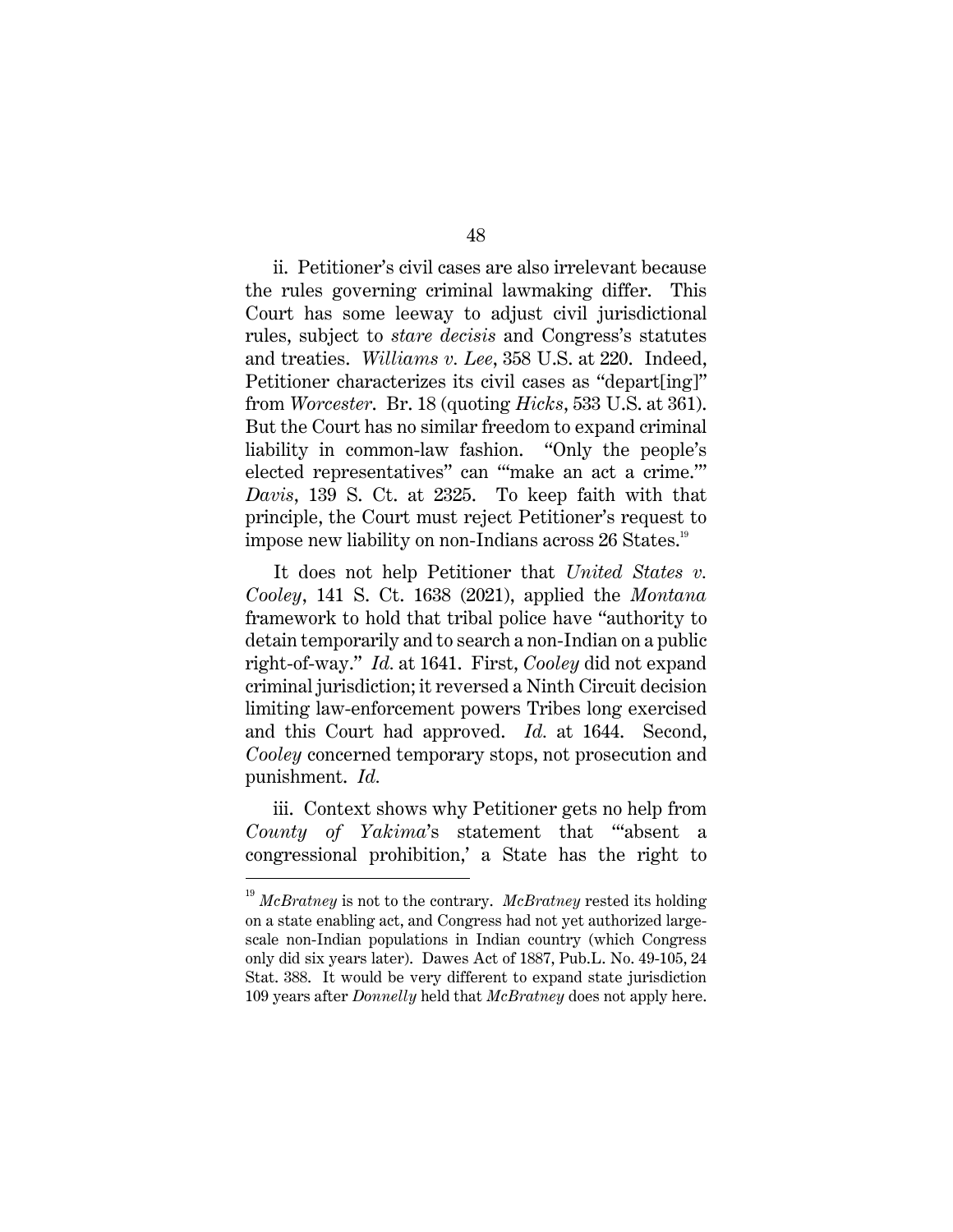'exercise criminal (and, implicitly, civil) jurisdiction over non-Indians.'" Br. 23. For that proposition, County of Yakima cited New York ex rel. Ray v. Martin, 326 U.S. 496 (1946). Martin was a McBratney/Draper-type case about non-Indian/non-Indian crime. As to the question here, this Court continues to affirm that "States lack jurisdiction over crimes committed in Indian country against Indian victims." Bryant, 579 U.S. at 146.

#### III. **Bracker Does Not Apply But Confirms States** Lack Jurisdiction Here.

A. Bracker balancing should not apply. First, Bracker applies only "[a]bsent governing acts of Congress." Iowa Mut. Ins. Co. v. LaPlante, 480 U.S. 9, 14 (1987). Here, statutes and treaties govern.

Second, this Court has never applied Bracker to criminal jurisdiction and should not start. Multi-factor balancing is no way to expand criminal liability. Supra 48; see Hydro Res., Inc. v. U.S. EPA, 608 F.3d 1131, 1160 (10th Cir. 2010) (en banc) (Gorsuch, J.). And expanding Bracker would yield a morass: It calls for a "flexible preemption analysis sensitive to the particular facts and legislation." Cotton Petroleum Corp. v. New Mexico, 490 U.S. 163, 176 (1989). That balancing could mean results that differ based on particular state criminal statutes and individual facts. Id.

B. Regardless, Bracker underscores why Petitioner is wrong. Bracker looks to "interests reflected in federal law," and "[s]tate jurisdiction is preempted … if it interferes or is incompatible with federal and tribal interests …, unless the State interests at stake are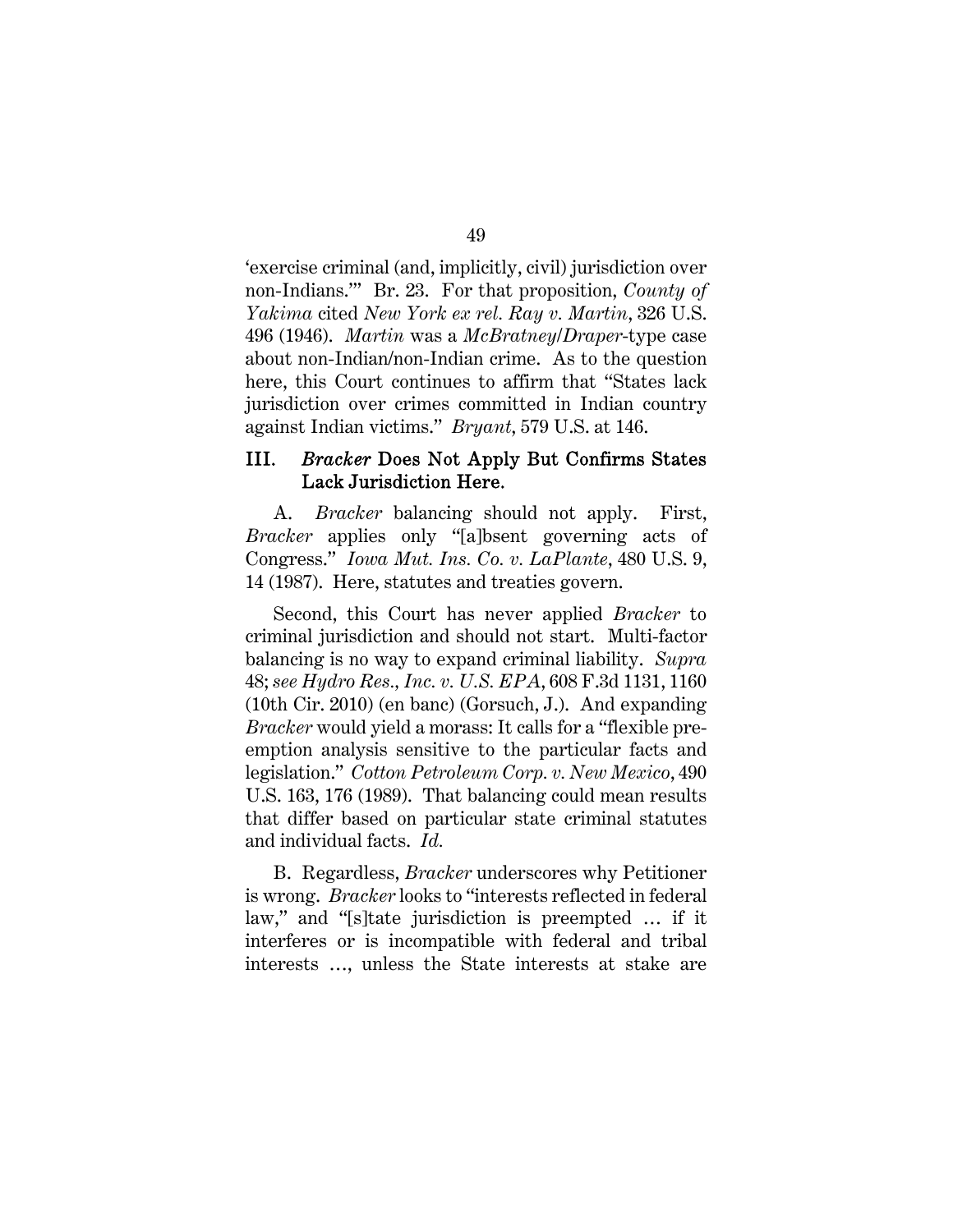sufficient to justify the assertion of State authority." Mescalero Apache, 462 U.S. at 334.

1. States have no cognizable interest in the jurisdiction Petitioner asserts. Congress created a procedure for States to obtain this jurisdiction, and all 26 States lacking it made choices not to obtain it. Indeed, States have an interest in avoiding having "the burdens accompanying such power" thrust upon them. Williams v. Lee, 358 U.S. at 222-23. Prosecutors in (say) rural Nevada won't be able to just ignore cases within the jurisdiction Petitioner would impose. They will have to expend limited resources. Prosecutors have long criticized Public Law 280 as an unfunded mandate—and Petitioner would burden dozens more States. Supra 10.

2. The jurisdiction Petitioner asserts also interferes with "federal and tribal interests reflected in federal law." Mescalero Apache, 462 U.S. at 334. Tribes have overpowering interests in the protection of tribal citizens. E.g., Cooley, 141 S. Ct. at 1643; 25 U.S.C. §2801 note (a)(2)(B). Federal law, in turn, vests in Congress responsibility for determining how best to protect tribal citizens, consistent with the federal government's treaty promises to serve as Tribes' sole protector. United States v. Jicarilla Apache Nation, 564 U.S. 162, 173-74 (2011). Those interests may not be inherently incompatible with expanding state jurisdiction (as evident from statutes authorizing such jurisdiction). But they are incompatible with States *unilaterally* doing so.

Here, Petitioner's unilateral expansion will undermine tribal sovereignty. When States prosecute crimes against Indians, they project sovereign power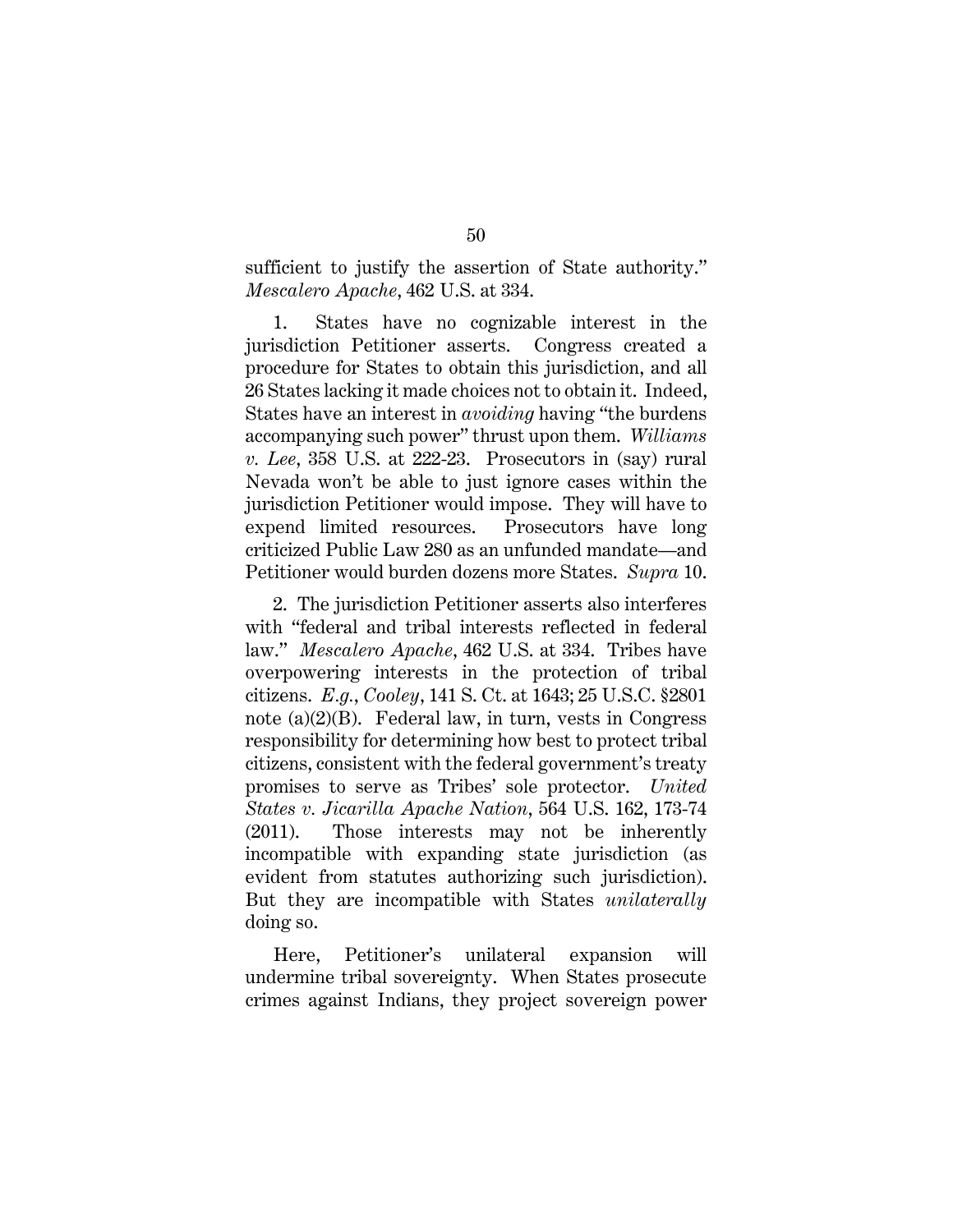into the heart of tribal communities. Even the non-Indian defendants in cases like this are often deeply embedded in tribal communities, as spouses, partners, parents, and the like. Petitioner thus badly misses the point when it says Tribes have no interest because they generally lack "authority to prosecute non-Indians." Br. 42. Tribes have weighty interests in how those prosecutions occur.

Unilateral expansions of state jurisdiction will also undermine law enforcement. No one has a stronger interest in protecting tribal citizens than Tribes. And Tribes do not believe state jurisdiction is the answer. Tribes see that "States have not devoted their limited criminal justice resources to crimes committed in Indian country." Bryant, 579 U.S. at 146. Likewise, Tribes know that adding concurrent state jurisdiction often exacerbates law-enforcement challenges. As Congress's Indian Law and Order Commission explained, an "oftused justification … is that the overlay of Federal and State law will make Indian country safer." Roadmap 3. But "in practice, the opposite has occurred," which "contributes to … an institutionalized public safety crisis." Id. That is because inserting States into wellestablished systems hinders accountability and proliferates confusion. "[E]ach … component[]" becomes "uncertain as to the extent of its authority." Doris Meissner, Report of the Task Force on Indian Matters, U.S. Dep't of Justice, at 54 (1975); accord Cohen's §6.03(2)(c).

When state jurisdiction expands, moreover, the federal government often reduces its commitment. In Kansas, a study found no "reported federal cases … and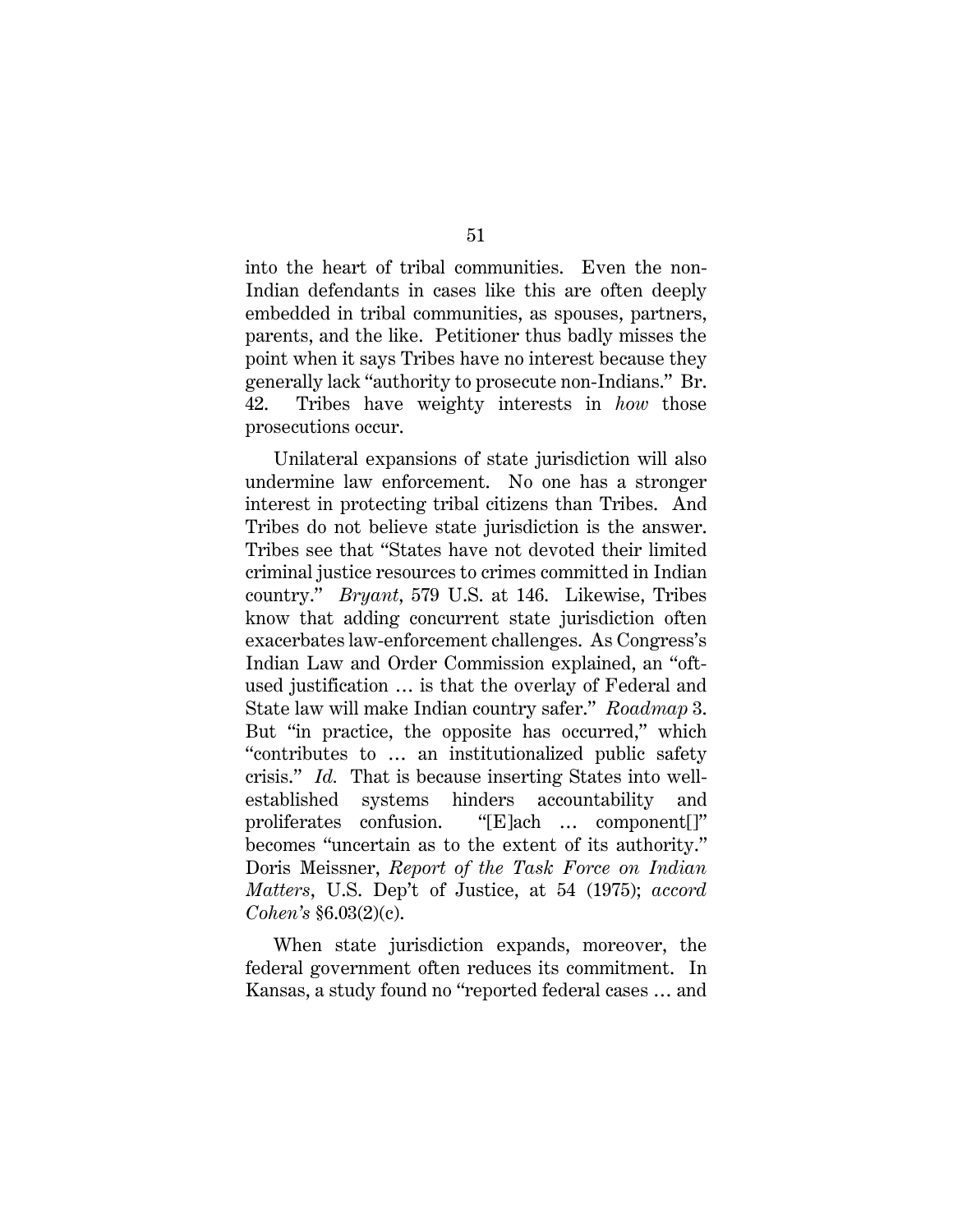the authors [we]re unaware of a single federal charge being brought in the last decade." John J. Francis, et al., Reassessing Concurrent Tribal-State-Federal Jurisdiction in Kansas, 59 U. Kan. L. Rev. 949, 985 (2011). The federal government also reduces funding for Indian-country law enforcement in Public Law 280 states (including where jurisdiction is concurrent).<sup>20</sup>

Concurrent jurisdiction can also create opportunities for mischief. It may result in sentences that are unequally lenient. That is because federal sentences are typically harsher than state sentences $^{21}$  and under Petitioner's rule, non-Indians—but not Indians—may be prosecuted in state court. Where that is so, non-Indians are "likelier to end up in state courts" because federal prosecutors leave non-Indians to States but cannot do so for Indians. Emily Tredeau, Tribal Control in Federal Sentencing, 99 Calif. L. Rev. 1409, 1413 (2011).

Concurrent jurisdiction can also yield sentences that are too harsh. More prosecution is not always better. And the federal government, as Indians' trustee and guardian, may decide a lower sentence best vindicates the interests of the victim and the community. E.g., Dep't of Justice, Justice Manual §9-27.420(12) & cmt.

 $^{20}$  Roadmap 69; Los Coyotes Band of Cuahilla & Cupeno Indians v. Jewell, 729 F.3d 1025, 1031 (9th Cir. 2013).

 $21$  Contrary to Petitioner's suggestion, federal defendants generally serve longer sentences. Bureau of Justice Stats., Felony Sentences in State Courts, 2006—Statistical Tables 9 tbl.1.6 (Dec. 2009). While some Oklahoma sentences are longer on paper, defendants are parole-eligible after serving just 25% or 33%. Okla. Stat. Ann. tit. 57 §332.7(B)-(C).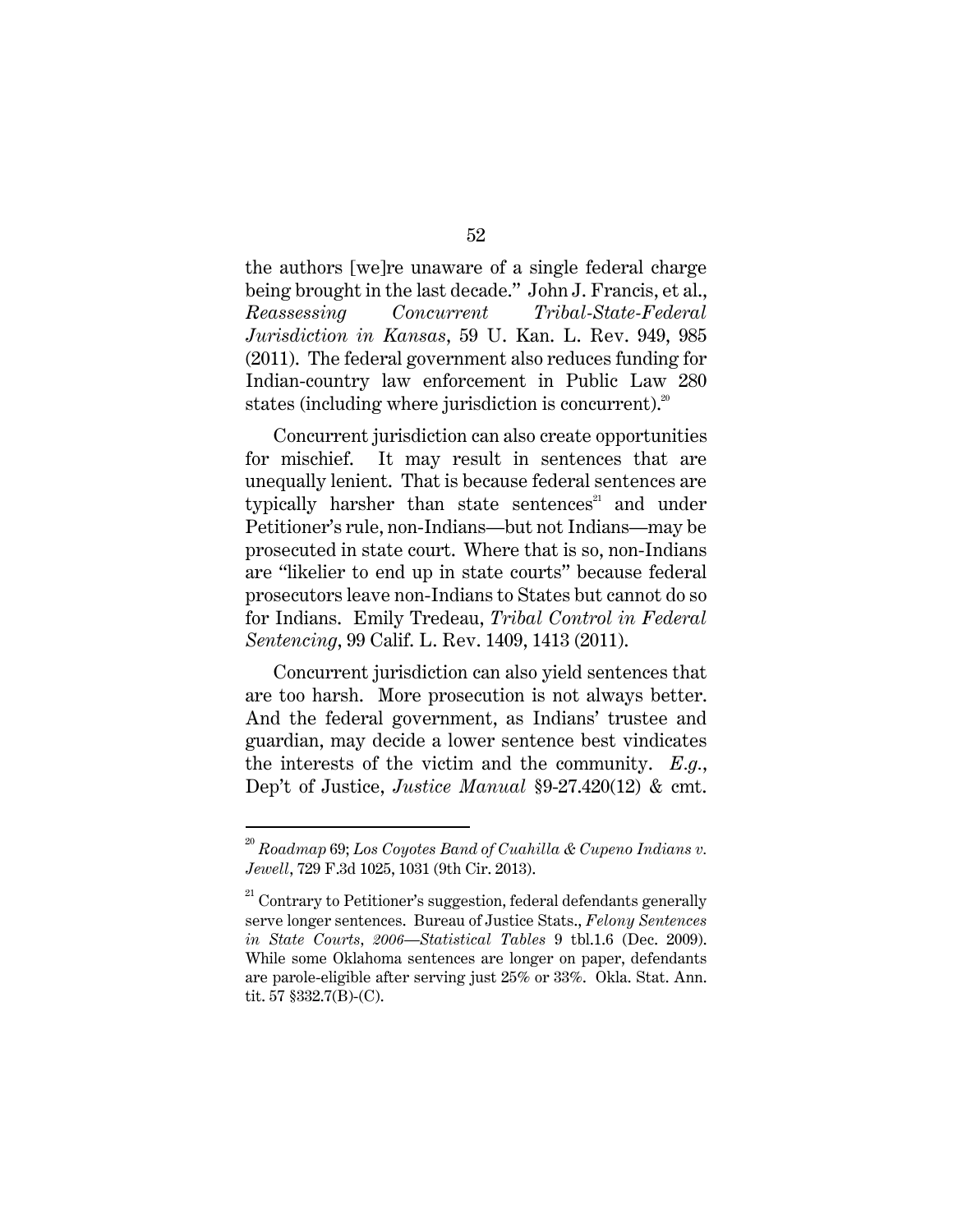(Feb. 2018). Under Petitioner's rule, States can thwart that choice.

The Court need not take Respondent's word for it: Congress since 1968 has recognized that state jurisdiction is no panacea. And Tribes and the federal government have strong interests in addressing lawenforcement issues via the mechanisms Congress has favored instead—which are more effective and more respectful of tribal sovereignty. In 2013 and in March 2022, Congress expanded Tribes' jurisdiction to prosecute non-Indians. Supra 9. Via TLOA, Congress increased the federal government's resources and accountability for carrying out its responsibilities. Id.

Petitioner suggests a different approach should prevail "in Oklahoma" "in light of … McGirt." Br. 45. But those arguments are irrelevant to the nationwide rule Petitioner urges and, regardless, do not belong in this Court. Just as Kansas in 1940 obtained a statute to bless its Indian-country prosecutions, Petitioner under our separation of powers must direct its request to Congress (such as via the legislation already before Congress).

### **CONCLUSION**

The judgment below should be affirmed.